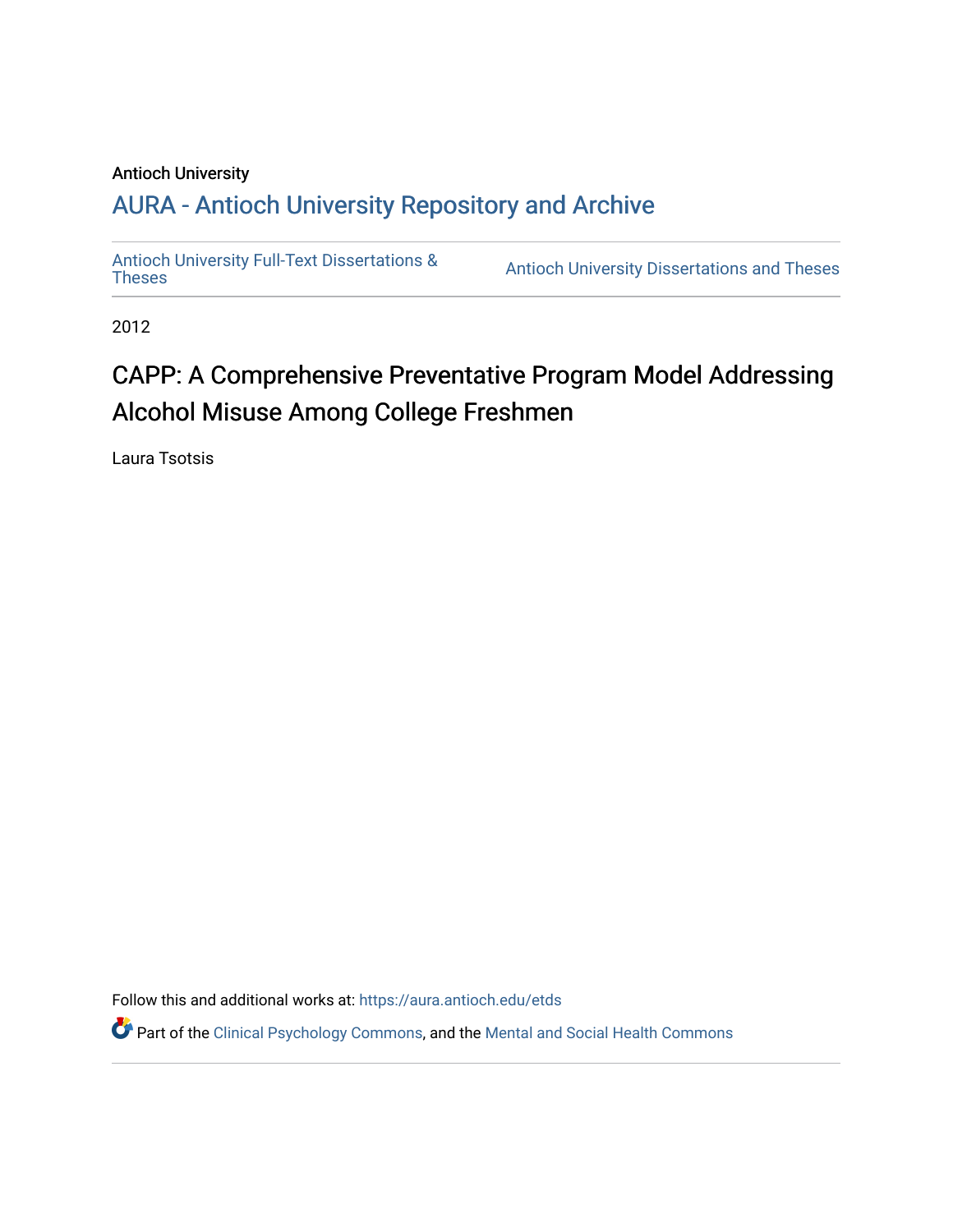Running head: A COMPREHENSIVE PREVENTATIVE PROGRAM

CAPP: A Comprehensive Preventative Program Model Addressing Alcohol Misuse

Among College Freshmen

by

Laura Tsotsis

B.A., Assumption College, 2004 M.A., Boston College, 2006 M.S., Antioch University New England, 2010

### DISSERTATION

Submitted in partial fulfillment of the requirements for the degree of Doctor of Psychology in the Department of Clinical Psychology at Antioch University New England, 2012

Keene, New Hampshire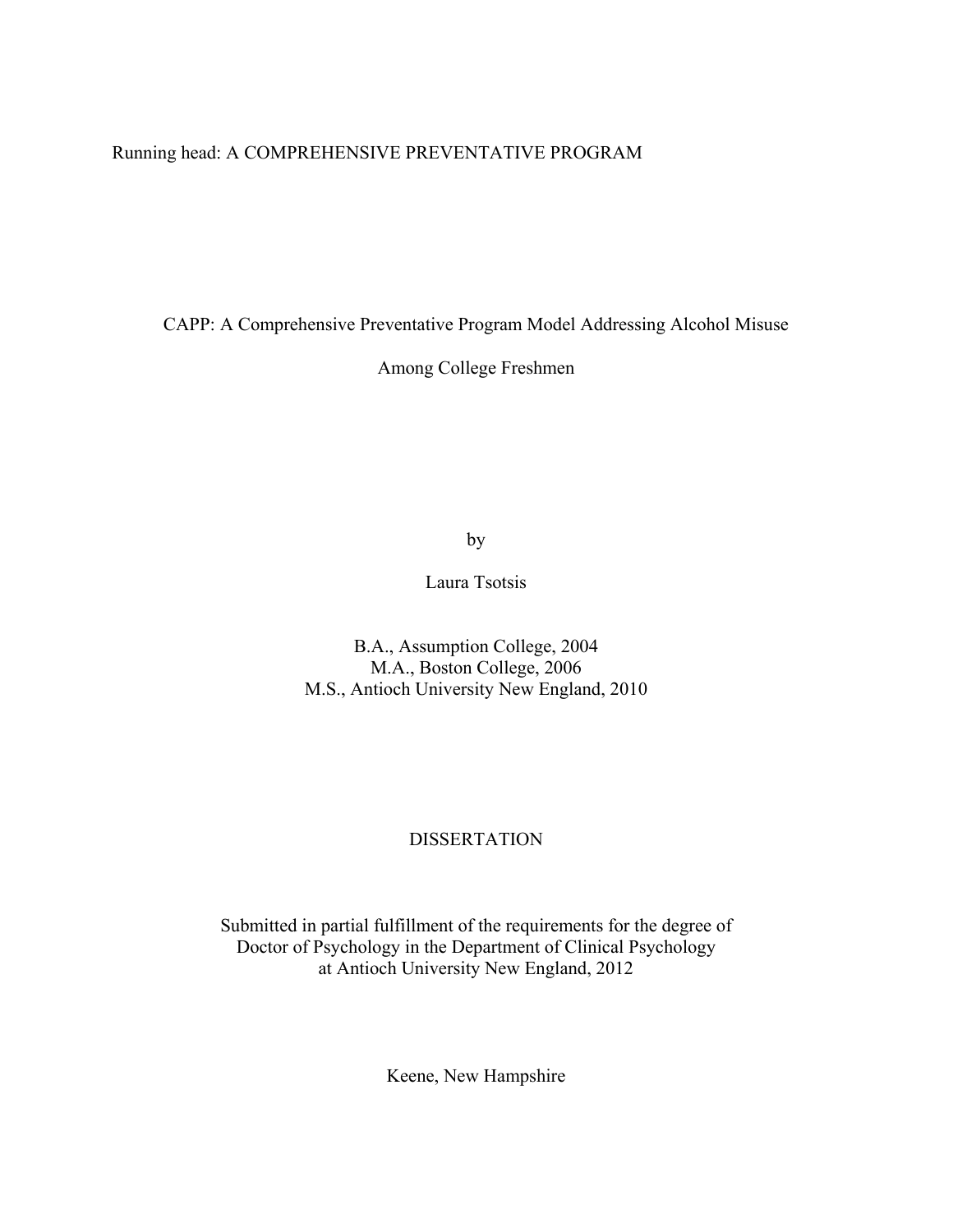

### Department of Clinical Psychology

### **DISSERTATION COMMITTEE PAGE**

The undersigned have examined the dissertation entitled:

### CAPP: A COMPREHENSIVE PREVENTATIVE PROGRAM MODEL ADDRESSING ALCOHOL MISUSE AMONG COLLEGE FRESHMEN

presented on February 27, 2012

by 

### Laura Tsotsis

Candidate for the degree of Doctor of Psychology

and hereby certify that it is accepted\*.

Dissertation Committee Chairperson: Colborn W. Smith, PhD

Dissertation Committee members: David Arbeitman, PhD David Hamolsky, PsyD

Accepted by the Department of Clinical Psychology Chairperson

Kathi A. Borden, PhD

on 2/27/12 

\* Signatures are on file with the Registrar's Office at Antioch University New England.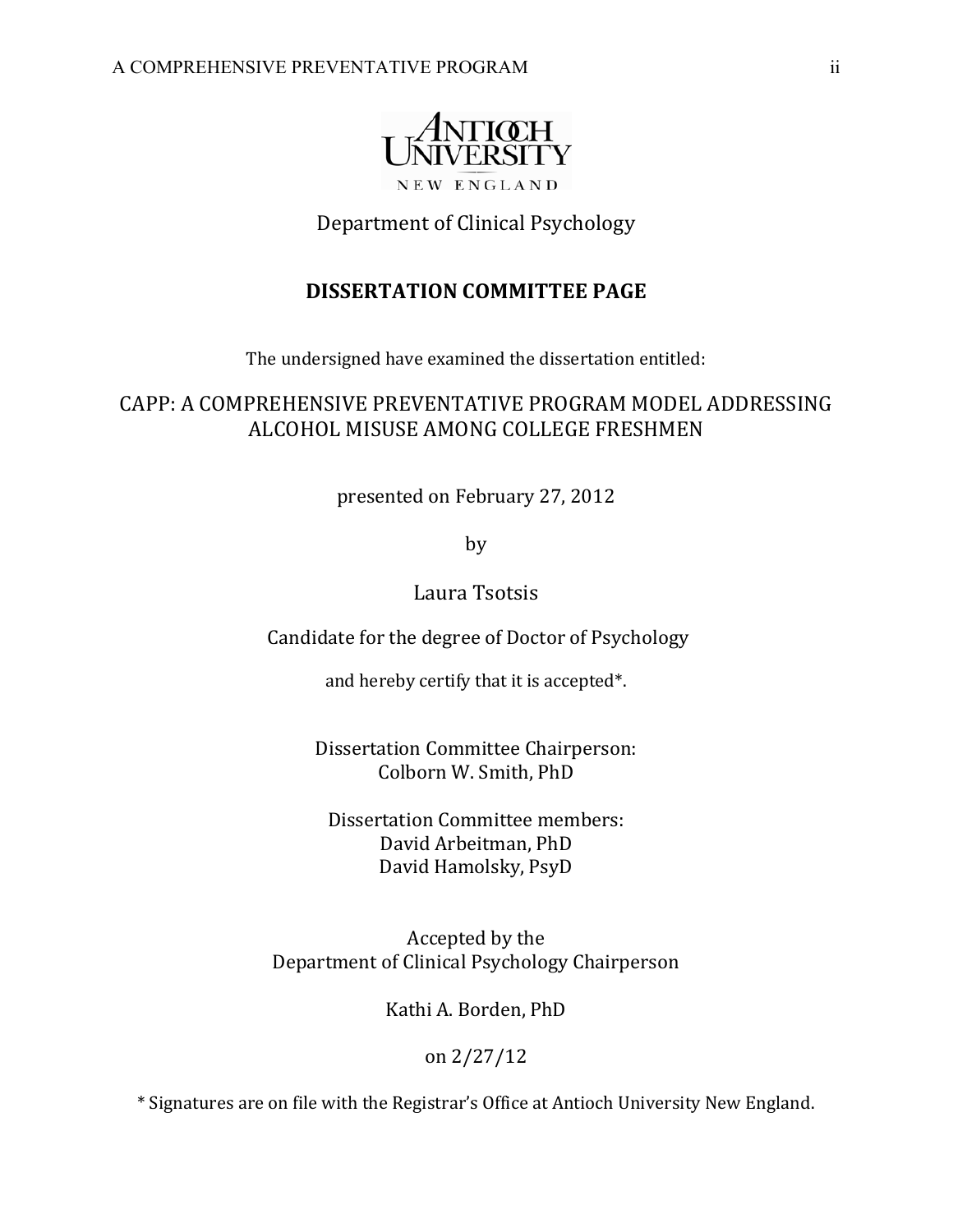### Table of Contents

| 19 |
|----|
|    |
|    |
|    |
|    |
|    |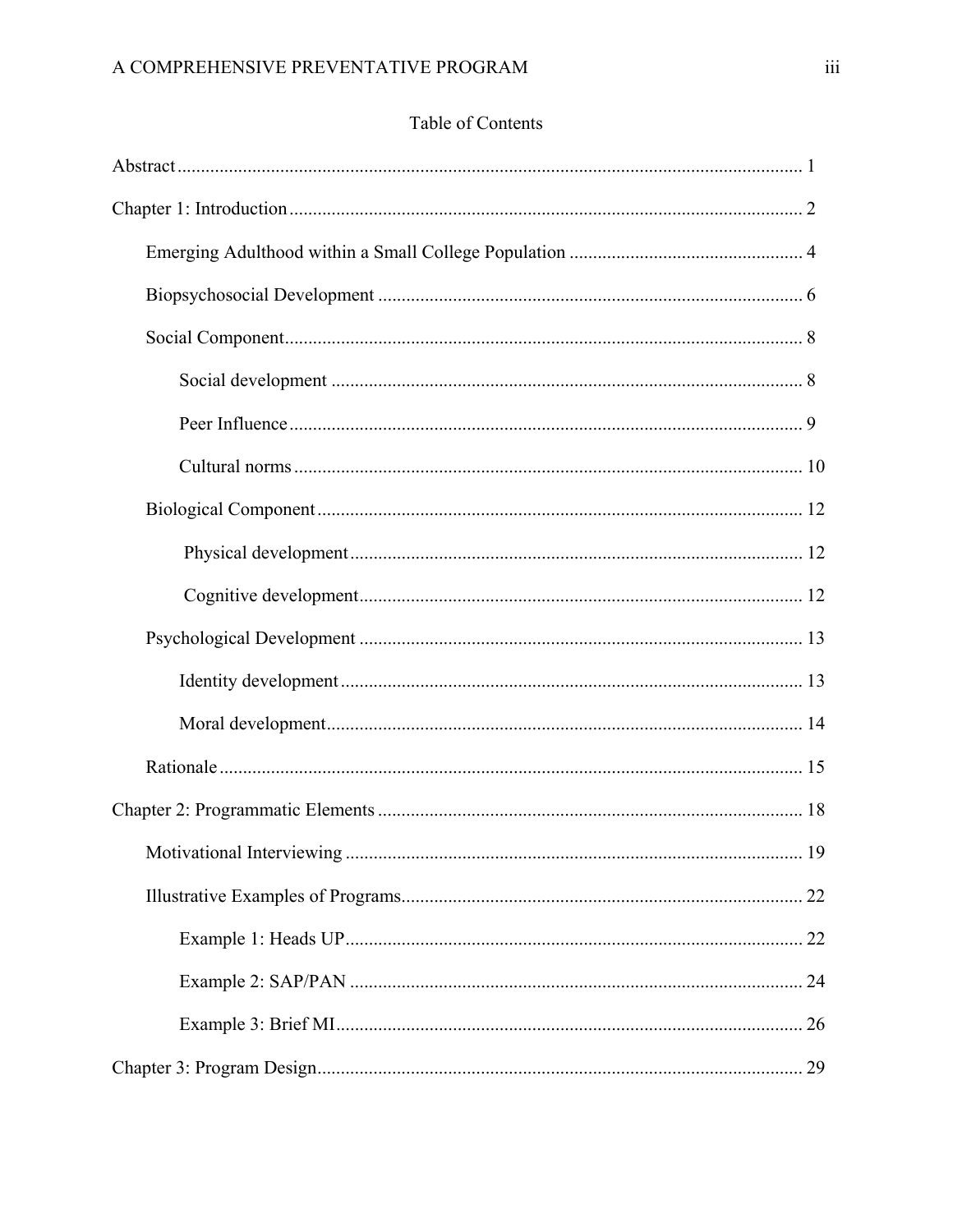### A COMPREHENSIVE PREVENTATIVE PROGRAM

| 40 |
|----|
|    |
|    |
|    |
|    |
|    |
|    |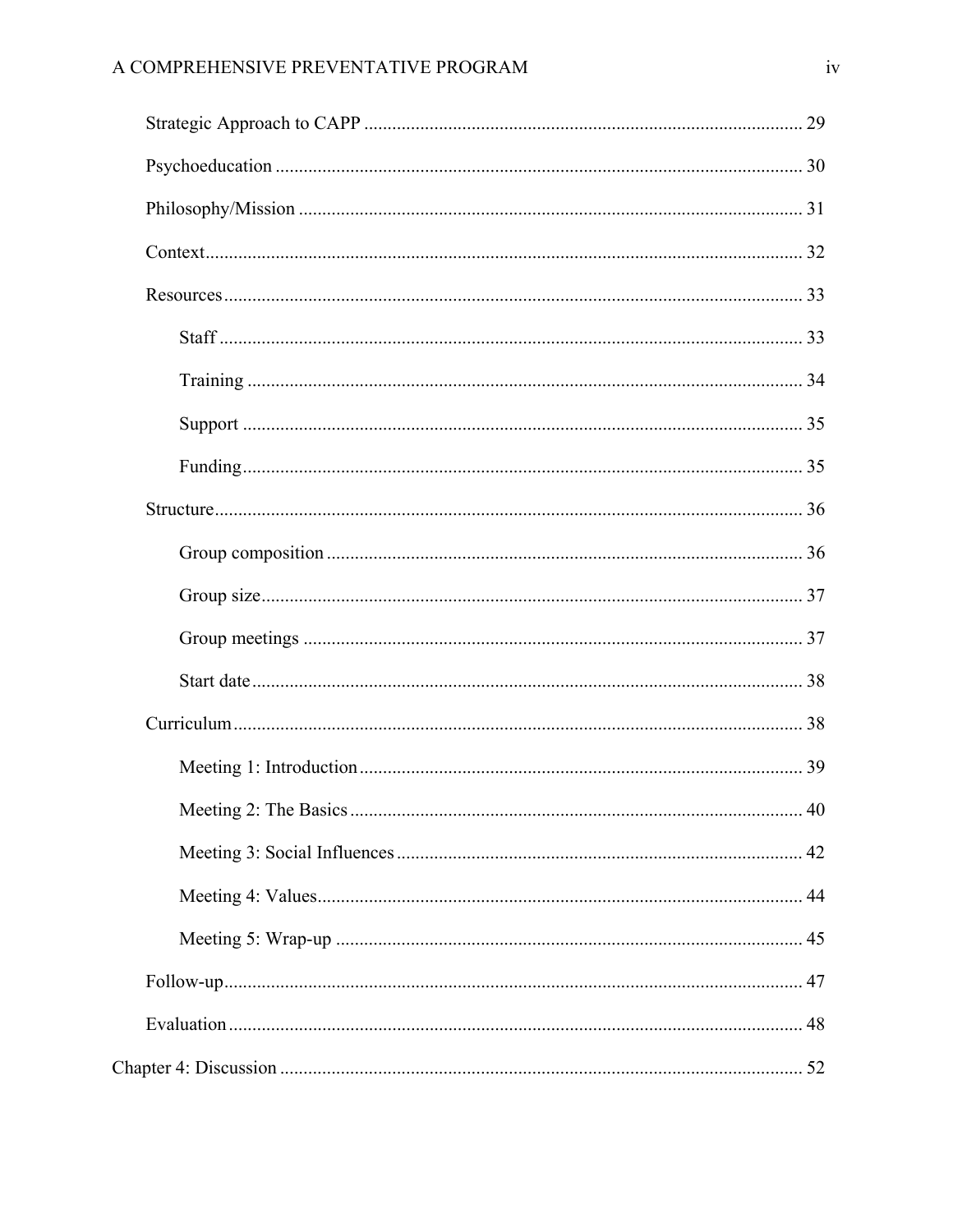### A COMPREHENSIVE PREVENTATIVE PROGRAM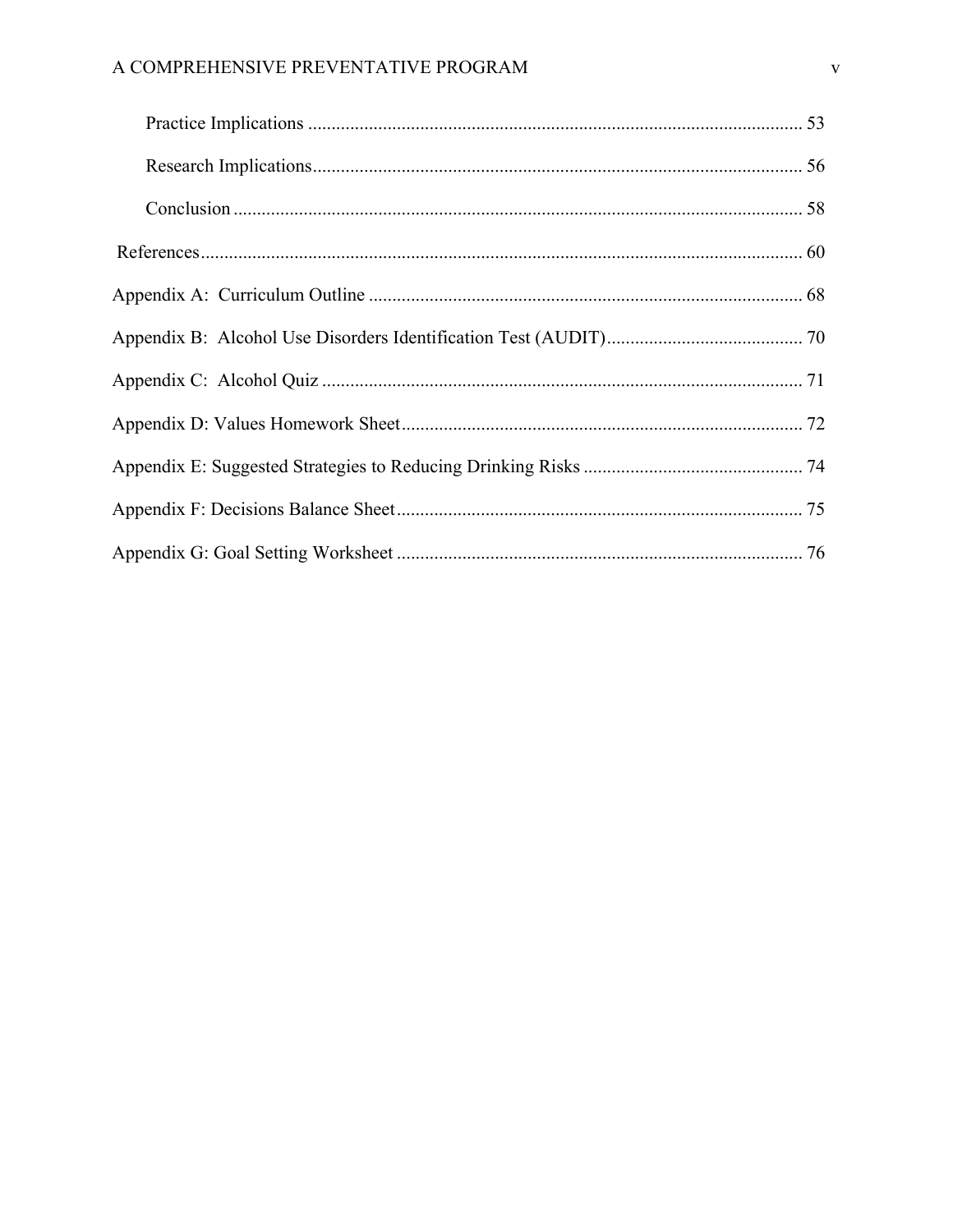#### Abstract

Alcohol consumption by college students in the United States has increased in quantity and frequency over the past five years. With this increase, there has come evidence of a rise in negative consequences caused by alcohol misuse. To help reduce these problems, colleges and universities nationwide have begun implementing alcohol programs for their undergraduate students. The vast majority of these programs are intervention programs for students who have previously displayed dangerous drinking habits, often seen through campus judicial violations. Research shows that preventative program models, as compared to intervention programs, provide longer lasting changes in individuals and groups. Thus, a prevention approach informs the structural foundation of this dissertation project's development of a comprehensive alcohol program. The Comprehensive Alcohol Prevention Program (CAPP) integrates motivational interviewing, psychoeducation, and developmental concepts and findings in order to more effectively address the misuse of alcohol among the emerging adulthood population, and specifically with college freshmen. The emerging adult issues of exploration, experimentation, and emotional and social challenges are components of the transition to college life and to adulthood. CAPP is designed to use the concepts and strategies of motivational interviewing, and psychoeducation in a developmentally informed manner to reduce alcohol misuse in emerging adults within the first year of college. It is anticipated that this comprehensive preventative program model will facilitate the transformation of emerging adults during their transition into college life.

*Keywords:* alcohol misuse, college freshmen, preventative program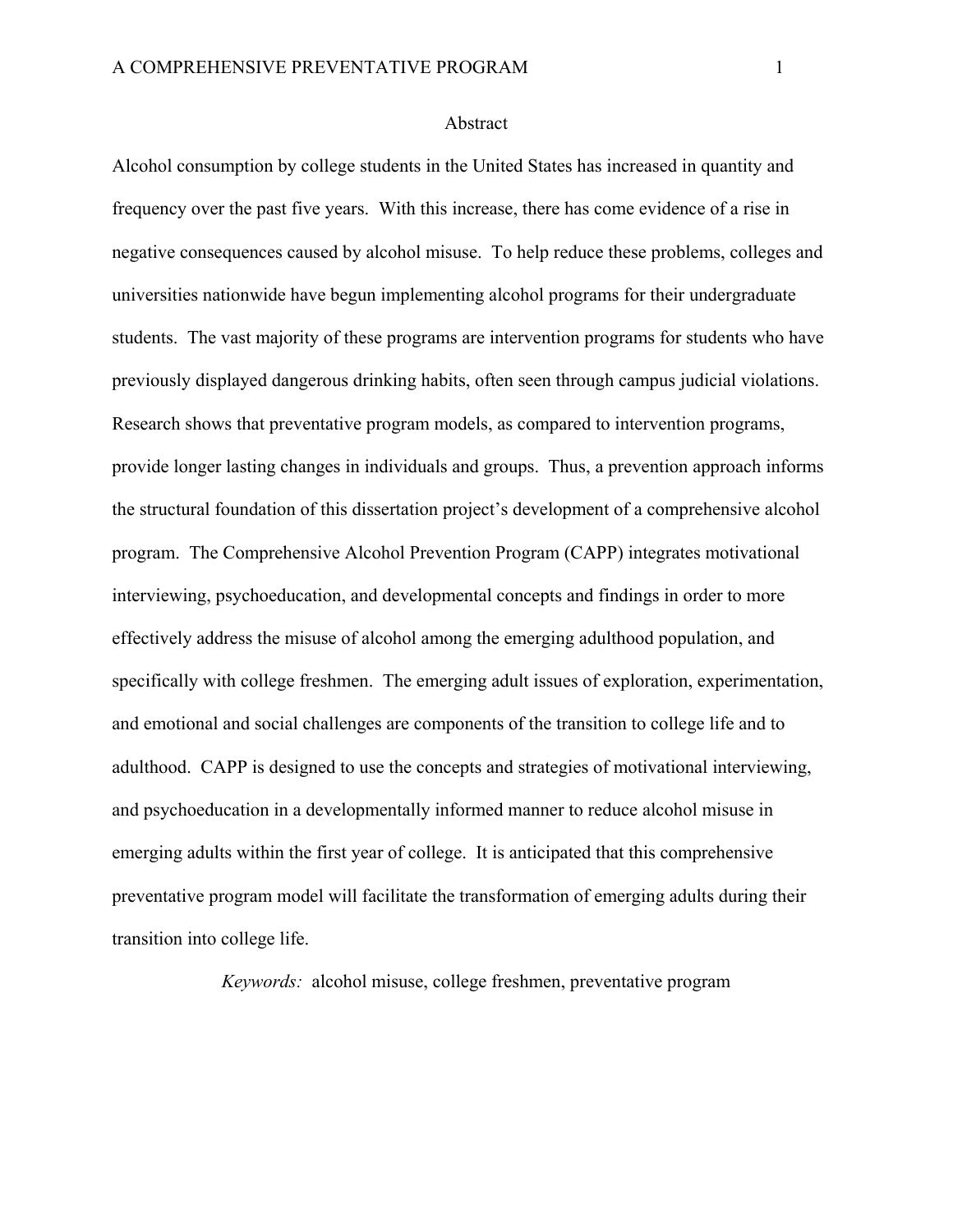#### **Chapter 1: Introduction**

It is not a hidden fact that there is a growing problem within colleges and universities around the country regarding student alcohol misuse and, more specifically, binge drinking. From college presidents calling for a lowering of the legal drinking age (Pope, 2008) to community involvement designed to aid in preventing out-of-control drinking (AdCare, 2008; Palombi, 2006), the definition of the problem and attempts at solving the problem are wide spread. In 2007, the National Institute on Alcohol and Alcoholism (NIAAA) defined "binge drinking," also referred to as "heavy drinking," as the consumption of five or more alcoholic drinks by a male, and four or more alcoholic drinks by a female, within a period of two hours, during which the individual's blood alcohol concentration (BAC) level is at or above 0.08-gram-percent.

In 2002, the NIAAA documented the statistics regarding drinking consequences on college campuses within the United States. It reported 1,400 college student deaths from alcohol-related causes, 500,000 unintentional injuries, 600,000 assaults, and 70,000 cases of sexual assault and acquaintance rape (Howard, Griffin, Boekeloo, Lake, & Bellows, 2007). In 2007 the NIAAA reported more recent statistics on the use of alcohol by college students. Most notably, alcohol-related deaths among college students had risen to 1,700. Also the number of physical and sexual assaults increased with more than 696,000 students having been physically assaulted, and over 97,000 students having been victims of sexual assault when alcohol was involved. As Turrisi, Mallett, Mastroleo, and Larimer (2006) have documented, students who drink alcohol are more likely to have been insulted by others, been confronted with unwanted sexual advances, been a victim of date rape or sexual assault, had their property damaged, been in a situation where they had unplanned sexual activity, put themselves in situations where they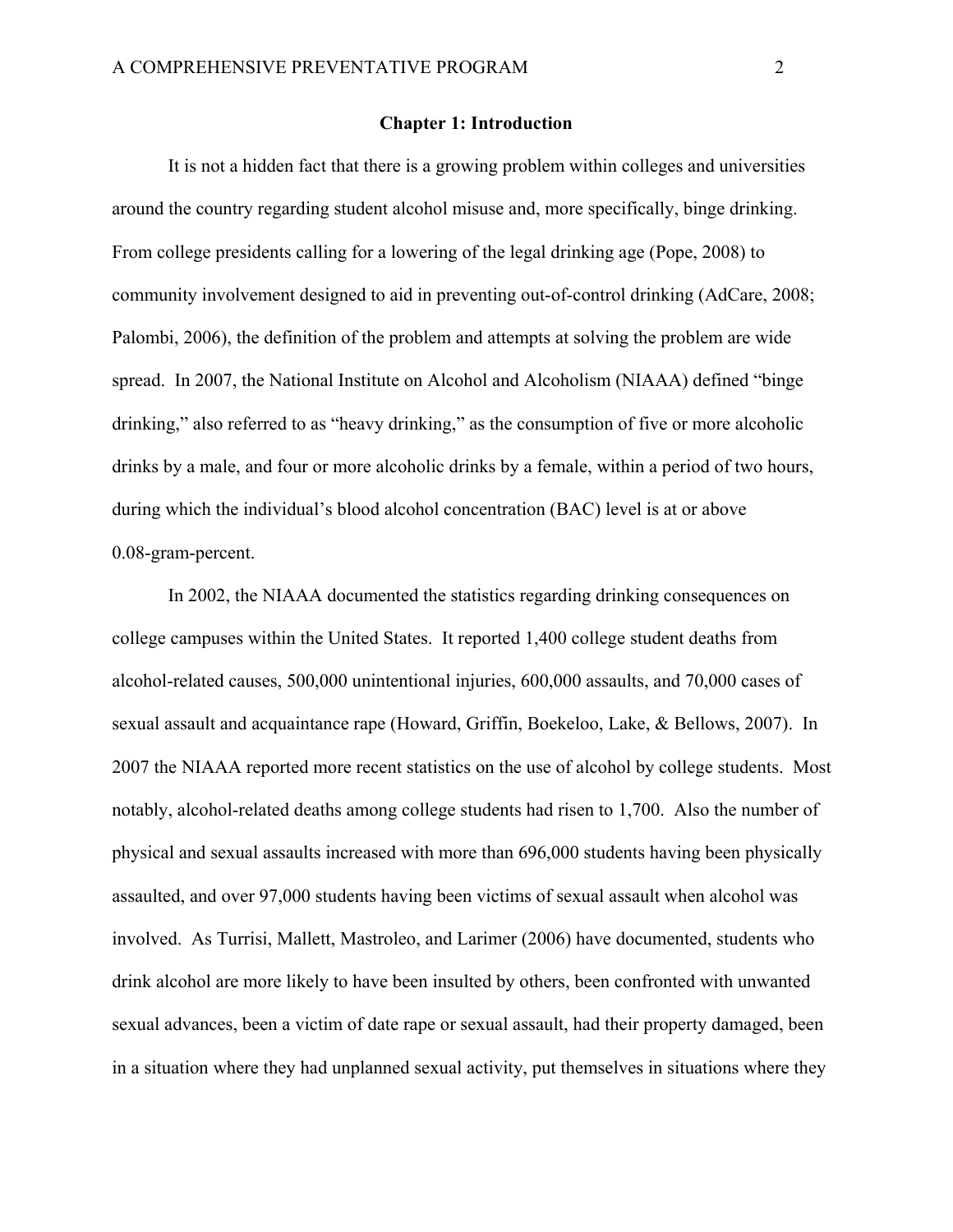were more susceptible to sexually transmitted diseases, been injured or had life-threatening experiences, and driven while intoxicated or ridden in a car with an intoxicated driver.

 It is apparent that the consequences of heavy drinking and binge drinking are quite serious. In a study of negative consequences of alcohol use on college campuses, Porter and Pryor (2007) found that, when heavy drinking occurs, students are more likely to experience lower grades and lower GPAs, more likely to spend time on recreation and sports activities than academic activities, and more likely to have fewer interactions between students and faculty. Health risks are another consequence and include blackout episodes (Mitchell, Toomey, & Erickson, 2005). More dangerous health complications involve cancer and liver damage, which are among the most common health consequences of heavy alcohol use (Anonymous, 2000; Pelucchi, Gallus, Garavello, Bosetti, & La Vecchia, 2006).

 In order to address the consequences of binge drinking, numerous college alcohol programs have been established around the country (Carey, Carey, Henson, Maistro, & DeMartini, 2010; Carey, Scott-Sheldon, Elliott, Bolles, & Carey, 2009; Croom et al., 2009; Ramos & Perkins, 2006; Henslee & Correia, 2009; Oswalt, Shutt, English, & Little, 2007; Saltz, Welker, Paschall, Feeney, & Fabiano, 2009; Scott-Sheldon, Demartini, Carey, & Carey, 2009). The vast majority of these programs are designed for implementation after an identified student reveals dangerous drinking behaviors. While this approach makes some sense, it does not proactively and preventatively target the misuse of alcohol during the beginning of a student's college career. In a review of the current college alcohol programs, a limited number were found which specifically targeted alcohol misuse in a preventative manner at the beginning of college. For example, Croom et al. and Henslee and Correia both describe programs which are used in a preventative manner. Because rates of binge drinking consequences have been noted to increase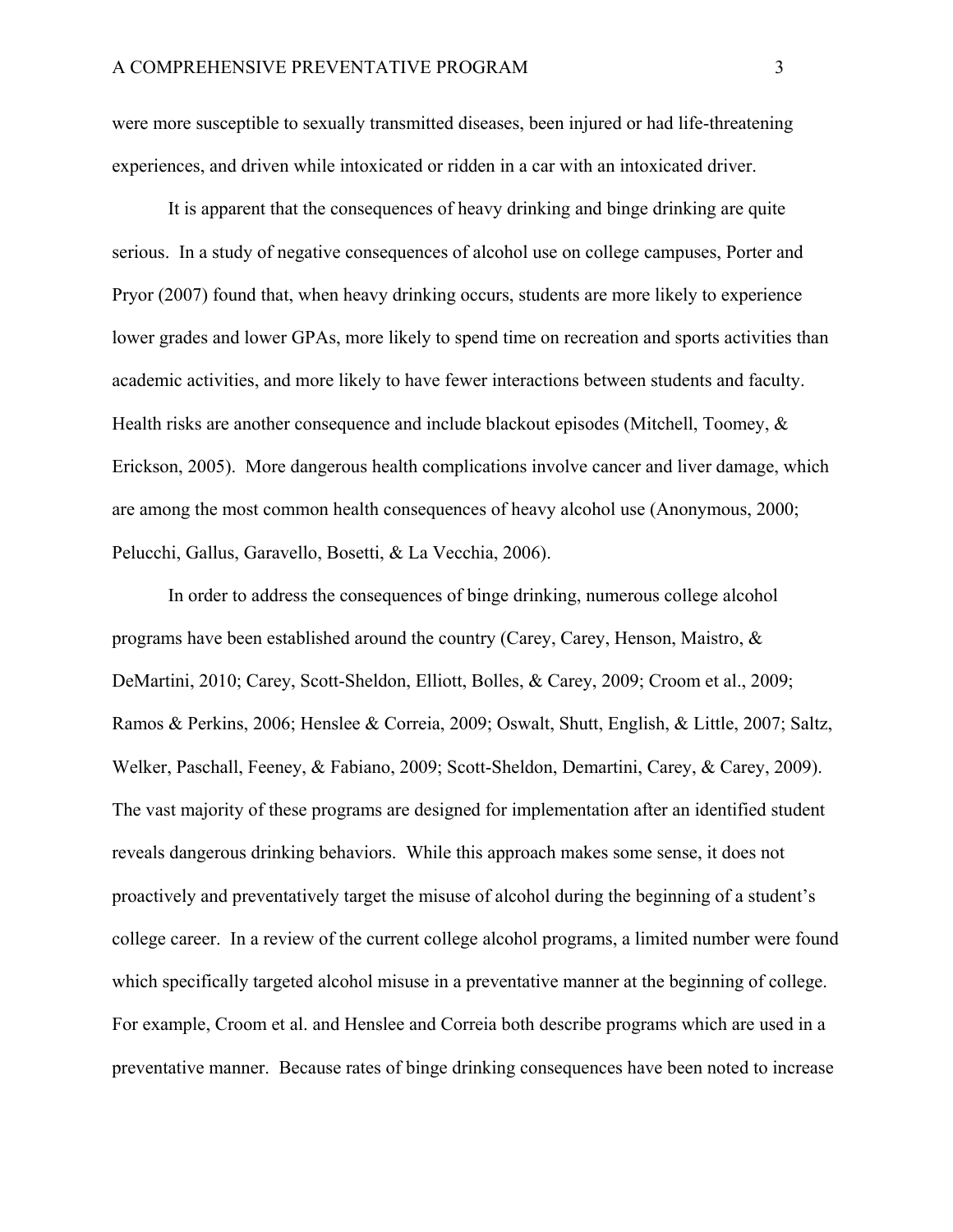during the beginning period of college, it is believed that an early preventative intervention that is designed for all college freshmen would be a proactive step toward addressing the issue of alcohol misuse prior to students suffering the negative consequences and risks of binge drinking.

 Integrated into a preventative model are the findings from research that indicate that an abstinence approach to alcohol use for college students is less effective than a harm reduction approach (Dimeff, Baer, Kivlahan, & Marlatt, 1999; Marlatt, 2001). The harm reduction approach focuses on reducing alcohol use in order for individuals to minimize the negative consequences and risks that are experienced as a result of heavy alcohol consumption. Harm reduction programs, which are designed to teach individuals to drink in a safer, more moderate manner, work well with college students who have not yet make the decision to overhaul their drinking habits (Marlatt, 2001). By providing individuals with a harm reduction approach to drinking, it opens the door to many problem drinkers who are otherwise unable or unwilling to pursue an abstinence-only goal.

#### **Emerging Adulthood within a Small College Population**

While the transition to college includes positive experiences, for many college freshmen this period of time is also filled with difficulties. These difficulties, in part, are aspects of emerging adulthood and the transition into college. Some of the struggles that beginning college freshmen experience include: the adjustment to being away from home for the first time; attempts to achieve academic success; a new social environment in which they are trying to find a peer group; experimenting with alcohol and substance use; and developing financial responsibilities (Ross, Niebling, & Heckert, 1999). According to research conducted by Clark (2005), challenges which are encountered by college freshmen, such as those mentioned, can be addressed in numerous ways including: peer, family, and faculty support; enjoying free time;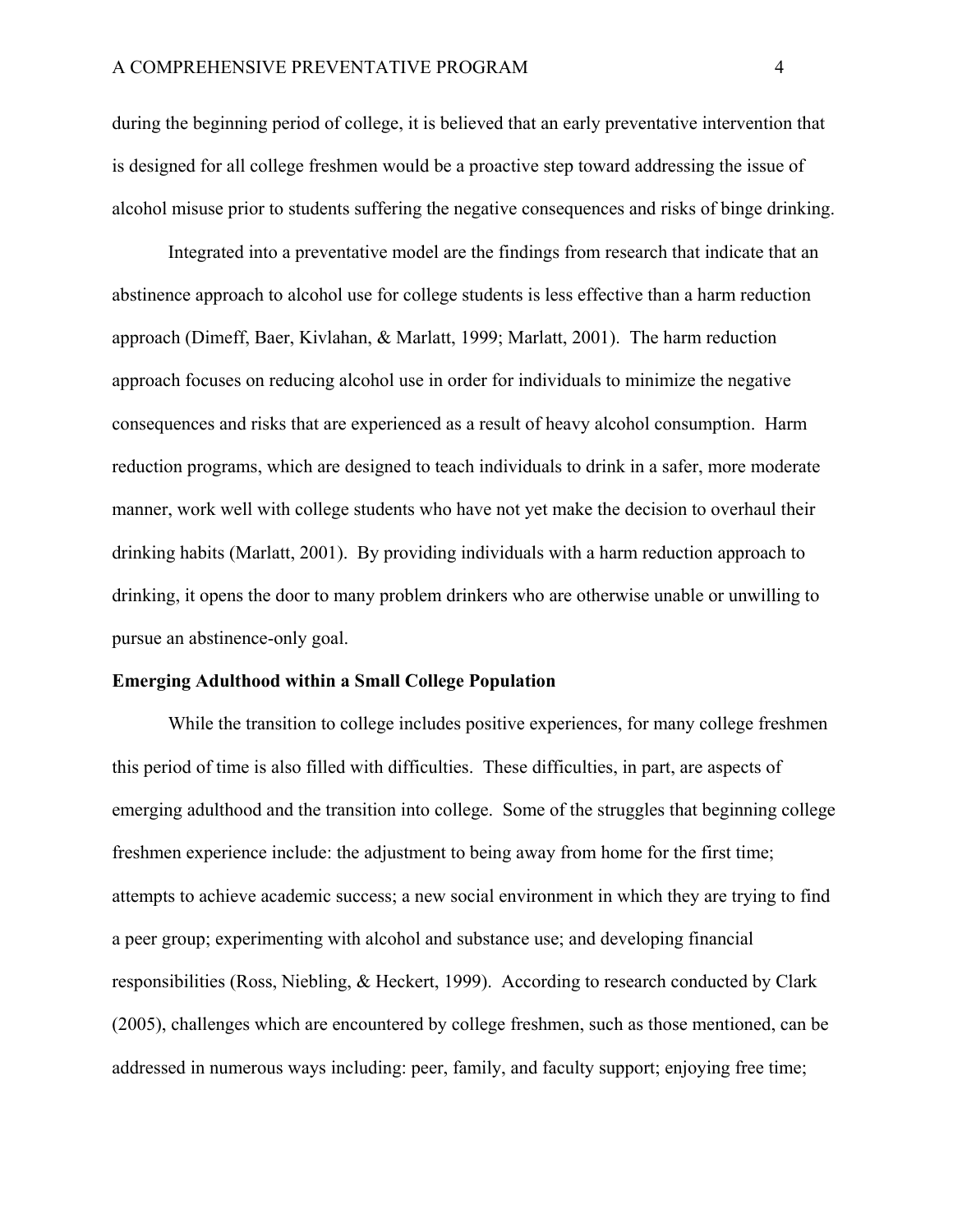joining extracurricular activities; meeting new people; and learning time management skills.

When the emerging adult encounters transitional difficulties within a small college environment, the experience may be different than when these same difficulties are experienced within a large university setting. Hyman and Jacobs (2010) define a small college as a school that has an enrollment of under 5,000 students, and has a student to faculty ratio of under 10:1. Specifically, small college campuses often hold a community-like feeling that includes more hands-on attention to students from not only residential administration, but from faculty, advisors, and the campus counseling center (*College Board*, 2011; Hyman & Jacobs, 2010). Furthermore, counseling centers on a small college campus often have a larger presence in the everyday experiences of the students and in campus-life as a whole (Vespia, 2007). It can be suggested that the more involved the campus counseling centers are, the better their ability to aid in the difficulties that arise during this emerging adulthood time period. This capacity includes the limited need for waitlists for potential clients, low likelihood for session limits, and stronger relationships and affiliations with other campus offices. There are also limitations to resources within the context of small colleges. For instance, there are often fewer types of extra-curricular activities in which students may become involved, funding for programmatic support is more difficult to obtain than in a large university setting, and there are fewer staff members at small college counseling centers which limits the availability for campus outreach. With over 78% of the degree-granting institutions in the United States comprising small colleges (U.S. Department of Education, 2011), the choice to focus on this type of higher-educational institution is believed to target an important and significant portion of the emerging adulthood population.

The college years traditionally include the developmental period known as "emerging adulthood" (Arnett, 2000). This stage of life takes into consideration the time period when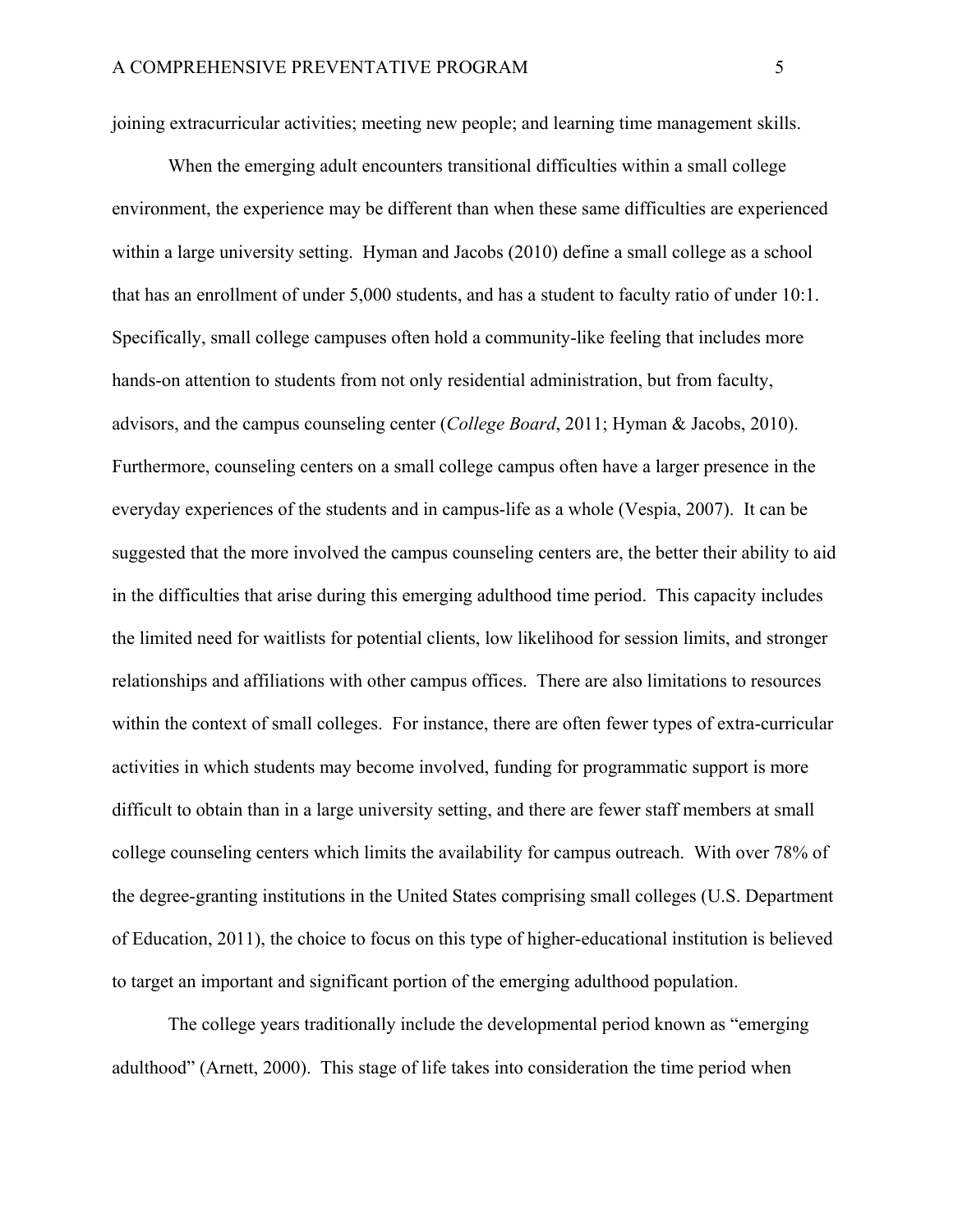individuals are in their late teens to early 20s; most commonly, 18-25 years of age. Arnett describes this period as one of a time of change and exploration that involves having different experiences, trying out new activities, and gradually making one's way towards lasting choices in love and work. According to Arnett, the emerging adulthood period is not considered the same as late adolescence or early adulthood for a few reasons. This population has left the stage of adolescence with an age range of 10 to 17 years, and has not yet reached the stage of adulthood, which is typically considered to start in the mid-20s. Also, individuals within the emerging adulthood stage experience themselves neither as adolescents nor as adults. The primary features that are common during this period of development include: (a) identity exploration; (b) instability; (c) self-focus; (d) feeling "in-between;" and (e) being exposed to a wide scope of possibilities. It is during this emerging adulthood period that an individual begins to accept responsibility for one's self and begins to make independent decisions.

The beginning of the emerging adulthood period most frequently parallels with the beginning of college, not just in the coincidence of age, but because both are periods of exploration with numerous experiential options combined with the related anxieties and challenges. This phase of opportunity can sometimes lead these students into dangerous experimentation with alcohol (LaBrie, Pederson, Lamb, & Bove, 2006). With attention to the specific developmental dynamics of the emerging adulthood population as a basis for a preventative alcohol program, this dissertation project has been specifically designed to focus on the numerous changes occurring in the individual's life as related to the transition into college life on a small college campus.

#### **Biopsychosocial Development**

Given the developmental complexities of the emerging adulthood population, it is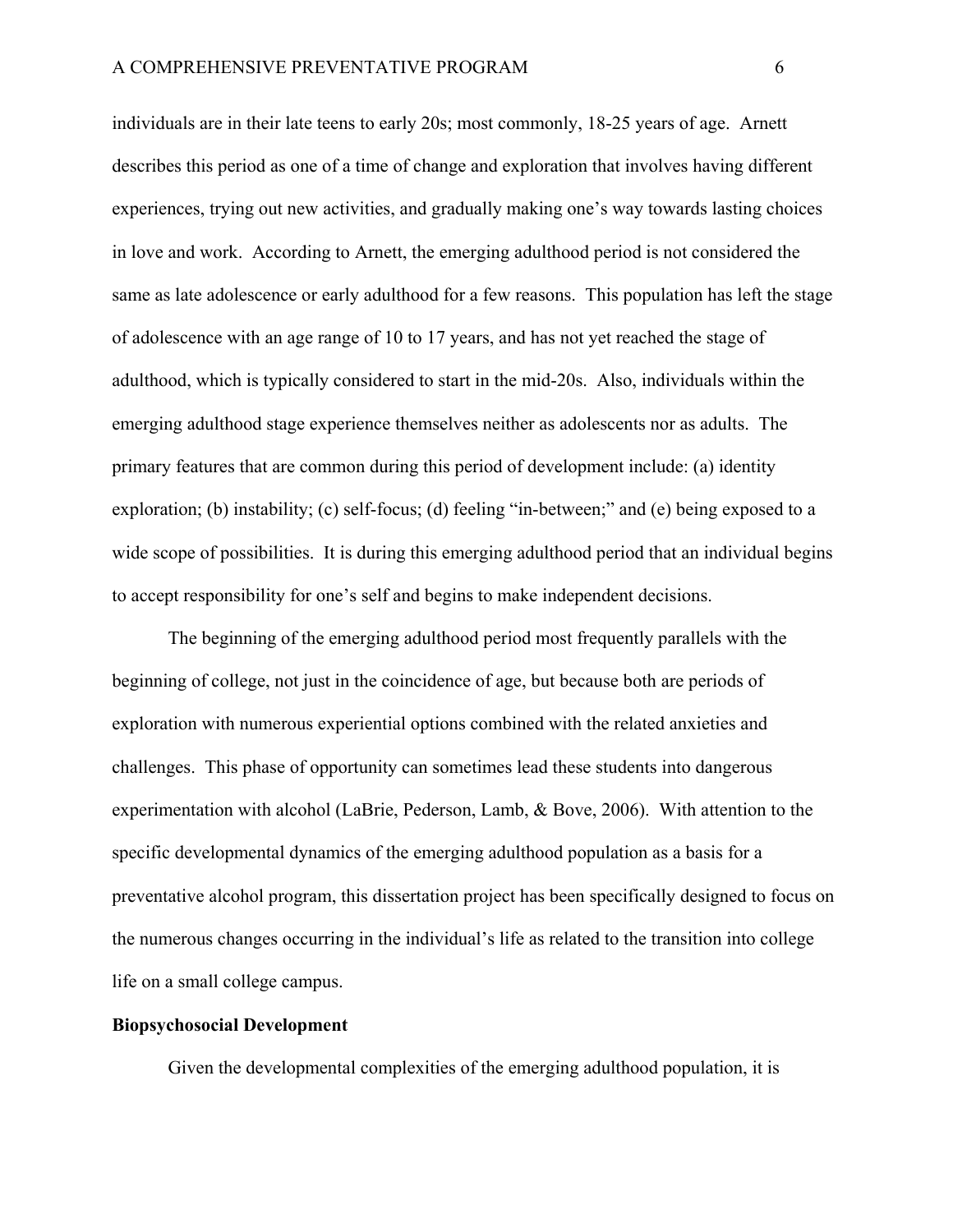appropriate to incorporate a biopsychosocial model as the conceptual overview. The biopsychosocial model provides a comprehensive analysis of the interrelated influences of tangible problems and the treatment of those problems (Smith & Nicassio, 1995). This approach was chosen to inform an understanding of the complexity of dynamics with college aged individuals and their use of alcohol within a college setting, and with specific implications for college freshmen who are at the beginning of the emerging adulthood stage. The literature suggests that the social environments which surround emerging adults have a primary influence over individuals and their decisions. While the overall knowledge base of the biopsychosocial model is used to inform the understanding of the influence of emerging adults' alcohol use, the model's social component is considered the primary factor for development of an intervention for the emerging adult within the small college environment. It is the social component of the biopsychosocial approach that primarily served to guide the formation and design of the preventative intervention model addressing the misuse of alcohol. The biological and psychological components were also integrated as they inform the content and process of the interventions.

The literature review begins with a presentation of the social component within the biopsychosocial framework. This includes a discussion of the students' social development, peer influence, and impact of social and cultural norms. The literature is then presented regarding the biological component, which consists of the physical and cognitive development of emerging adults. The psychological component is presented and consists of moral and identity development. Each component within the biopsychosocial approach is defined and discussed with reference to alcohol misuse.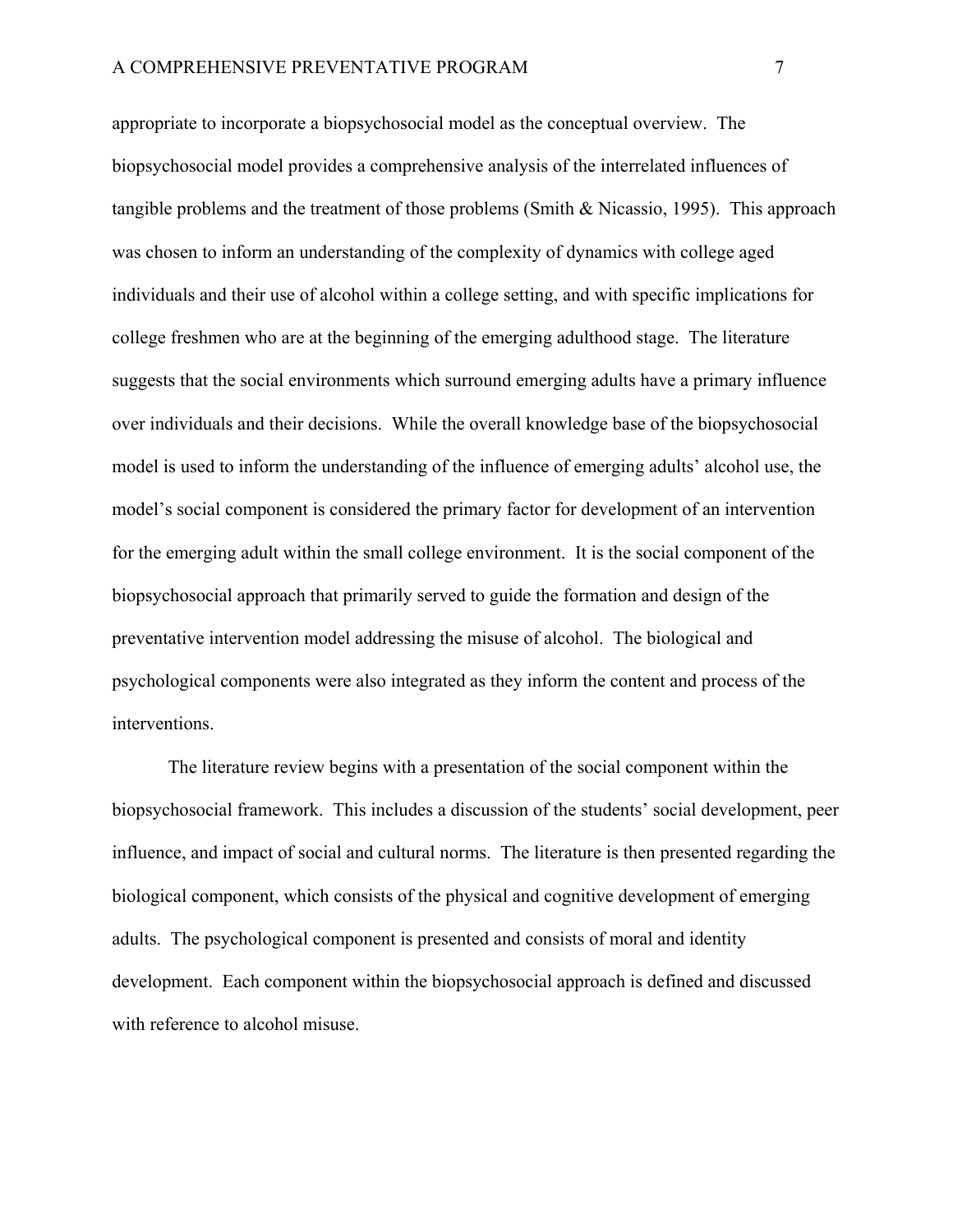#### **Social Component**

*Social development*. The social development of emerging adulthood individuals is an important factor in the collegiate context. During this time, social development involves dynamics related to family relationships, peer relationships, and romantic relationships. According to Berk (2007), during the emerging adult phase family relationships typically move toward students spending less time with parents, while the quality of the parental relationship improves. Also, peer relationships are beginning to form through common interests, which then create a bond between peers. As this bond strengthens, friendships take on a more important role in students' lives, while increasing in frequency and intimacy. Myer (2007) believes that this common interest bond between friends relates to one's social view of social relations. This involves the individual's feelings and actions towards others influencing how one relates to peers and others.

Along with family and peer relationships, romantic relationships are another aspect of the social development of the emerging adult. According to Erickson (1997), during emerging adulthood individuals are working through the developmental tasks related to the conflict between intimacy and isolation. It is during this period of social development that individuals learn to balance their need for an intimate partner with their need for independence. Berg (2007) notes that college students desire to find and maintain a romantic relationship that is mutually gratifying and consists of trust and reliance.

Thus, the social pressure of changing relationships with family, combined with developing new friendships and seeking a romantic partner, frequently include socializing in groups—often with the involvement of alcohol (Brown et al., 2009). Alcohol becomes an important part of these group experiences because it has the tendency to lower inhibitions and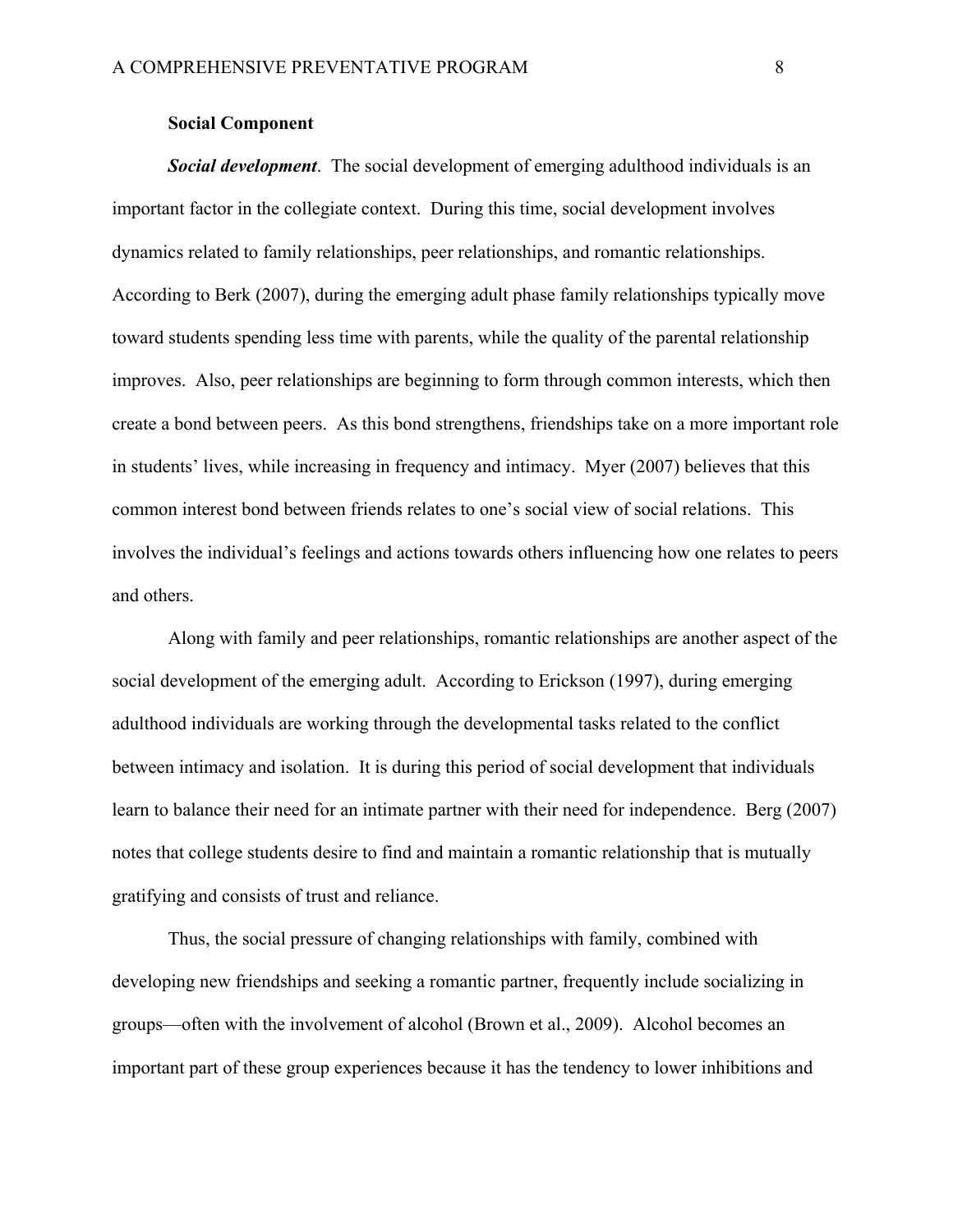increase the individual's positive mood (Brown et al., 2009; Lewis, Phillippi, & Neighbors, 2007). With lowered inhibitions and increased mood incorporated into a social event, the emerging adult finds it easier to socially approach and converse with individuals of personal, intimate, and sexual interest. Likewise, while under the effects of alcohol the emerging adult has an easier time approaching individuals who may become future friends. Overall, when the emerging adult develops a social network of both friends and a romantic partner, the reduction in pressure along with the disinhibiting effects from alcohol use aid the individual in feeling more at ease in social situations.

*Peer influence*. When students begin college it is a time of new surroundings, new friends, new experiences, new opportunities, and new freedoms—all of which coincide with the experiences of the emerging adult. It is during this time that peer influence within the social context, a concept that refers to the seen and unseen social forces behind individual's reasons for acting (Myer, 2007), may have an effect on the exploration and change processes of beginning college students. Because of the numerous changes taking place that involve leaving the familiar and engaging in new beginnings, freshmen are in a position of finding and defining new directions. This often leads to those individuals being more greatly influenced by their peers and their social groups at this time in their lives as compared to other times. This group influence often comes about from what Myer calls "group polarization" and "groupthink." Group polarization takes places when discussion strengthens the average inclination of group members. Groupthink occurs when there is a tendency for groups to suppress dissent in order for group harmony to prevail. When these two social phenomena occur, groups hold the same beliefs and conform to the same behaviors. Group polarization and groupthink influence the emerging adult's desire to fit in with others and belong to a social group.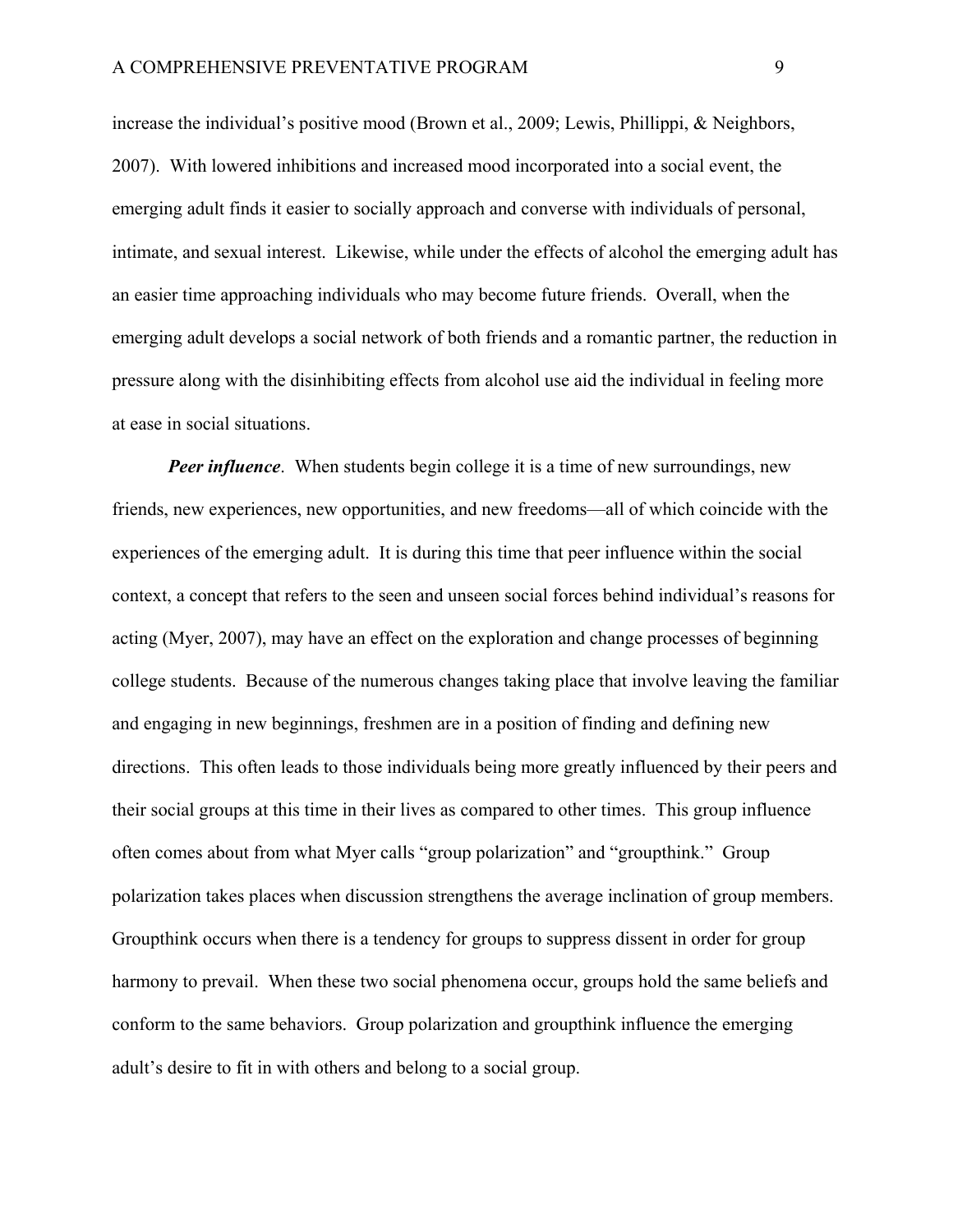According to Borsari and Carey (2001), there are three types of peer influences regarding alcohol use. These include explicit offers of alcohol, role modeling, and social norms. Explicit offers can range from polite gestures to commands; modeling refers to a student's drinking behavior paralleling another student's behavior; and social norms, also referred to as cultural norms, are the perceived drinking behaviors on campus (Borsari & Carey, 2001). Despite these three types of peer influence being powerful predictors of beginning and maintaining drinking behaviors (Borsari & Carey, 2006), the strongest peer influence according to the literature is the desire to initiate, build, and maintain friendships (Borsari & Carey, 2006; Crawford & Novak, 2007; White & Jackson, 2005). From a social psychological perspective this desire can be seen as social conformity—an important and subtle force behind social, or peer, influence (Myer, 2007).

Social conformity during the college years often involves the vehicle of alcohol consumption. This then manifests in alcohol use, and often times alcohol misuse, becoming an integral part of that friendship (Borsari & Carey, 2006). Students begin to believe that the only way to continue to fit in with the peer group they have established is to continue behaving in the same way as the other students in that group (White & Jackson, 2005). When students do not conform to peer influences, there is a danger of disapproval from friends which can potentially lead to loss of friendships and support networks (Borsari & Carey, 2006; Trockel, Wall, Williams, & Reis, 2008). On the other hand, when students continue to conform to peer influence despite the maintenance of the pressure to fit in by continued and increased use of alcohol, their social desirability remains intact and their social approval continues among friends (Crawford & Novak, 2007; Ham & Hope, 2005).

*Cultural norms*. As noted, the emerging adulthood time period is one that consists of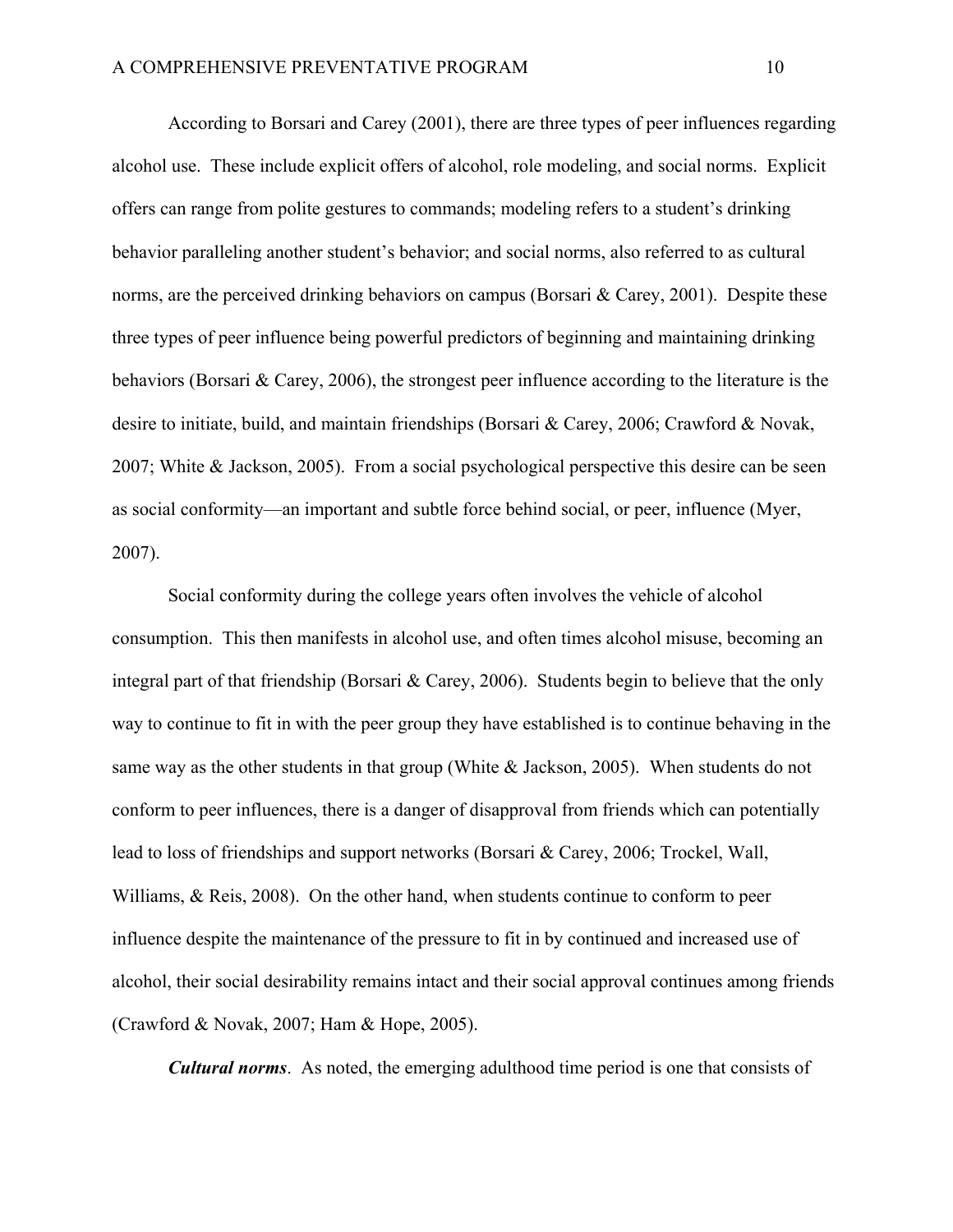numerous social and environmental changes (Arnett, 2000, 2007). Along with these changes, emerging adults experience social and cultural norms within the particular context in which they are involved. On the college campus, emerging adults are faced with many social norms to which they must decide to conform. Negotiating these norms often involves the use of what Myer (2007) refers to as "social thinking." That is, the individual's beliefs, sense of self, attitudes, and behaviors affect how one thinks of others and one's own actions when entering into social worlds. It is these beliefs, attitudes, and behaviors that trigger the individual's perception of the social situation and therefore guide the emerging adult into conformity or nonconformity with the contextual social norms.

One of the social and cultural norms on a college campus is related to the amount of alcohol that is being consumed by students. This includes both safe drinking and binge drinking. The perception students have of this particular norm, specifically the amount of binge drinking that occurs on campus, has a strong impact on their own drinking behavior (Miley & Frank, 2006; Wechsler, Molnar, Davenport, & Baer, 1999). Although the perception of the amount of drinking does not accurately reflect the actual amount of drinking that is occurring on campus, this perceptual inaccuracy plays a role in the increase of drinking behaviors for some students (Wechsler & Kuo, 2000). As Ham and Hope (2005) report, the perceived norm has a high correlation to students' increased drinking behaviors. This implies that when students misunderstand the reality of the social world around them, and therefore perceive an increased occurrence of high levels of drinking, students then drink higher levels of alcohol. It is the perception of the cultural norm regarding drinking that demonstrates the relationship of the college student's social psychology to their social thinking.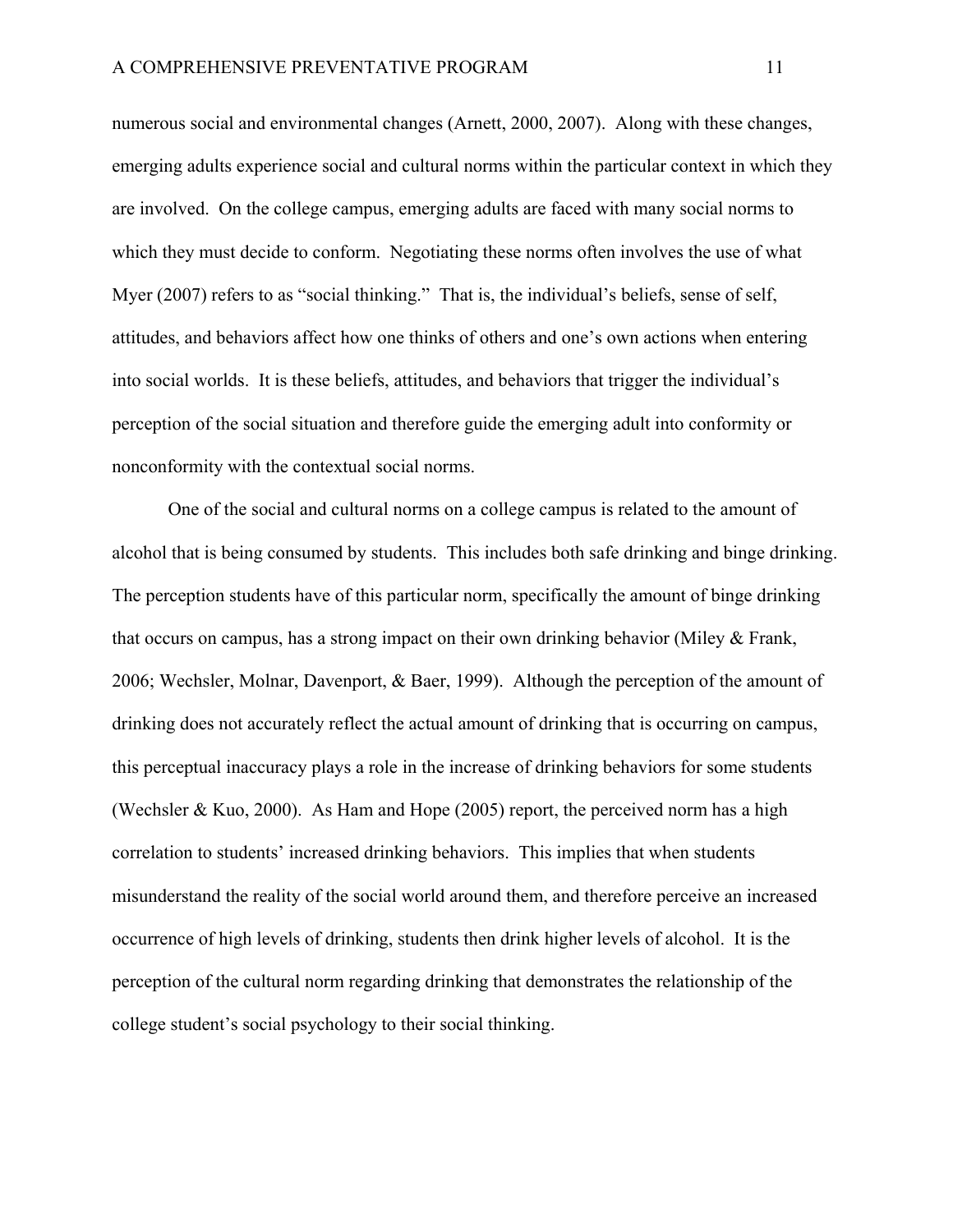#### **Biological Component**

*Physical development.* When emerging adults begin college, their physical make-up is similar to that of an adult (Berk, 2007). The physical developments that are taking place are minor developments compared to those that occur during earlier stages of life. According to Berk, the most noticeable area of development for the emerging adult is experiencing peak skills requiring speed, strength, and gross body coordination. Aside from this area of development, physical appearance and decline in body functioning are often so gradual that most are hardly noticeable. These gradual changes suggest that emerging adults have bodies similar to those of individuals in early and middle adulthood.

Despite emerging adults' bodies being similar to those of early and middle adults, individuals within the emerging adulthood phase of life experience less sensitivity to the negative physical effects of acute alcohol use, as compared to early and middle adult individuals (Masten, Faden, Zucker, & Spear, 2009). These negative effects include sedation, hangovers, and lack of muscular coordination. While some of the negative consequences are experienced more than others within the emerging adult's physical capacities, these consequences are indeed negative and do lead to more serious physical complications. These serious physical conditions include, but are not limited to, liver disease, cardiovascular disease, brain damage, and cancer (Berk, 2007).

*Cognitive development*. There are many cognitive changes that take place within an individual during the emerging adulthood period. To begin with, the emerging adult's brain is continuing to develop with focus on synaptic refinement (Brown et al., 2009). This synaptic refinement enables the individual to increase the capacity for complex higher order reasoning and processing, increased brain speed, and a more developed and faster working memory.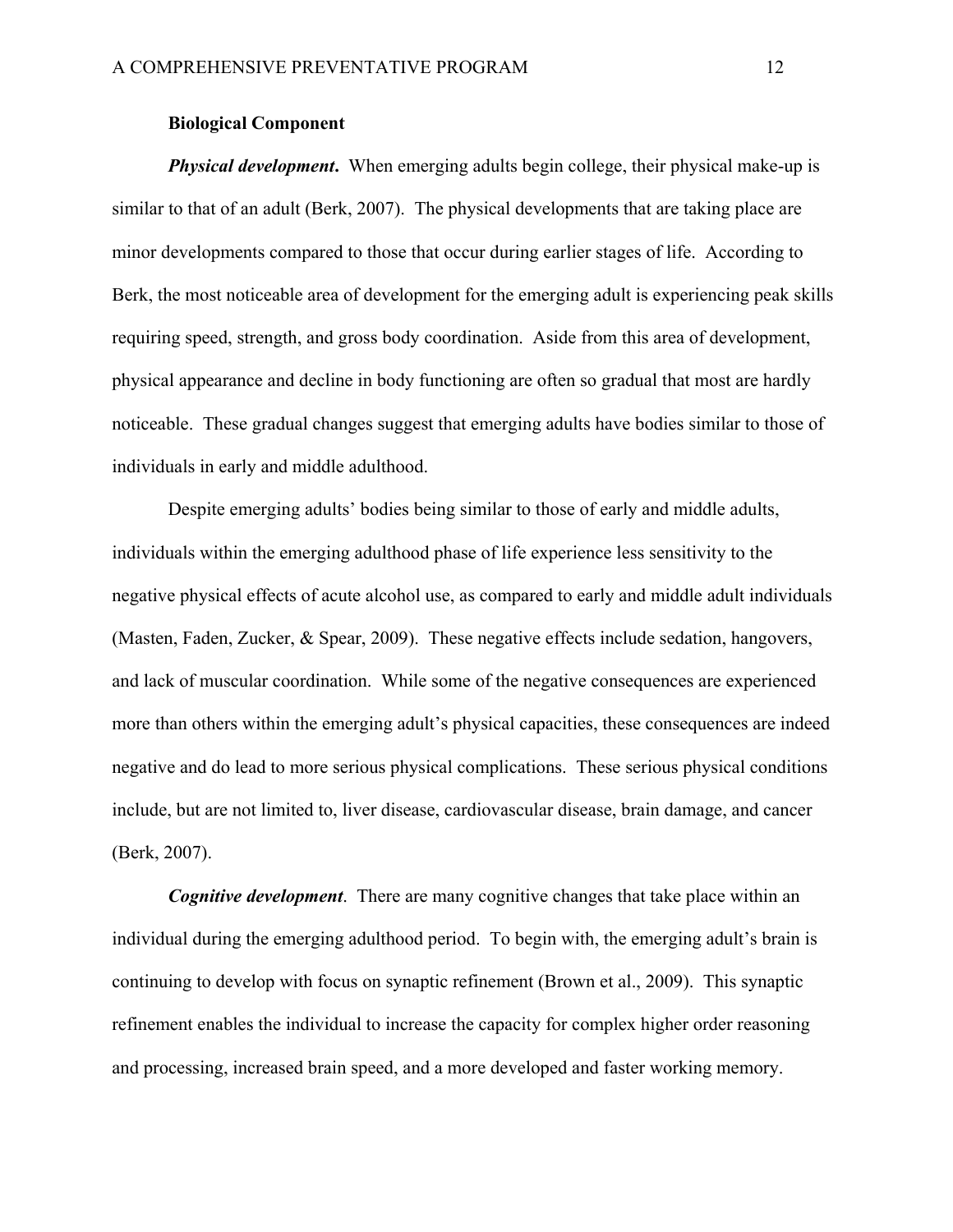Specifically, it is during the freshman year of college that the emerging adult's brain is just beginning to move toward functioning similar to that of the adult's brain. Unlike the college freshman, the more mature college student has increased cognitive functioning and therefore is better able to control emotion and behavior, and to make more informed decisions (Brown et al., 2009).

 Since increased cognitive functioning can lead to more informed decision making (Brown et al., 2009), this increase in functioning might contribute to the understanding of college students' alcohol consumption patterns. For example, research shows that college freshmen are more at risk to fall into the habits of binge drinking behavior, as compared to upperclassmen (LaBrie et al., 2006; Masten et al., 2009). If the emerging adult, and particularly the college freshman, is still developing in the cognitive and decision making arenas, their decision whether or not to drink heavy amounts of alcohol could be effected by the continuing developmental processes. Furthermore, Masten et al. note that emerging adults who use alcohol experience an increased effect on disruption in spatial memory, overall memory, and learning.

#### **Psychological Component**

*Identity development*. The emerging adulthood period is highly focused on increased autonomy and independence. It is during this time that individuals are beginning to increase their own level of responsibility for their life, behavior, and future (Brown et al., 2009). Through this emergence of increased responsibility and increased autonomy, college freshmen are beginning to discover what their identity is and how it is defined, and starting to develop an autonomous and independent identity (Brown et al., 2009). Through what Taylor (2008) calls "self-authorship," college freshmen are beginning to learn to define this new identity based on their own beliefs. However, before individuals can consolidate this new identity definition, they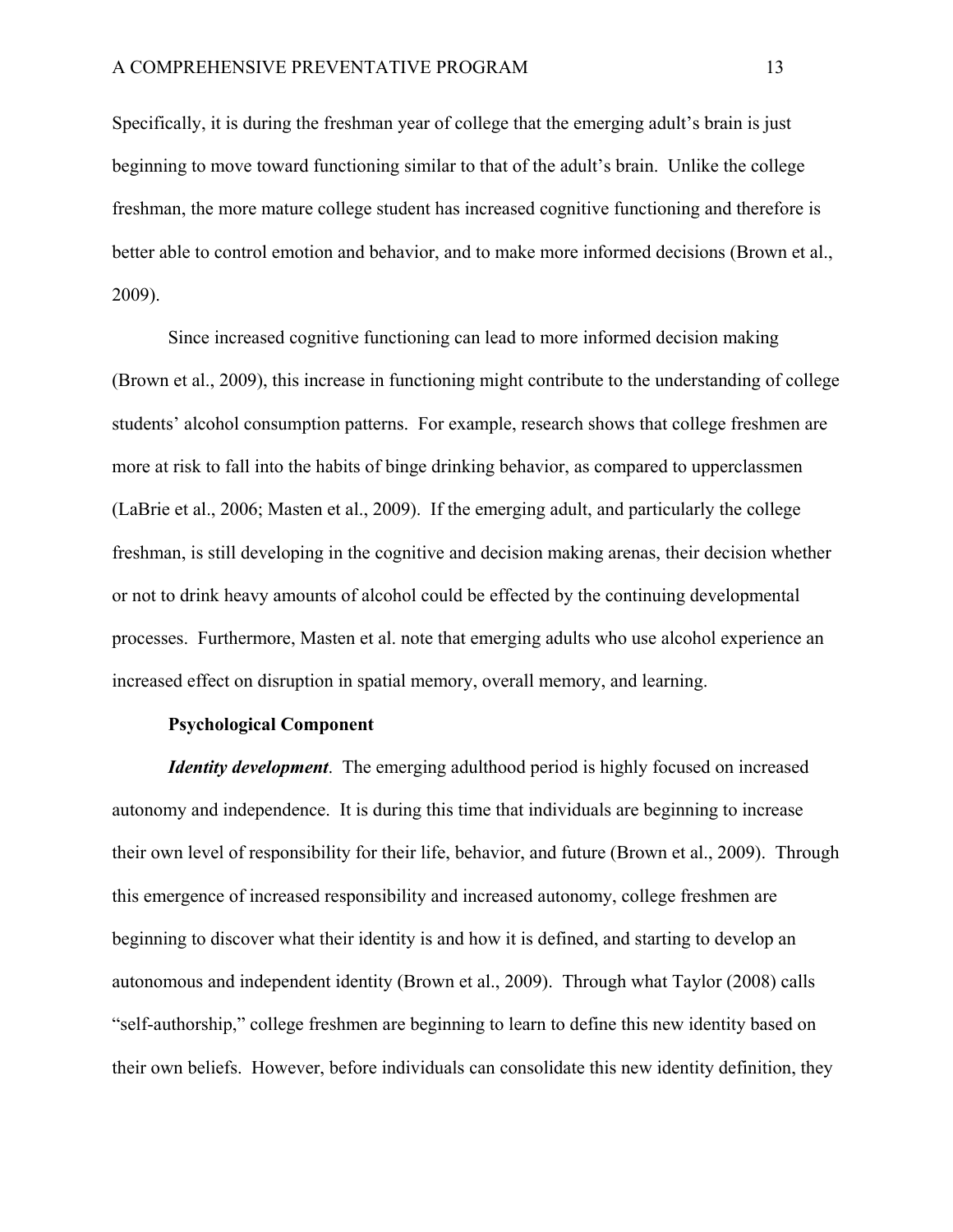go through a phase of exploration and experimentation regarding different behaviors and beliefs. Through this exploration it is the individual's internal voice that develops and ultimately leads the student to reflect on and critique one's behavior (Taylor, 2008). Since reflection and critique are two of the main features of adult identity, the individual begins to transition into mature adulthood and critical thinking once these aspects are initiated.

 According to LaBrie et al. (2006) and Masten et al. (2009) the conceptualization regarding the process of identity development is a useful frame to inform the understanding of why college freshmen tend to drink more and binge drink with more frequency than upperclassmen. Because the student begins college without a consolidated view of oneself, exploration and experimentation with drinking within the context of social involvement frequently becomes part of the individual's process of identity development. Ultimately, this means that, because college freshmen are still developing a sense of self, they will look to others and experiences with others to help define their identity. This often includes the use of alcohol and, even binge drinking.

*Moral development*. Kohlberg has expanded Piaget's work by considering the moral development into adulthood (Jones & Watt, 1999). This expanded model has particular implication for the emerging adult as college freshmen are in the "conventional stage" of moral reasoning and development (Duska & Whelan, 1975). During this stage individuals gauge morality by comparing their action to society's views and expectations despite the presence or lack of consequences. Individuals in this stage find it necessary to follow rules and societal norms because of the internal urge to have positive social relationships with others (Berk, 2007). In addition, it is during this phase of moral development when self-esteem comes into consideration and plays a factor in the individual's decisions (Berk, 2007). College freshmen,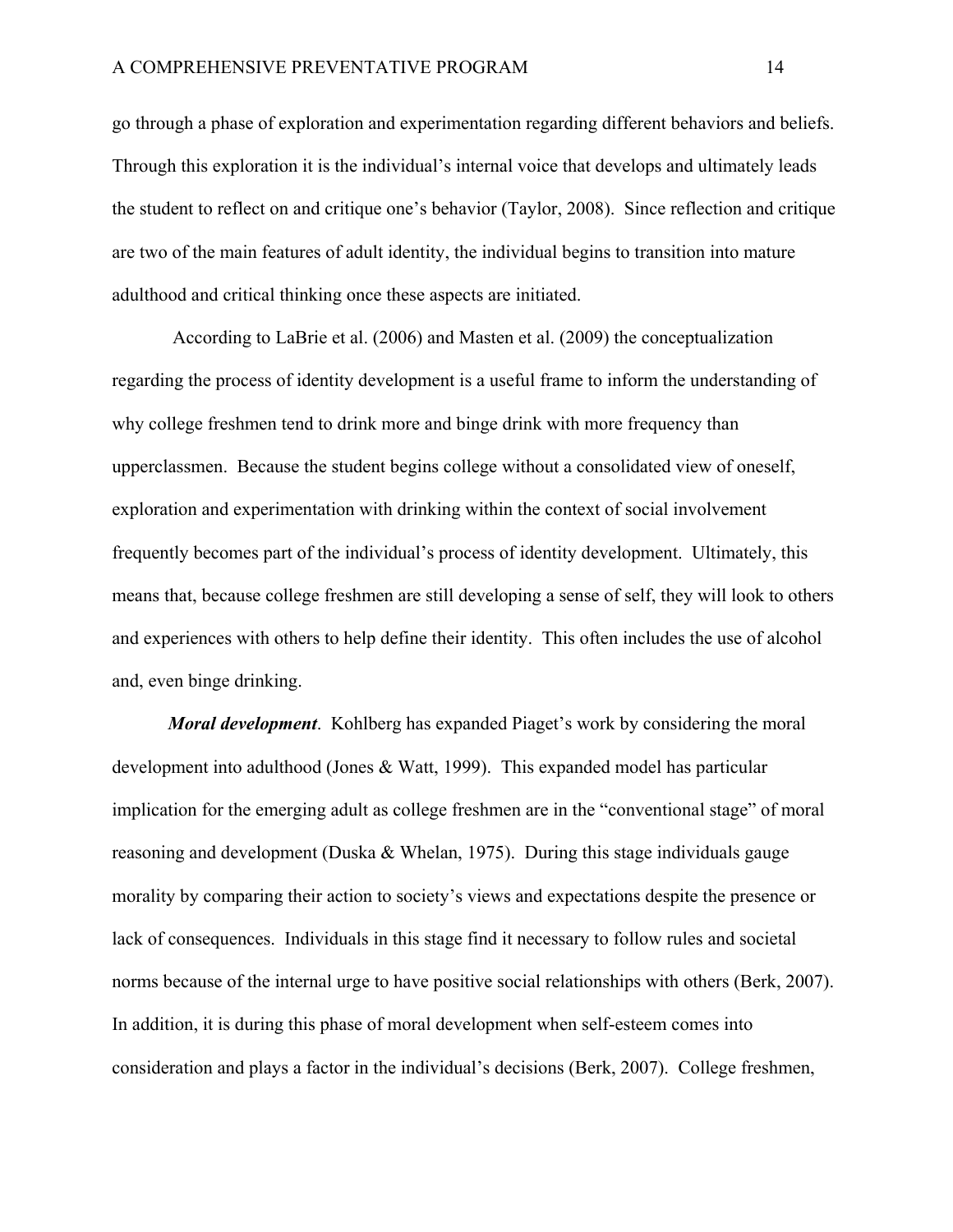who are in the initial stages of emerging adulthood, struggle with less strongly developed levels of self-esteem. Therefore, they base their decisions not only on society's preset ideas, but also on their internal drive for positive social relationships. Students in the beginning stage of emerging adulthood are working on developing a strong sense of self-esteem through which they will be able to base more of their decisions on what they themselves believe to be correct and on their personal values, rather than focusing solely on what they see as society's views.

When discussing moral development in conjunction with alcohol use, self-esteem is often the subject used to tie the two concepts together. Lewis, Phillippi, and Neighbors (20007) found that, in the college population, the higher the level of moral and values based self-esteem an individual holds, the less drinking behaviors in which the individual was engaged. Furthermore, the study found that the social effects of alcohol less motivated those students to drink who based their self-esteem on personal values and morals. Overall, Lewis et al. demonstrate that the connection between morality and alcohol use among the emerging adulthood population is strongly influenced by self-esteem and personal values, both assisting the individual in making independent choices and decisions.

#### **Rationale**

Alcohol consumption by college and university students in the United States has increased in quantity and frequency over the past five years. With this increase, there has come evidence of a rise in negative consequences of alcohol misuse. To help reduce these problems, colleges and universities nationwide have begun implementing alcohol programs for their undergraduate students. The vast majority of the established programs are intervention programs for students who have previously displayed dangerous drinking habits, often through judicial violations. Research shows that preventative program models, as compared to intervention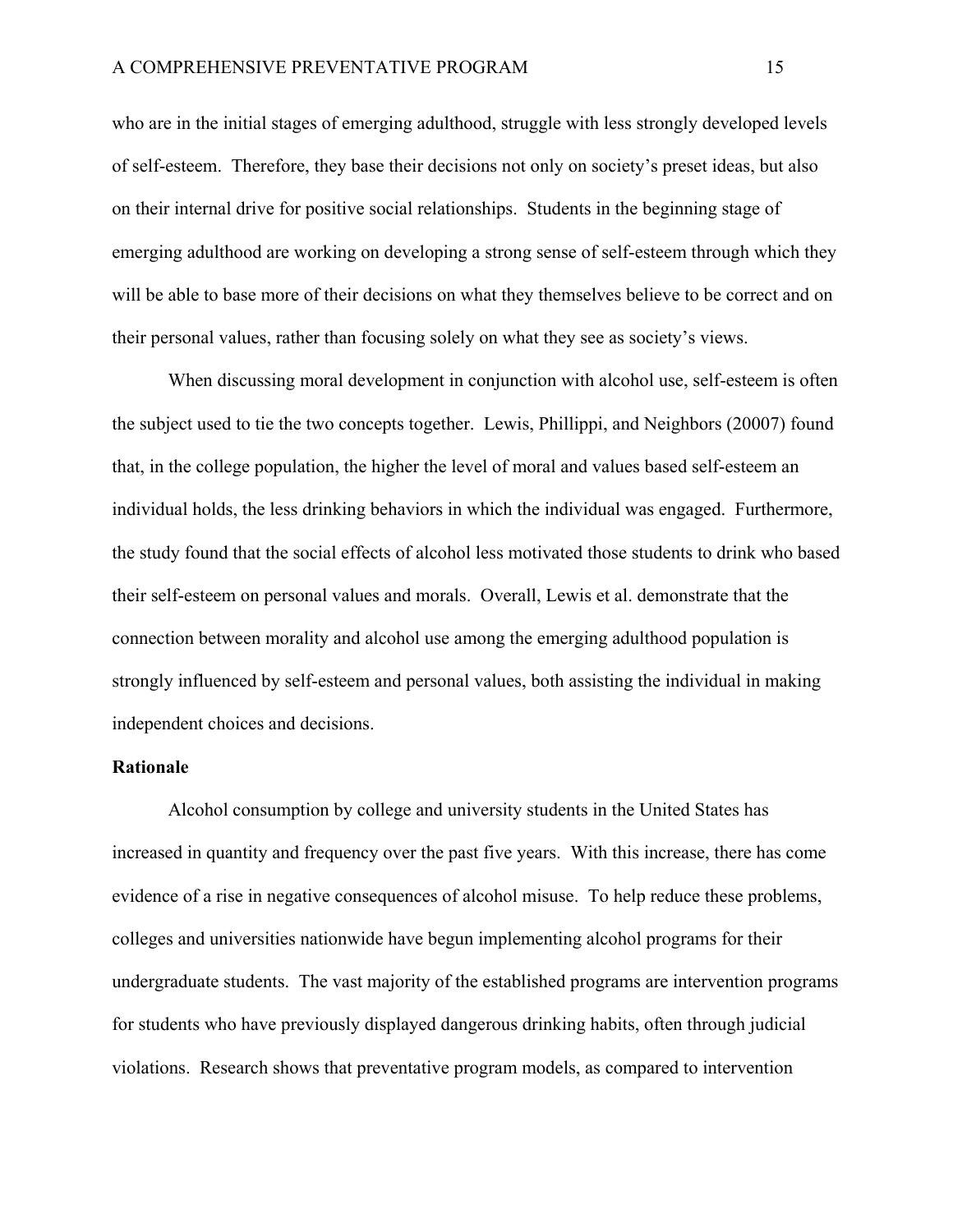programs, have a tendency to encourage and provide longer lasting changes in individuals and groups (Moritsugu, Wong, & Duffy, 2010). Thus, a preventative program model has been used as the foundation of the following alcohol program in order to address the misuse of alcohol among the emerging adulthood population, and specifically with college freshmen.

This preventative program is designed for emerging adults who, in addition to their transition to college, are in a life transition marked by exploration, experimentation, emotional and social challenges, and apprehension and anxiety (Arnett, 2000; Ross et al., 1999). The misuse of alcohol is specifically important to address at this stage of life because of the complexities and challenges of this transitional process for the emerging adult. A biopsychosocial perspective suggests that there is a number of components embedded in this complex transition, most significantly the social environment of the entering freshman. This perspective allows the important dynamics of the emerging adult transition to be captured within an alcohol preventative program.

Specifically, in the small college setting, the social environment and its influence on this population's drinking behaviors are best addressed through the community feeling at these institutions, and also though the hands-on attention students are provided on a smaller campus (Hyman & Jacobs, 2010). While a large university setting may have more resources as compared to a small college, it does not often have the same structural resources that permit individualized attention for its students. It is with this individualized attention that the emerging adult can better focus on the integration of social influence and personal values during the time of transition and challenge.

In this Comprehensive Alcohol Prevention Program, CAPP, the unique emphasis on social environment is evident through group activities and discussions which directly target the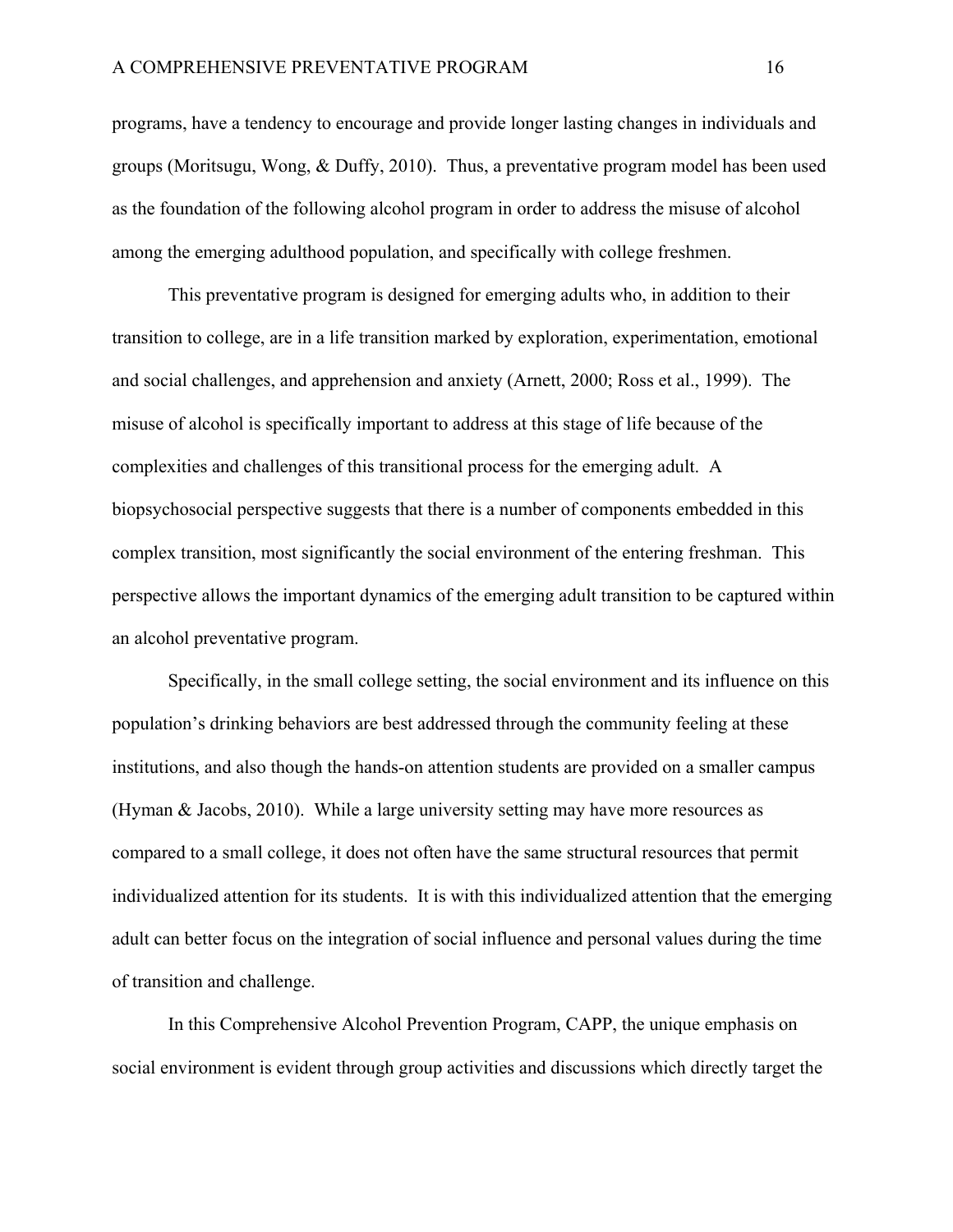emerging adult's peer development and cultural understanding. Motivational interviewing's strategy of emphasizing personal choice and control (Miller & Rollnick, 2002) supports students' growing sense of autonomy in making choices that are consistent with their values. Additionally, the biological and psychological components of alcohol consumption are incorporated in the strategies related to psychoeducation in the program meetings, value- and moral-based discussions, and integration with campus counseling center and community referrals. Further, the strategies of motivational interviewing have the ability to enhance individuals' intrinsic motivation directly targeting emerging adults' development of differentiating themselves from the social and cultural influences around them.

It is anticipated that a comprehensive preventative program model will facilitate the transformation of the emerging adult during their transition to college life. The next chapter presents a programmatic approach based on literature regarding the biopsychosocial development of the emerging adult and literature regarding the motivational interviewing framework.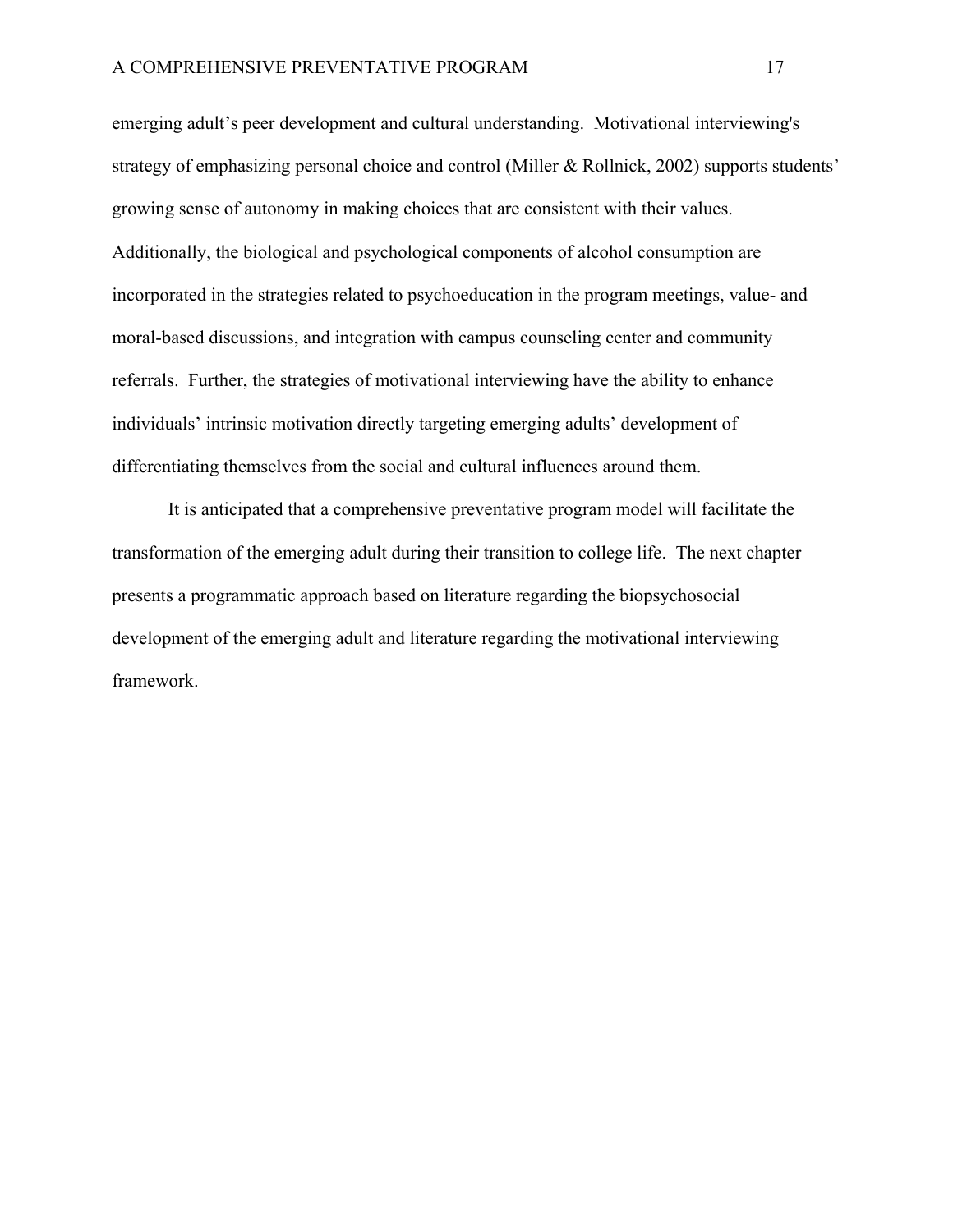#### **Chapter 2: Programmatic Elements**

This preventative program model, CAPP, has been designed to address the misuse of alcohol among college freshmen. The program places on emphasis on the integration of pertinent knowledge regarding the social component of the emerging adulthood population. The program specifically focuses on college freshmen because of the higher risk for this group of developing habits of binge drinking as compared to those in their later years of college (LaBrie et al., 2006; Masten et al., 2009). This risk occurs for a number of reasons, the primary being that the freshman year simultaneously involves the transitions into both college life and the emerging adulthood phase of development.

 The specific intervention strategy for the preventative program was informed by Miller and Rollnick's (2002) motivational interviewing and its use of targeting personal values in a socially influenced setting. By incorporating the motivational interviewing approach into a preventative program, the focus becomes one of encouraging and establishing longer lasting changes for the emerging adult. This is accomplished through the program's use of value-based exploration, integration of Prochaska and DiClemente's (2005) stages of change, and social and environment influences.

This chapter begins with an in-depth discussion of the motivational interviewing approach. Motivational interviewing strategically informs CAPP through the significance it places on the individual's personal motivation to change within a collaborative environment. This chapter concludes with a review of three alcohol preventative programs that have been previously used in a college setting. These programs are referenced here because they targeted the freshmen population and they have contributed significant elements that are incorporated into the design of this program. These elements include: the inclusion of a motivational interviewing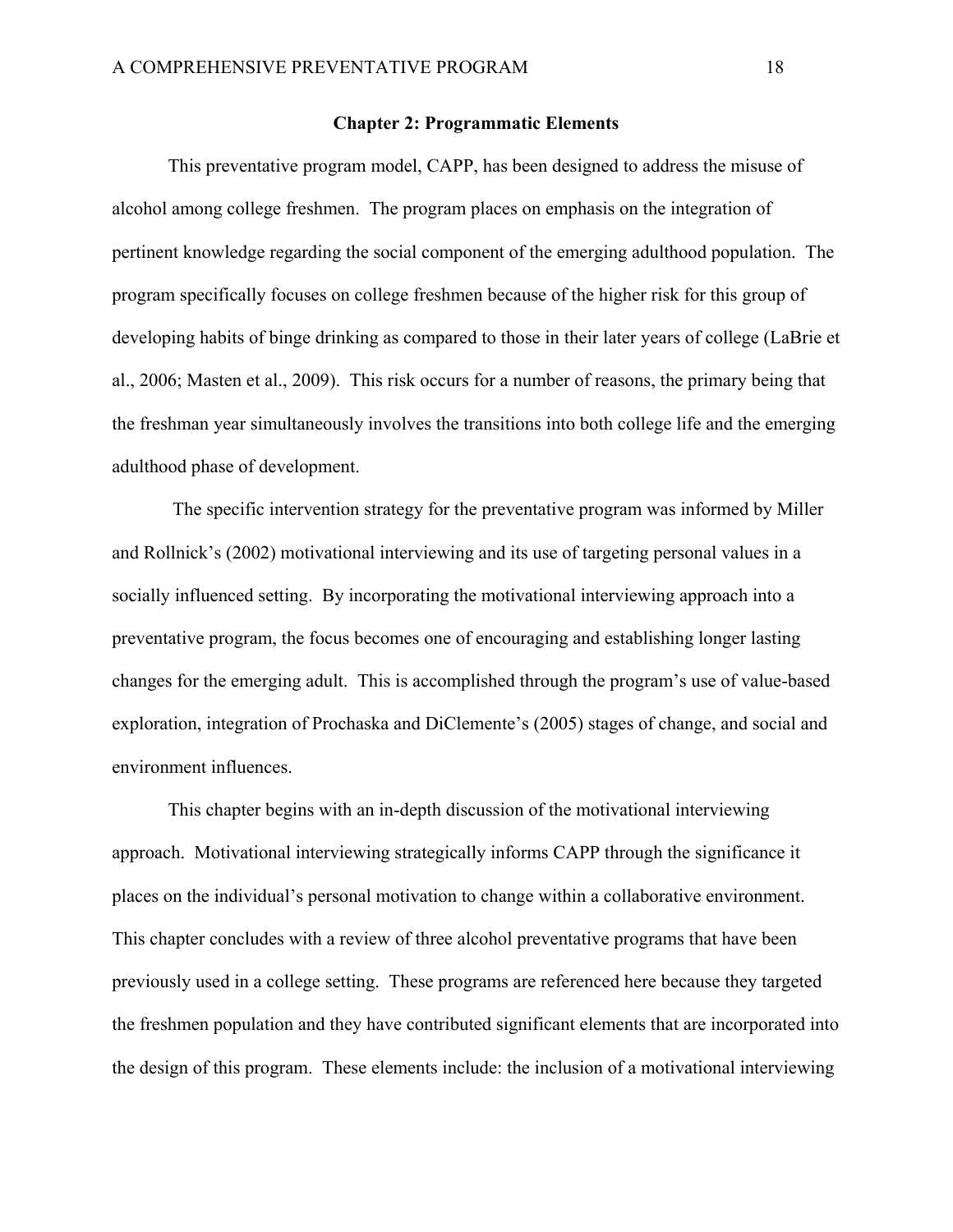frame; group discussions; brief psychoeducation on negative consequences of drinking; understanding of social and cultural norms on a college campus; and integration of several intervention strategies.

#### **Motivational Interviewing**

 Motivational interviewing was chosen as a strategic foundation for this program because of its proven effectiveness in its application to the substance abuse population, with the young adult population, and most importantly with the population of college students using alcohol (Baer, Kivlahan, Blume, McKnight, & Marlatt, 2001; Borsari & Carey, 2000; Larimer et al., 2001; Miller & Rollnick, 2002; Roberts, Neal, Kivlahan, Baer, & Marlatt, 2000). Motivational interviewing, as developed by William Miller and Stephen Rollnick, is a process that involves a collaborative relationship between client and therapist, a belief that clients hold resources and motivation to change, and the affirmation that clients are autonomous and make their own decisions. These three components inform the therapist's approach of working to resolve ambivalence and engage their client's inherent motivation to change by amplifying discrepancies between behaviors and values. Within motivational interviewing, the change process is seen as the path clients take in order to implement a positive change in their lives.

Specifically, motivational interviewing is defined as "… a client-centered, directive method for enhancing intrinsic motivation to change by exploring and resolving ambivalence" (Miller & Rollnick, 2002, p.25). Within this frame there are four general principles that guide the use of motivational interviewing techniques and interventions. These principles are: (a) express empathy, and therefore express acceptance for the client, the client's perspective, and the client's situation; (b) develop the "…discrepancy that underlies the perceived importance of change…" (Miller & Rollnick, 2002, p.22) by exploring how clients are currently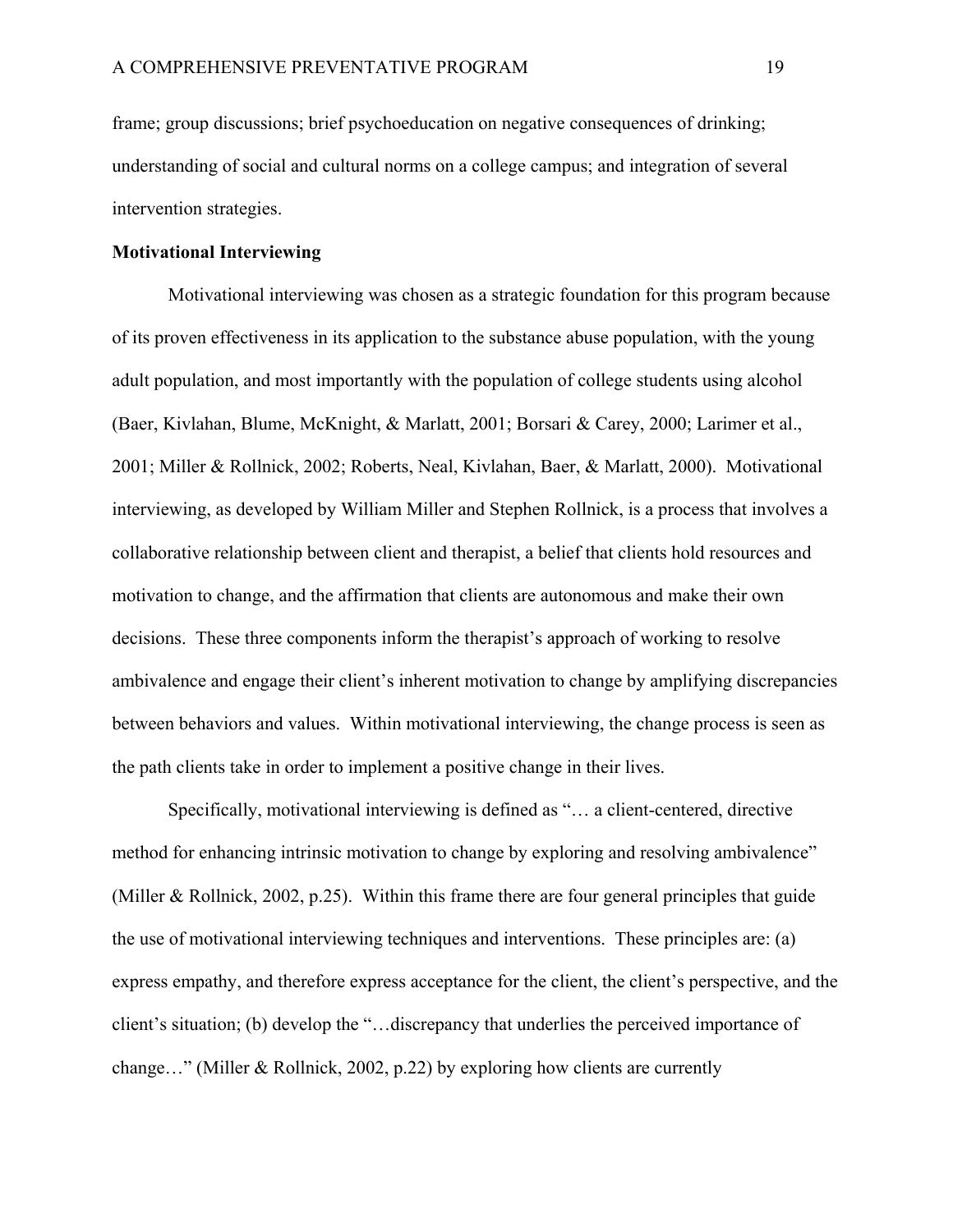behaving/living and how they want their lives to be; (c) roll with resistance in order for clients to alter their reluctance to change; and (d) support self-efficacy through enhancing clients' confidence in their ability to change.

Motivational interviewing is independent of, but consistent with, Prochaska and DiClemente's (2005) stages of change model. The five stages include: (a) the precontemplation stage, (b) the contemplation stage, (c) the preparation stage, (d) the action stage, and (e) the maintenance stage. Motivational interviewing believes that individuals are at different stages of readiness to change, and that within each of these stages there are specific motivational interviewing techniques that can be used in order to assist the client to move into the next stage of change (Miller & Rollnick, 2002). It is especially relevant during the contemplation stage of change which is categorized by ambivalence regarding change. The emerging adult's current stage of change influences his/her ability and motivation to change and form new alcohol use behaviors.

The motivational interviewing approach provides a conceptualization of the intervention strategies incorporated within the cultural and contextual environment of the program. By becoming aware of and understanding personal values, individuals are more likely to behave in a manner that is congruent with their beliefs (Miller & Rollnick, 2002), and they are then less prone to be pressured by the social and cultural influences of the environment. The motivational interviewing ideas of collaboration, evocation, and autonomy promote the college freshmen to explore their values and formulate a comparison of those values with their alcohol use. For example, Miller and Rollnick note that if there is a discrepancy between values and alcohol use, motivational interviewing can be helpful by bringing into focus that discrepancy in order for the individual to slowly change their drinking behaviors to more value consistent behaviors. The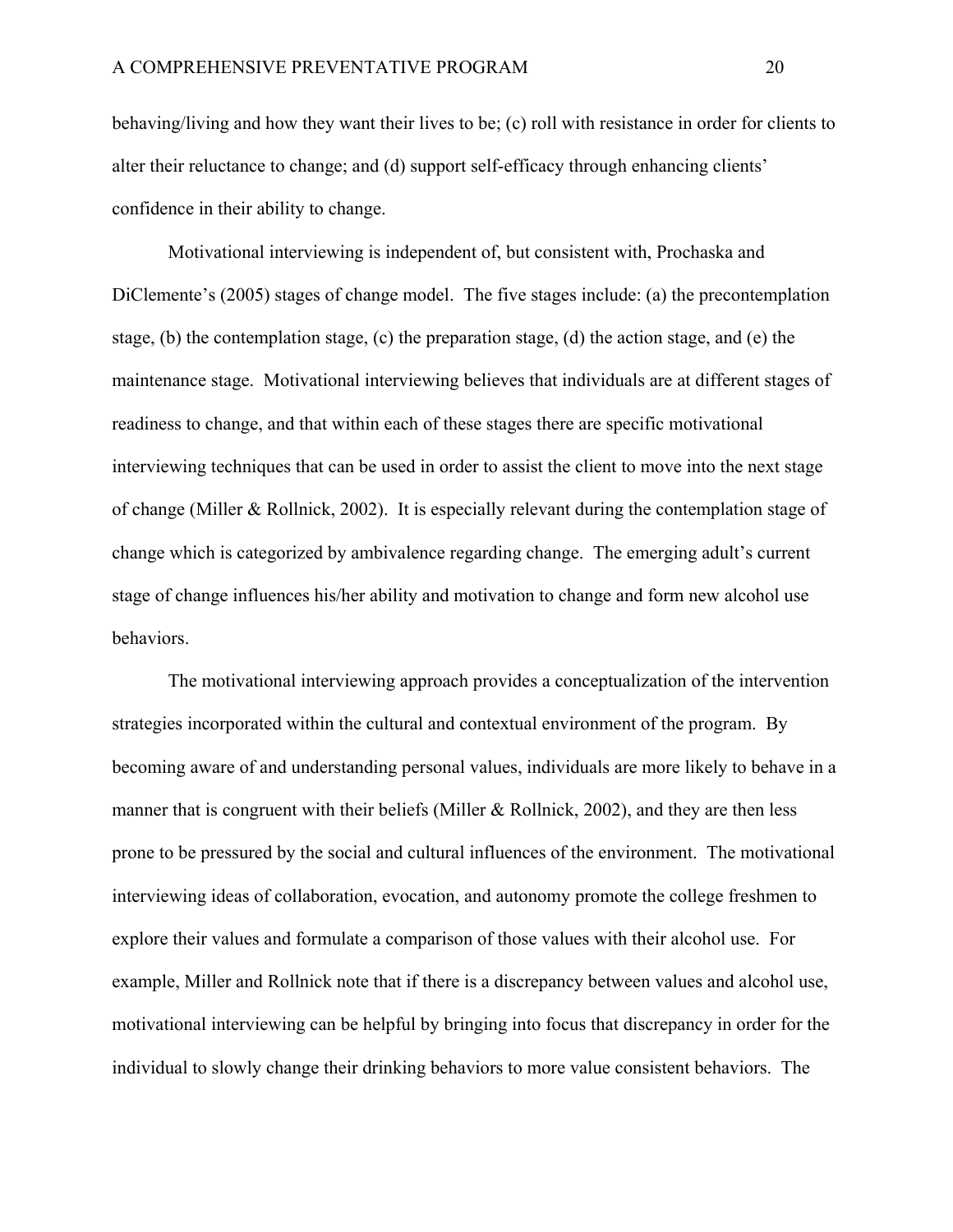emerging adulthood literature indicates that college freshmen rely heavily on their surrounding social environment to help them make decisions and help form their identity. Motivational interviewing would help this process by bringing attention to both individual values and behaviors influenced by peer pressure and college norms regarding drinking. Specifically, by using a motivational interviewing frame, students are encouraged to use personal values to make decisions, especially regarding alcohol use, rather than conforming to their social environment. Because of the influence the social environment and cultural norms have on the beginning stage of emerging adulthood, providing accurate social and cultural norm education can aid in reducing the social influence of alcohol consumption.

While there is limited research on the effectiveness of motivational interviewing within a group setting, there is research that appears to endorse this approach as a compatible option for groups, and specifically groups that focus on alcohol consumption. An example of one such study is that described by LaBrie et al. (2009). Their research demonstrated reduced drinking levels among female college freshmen following a group motivational interviewing intervention. The study involved 285 female freshmen voluntarily participating in an online and group intervention program. The participants were randomly assigned to either a control group or an intervention group. The control group format consisted of an online pre-intervention questionnaire, a group session held within the first few weeks of the fall semester, and then 10 weeks of online follow-up assessment. The group session for the control group included 30 minutes of assessment only and consisted of individually filling out an alcohol use assessment and questionnaire without group discussion. The intervention group format consisted of the same online pre-intervention questionnaire, a group session held within the first few weeks of the fall semester, and also 10 weeks of online follow-up assessment. However, the group session for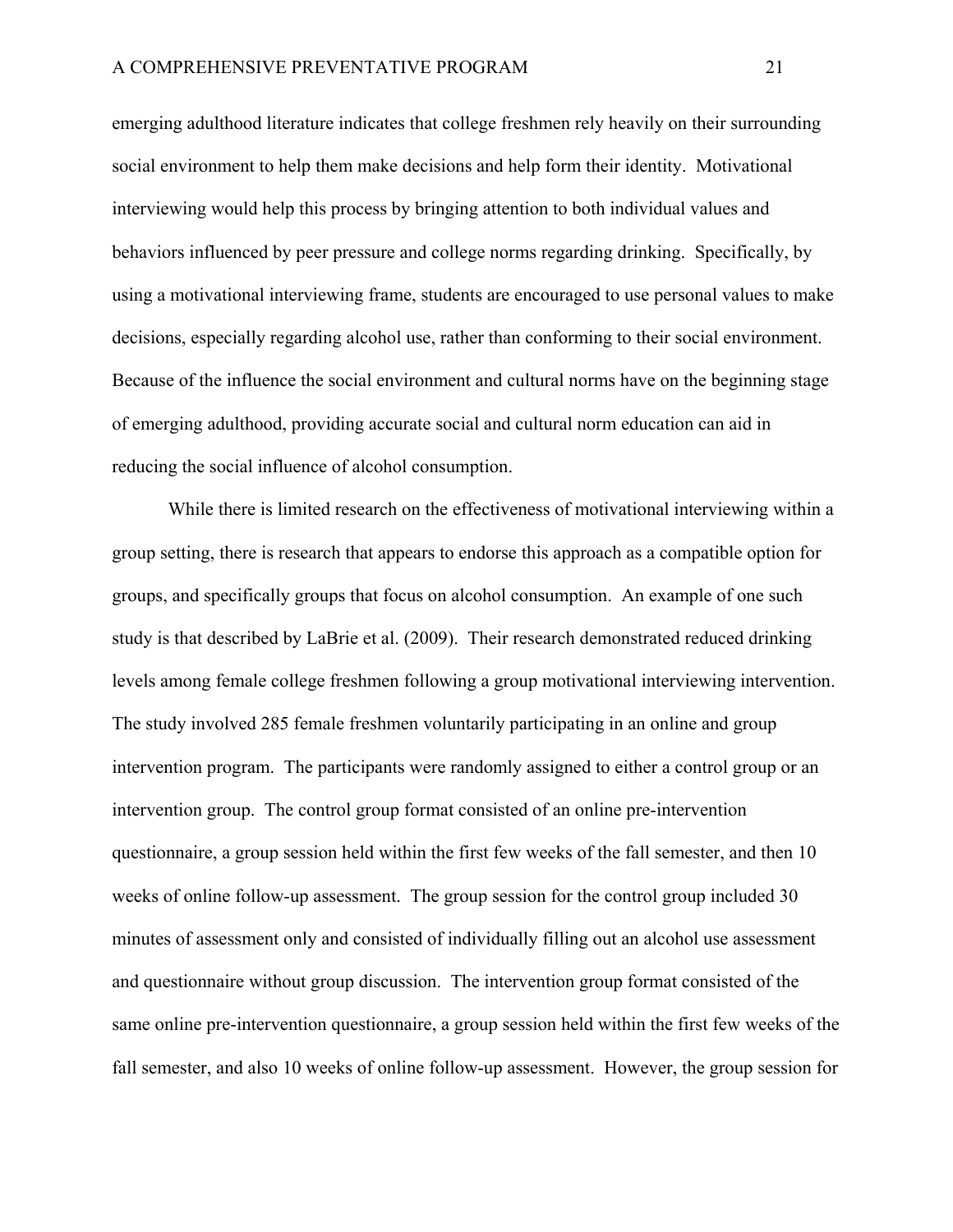the intervention group was different from the control group. The intervention group session lasted approximately two hours and included motivational interventions within the following components: the same alcohol use assessment and questionnaire as used by the control group, but with a group discussion following the questionnaire completion; group discussion on alcohol expectancies; normative feedback; presentation on alcohol information; group discussion on women's specific reasons for drinking; decisional balance work based on reasons for change and reasons not to change in regards to drinking behaviors; and setting personal behavioral goals. Overall, at the completion of the 10-week follow-up assessment time, the participants in the intervention group showed a noticeable decrease in drinks per week and decrease in heavy episodic drinking events as compared to the control group participants.

#### **Illustrative Examples of Programs**

 The following three illustrative examples are presented here as they incorporate the use of motivational interviewing in the college population, both with and without the involvement of psychoeducation. There was a lack of literature on alcohol prevention programs established in a small college setting. Although the three programs were introduced in a large university setting, each has elements that are also incorporated in this small college preventative program.

**Example 1: Heads UP.** This is a college alcohol awareness program designed by LaBrie et al. (2006) for on-campus college freshmen males attending a large western university. The goal of the program was to encourage and support students in practicing safe drinking behaviors. The program consisted of 120 students who voluntarily participated in a group intervention that focused on campus social drinking norms, and the pros and cons of drinking. Taking place throughout the fall semester of the freshman year, the program used a motivational interviewing framework in a small group context. Masters and doctoral level motivational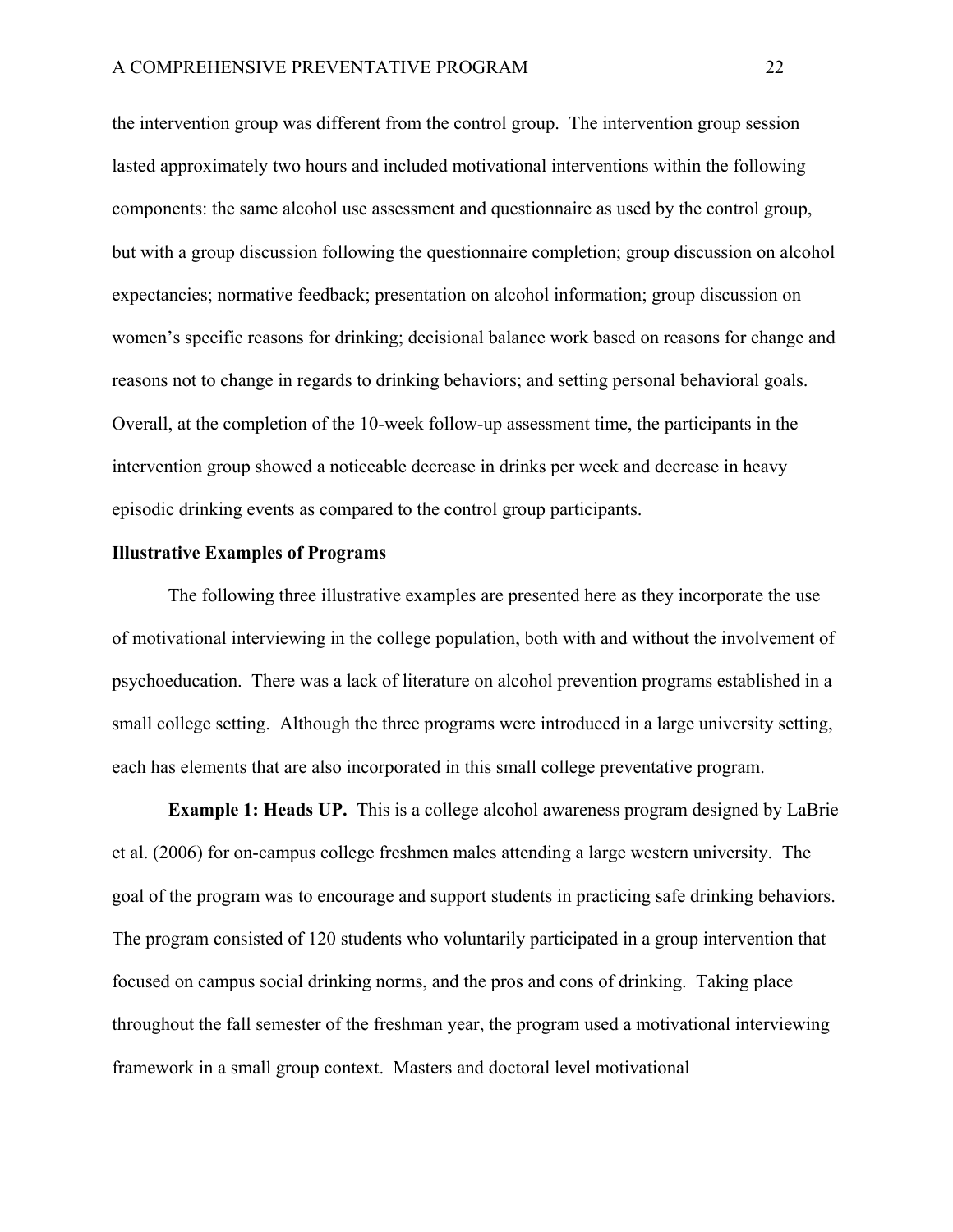interviewing-trained facilitators led the group meetings. During the initial group meeting the participants completed a questionnaire on individual assessment of current drinking behavior and attitudes toward drinking. The initial sessions also included: students tracking their drinking behaviors from the previous three months; estimating as a group the social norm of drinking on campus; discussing the types of incidences of alcohol-related negative events on campus; discussing the normative drinking data presented by the facilitators; generating as a group a list of pros and cons for drinking; and setting personal drinking goals for the next three months.

After the initial group session, each participant was given a diary in which they tracked their drinking behaviors. For three months, they used this diary while also individually meeting with a facilitator at the end of each month to discuss the diary information. This discussion also included going over the student's drinking behaviors, and examining their successes and failures based on their established personal goals.

The study's results, published in 2007 by LaBrie, Pederson, Lamb, and Quilin, were found by examining four drinking variables: (a) total drinks per month, (b) drinking days per month, (c) average drinks consumed per occasion in each month, and (d) maximum drinks consumed in one time in each month. Specifically, results were examined with regard to alcohol consumption changes due to the influence of personal values in alcohol consumption, and on changes in alcohol related violations on campus. At a five-month follow-up, the overall results found a reduction in drinking and a reduction in alcohol violations on campus. From use of the Readiness to Change scale (LaBrie et al., 2007), the researchers also found an increased motivation to change following the completion of the program in the participants who were consuming the largest amounts of alcohol. The researchers believe this influenced the students' decrease in alcohol use. The researchers concluded that their results indicate an effectiveness of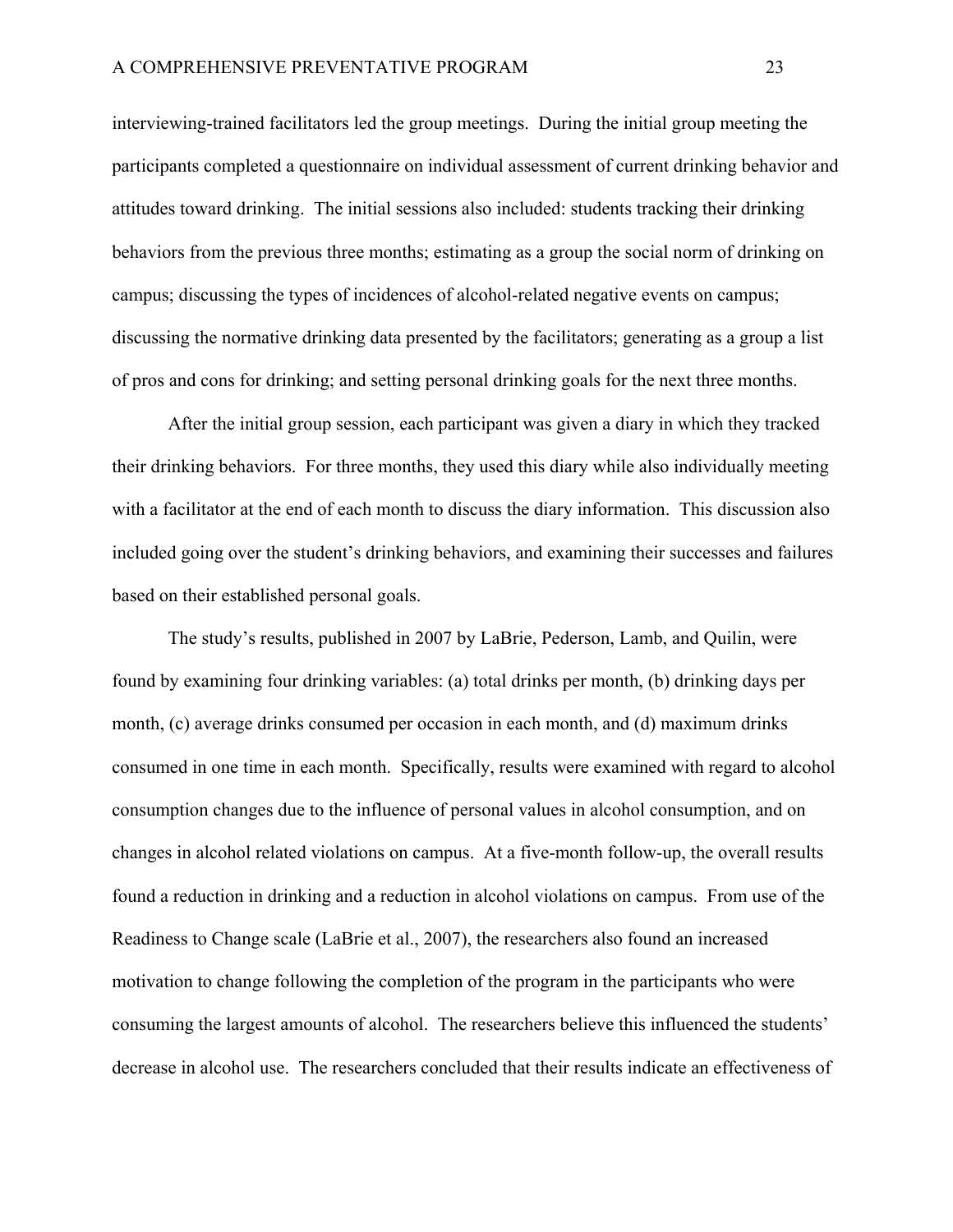their interventions on alcohol consumption in college students (LaBrie et al., 2007).

There are numerous elements in the Heads UP program that have significance for the development of CAPP for this dissertation project. These include attention to the college freshmen population, use of group interventions within a motivational interviewing frame, incorporation of brief psychoeducation regarding the negative consequences of drinking and the influence of social norms. The particularly significant aspect of this program is the incorporation of brief psychoeducation within the motivational interviewing framework. When alcohol psychoeducation is presented alone, it has limited impact on the reduction of alcohol consumption (Donohue, Allen, Maurer, Ozols, & DeStefano, 2004; Walters & Baer, 2006). However, as LaBrie et al. (2007) indicate, alcohol education as a brief program component suggests positive effects on alcohol misuse.

**Example 2: SAP/PAN.** Stamper, Smith, Gant, and Bogle (2004) describe a program that focused on all first-year college students during the fall semester at a large southern state university. Its goal was the reduction of drinking among all college students. There were 1,411 students in the university freshmen class, and there were 874 students included in the final study as they had completed the research surveys. The program began with a self-report survey that was given out at the first University 101 class of the fall semester. This was a class designed by the university to help ease the transition from high school to college. The self-report survey focused on quantity and frequency of drinking, self-reported alcohol-related problems, and perceptions of alcohol used by peers. One month after the survey was given, half of the freshman class took part in a Standard Alcohol Programming (SAP) class during a single University 101 class meeting. Included in the study data were 472 of the students. The SAP intervention lasted 30 minutes and included interactive presentations by trained student leaders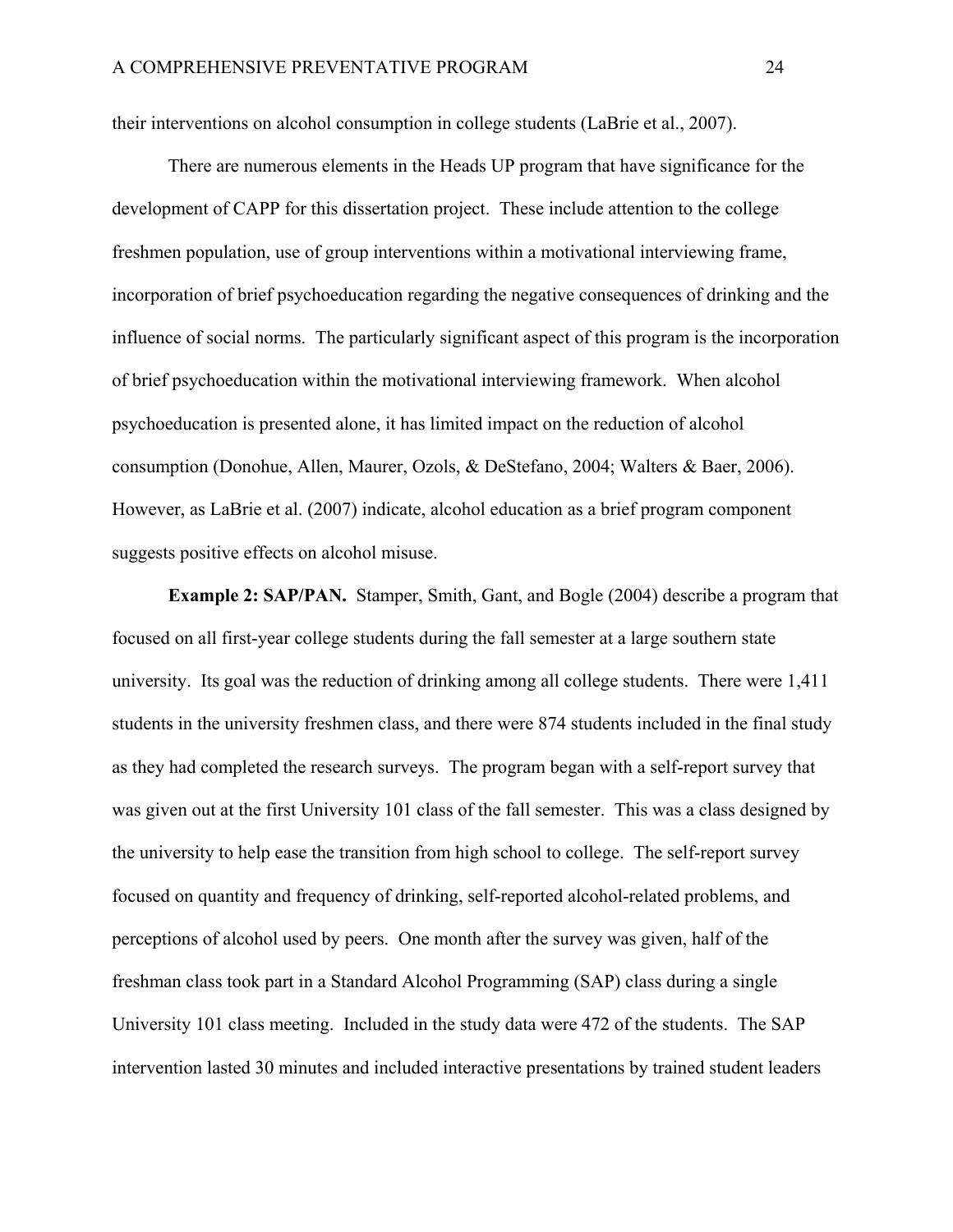focusing on value clarification and the risks and consequences of alcohol use, and exercises such as using beer goggles. Thee student leaders, affiliated with the university alcohol and drug education program, were trained with manuals and several hours of supervised practice during a weekend retreat. The second half of the freshman class took part in the Perceptions of Alcohol Norms (PAN) intervention during a single University 101 class meeting at the beginning of the fall semester. Of the class, 402 students were included in the study data. The PAN intervention, which lasted 45 minutes, included the SAP intervention combined with other interventions designed to change perceptions of alcohol norms. These interventions included: students listing reasons for drinking; graphing their own quantity and frequency of drinking; and graphing their perception of peers' quantity and frequency of drinking. This was followed by a group discussion regarding the mean quantity and frequency of drinking reports from previous oncampus surveys and how those means compared to the students' perceptions. After one month following the SAP/PAN interventions a follow-up survey was given to students regarding alcohol use. The follow-up survey was the same as the survey given out as the start of the interventions, and measured quantity and frequency of drinking, self-reported alcohol-related problems, and perceptions of alcohol use by peers.

 While Stamper et al. (2004) indicate that there is limited validity for the interventions based on social norming theory, their study did find that the Perception of Alcohol Norms (PAN) intervention resulted in more accurate estimations in perceptions of peer drinking than the Standard Alcohol Programming (SAP) intervention. Despite a more accurate perception in peer drinking amounts, the researchers found "minimal differences" in self-reported drinking (Stamper et al., 2004). The study did conclude that the incorporation of an assessment of norm perceptions might be useful as a component of an alcohol program. While there are numerous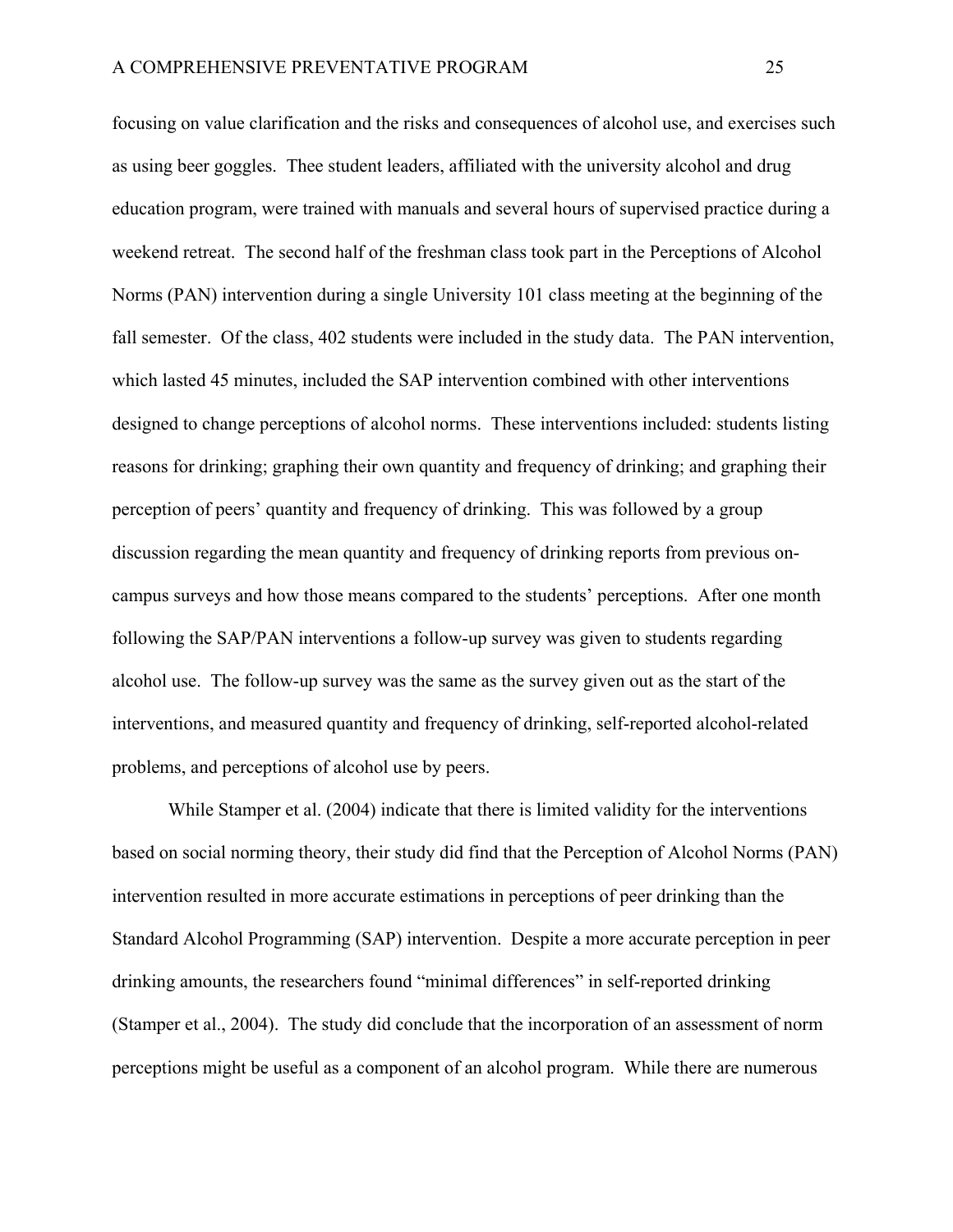important elements of this program, such as involvement of the entire freshman class and the incorporation of student peer leaders, the incorporation of the social norming theory within the program is the most significant element within this program example for the development of CAPP for this dissertation project. The inclusion of the norm perceptions as a process strategy is consistent with the literature's evidence regarding emerging adults and their tendency to be influenced by their social and cultural environment.

**Example 3: Brief MI.** Michael, Curtin, Kirkly, Jones, and Harris (2006) describe a set of three pilot studies that took place in a large southern university setting, during the semesters of fall 2003, spring 2004, and fall 2004. These studies were based on the use of brief group motivational interviewing interventions, and involved 91 freshmen participants in the three trail studies. The participants in the studies were college freshmen attending freshmen seminar programs at the university (classes designed to enhance the college experience, to increase retention, and to address potential pitfalls of college life before they become problematic; Michael et al., 2006). The instructors of the freshmen seminar programs were approached to participate in the studies, and of those instructors who agreed, their students were provided informed consent to also participate. Each freshmen participant completed questionnaires on demographics, self-report data on drinking and alcohol-related problems during the past 30 days, symptom checklist, and personality traits. Following the assessment period, the students took part in a motivational interviewing-style psychoeducational intervention, which was conducted by motivational interviewing facilitators. These facilitators were experienced therapists with considerable motivational interviewing training, two formally trained by Miller and his associates. The intervention consisted of two 50-minute sessions with the fall 2003 and spring 2004 participants, and one 75-minute session with the fall 2004 participants. These group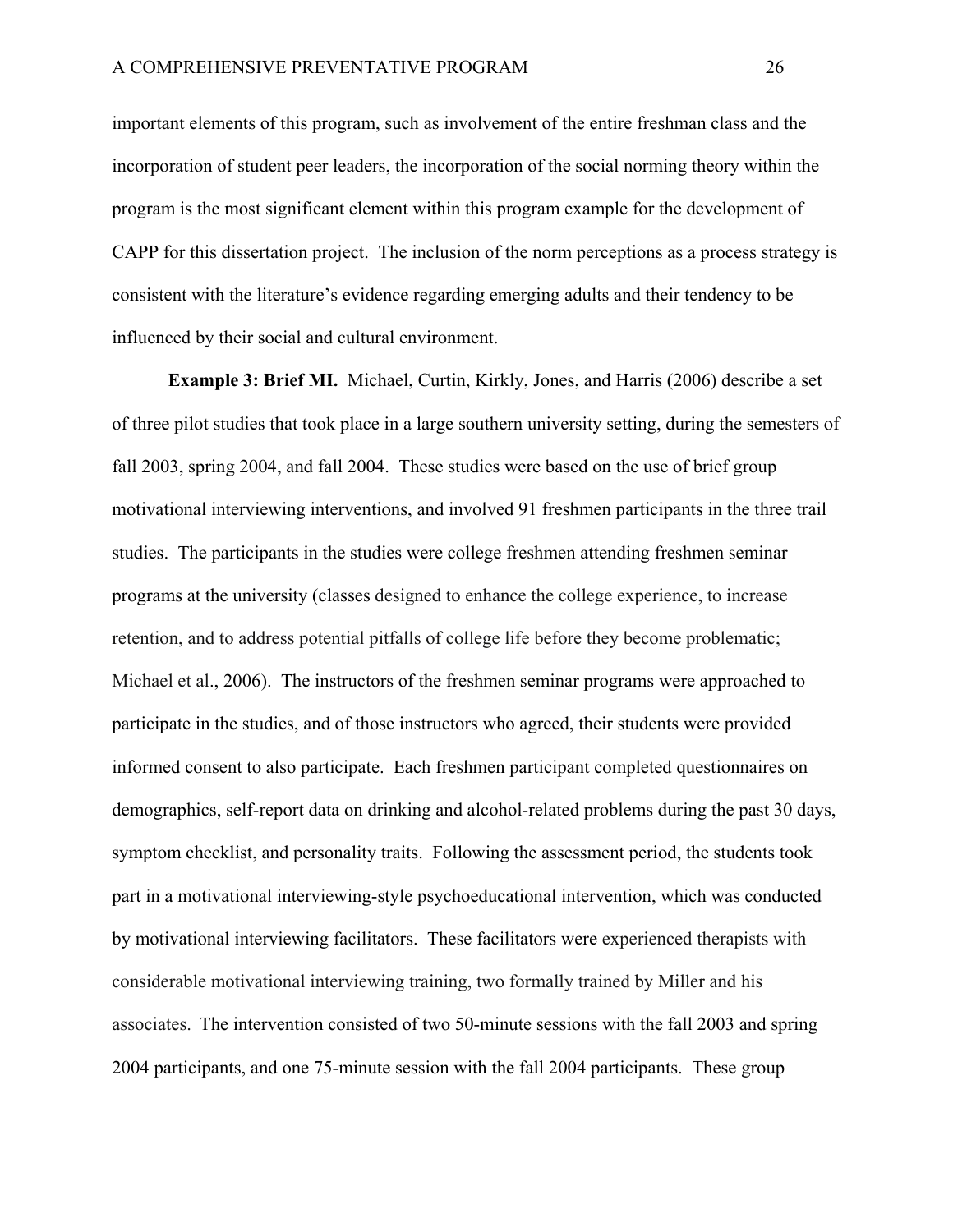psychoeducational sessions were non-manualized and involved the primary discussion activity of examining "the pros and cons of alcohol use from a student perspective with a decisional balance paradigm" (Michael et al., 2006). Specifically, students were asked to brainstorm the positives and benefits of alcohol use, along with the negatives of alcohol use. During the discussion process, the facilitators responded within a motivational interviewing frame, as per the training. For example, they responded to process with empathy and not with confrontation or judgment. Also, the motivational interviewing principles of nonlabeling, creation of discrepancy, developing confidence, and rolling with resistance were used throughout the group. There were numerous opportunities for psychoeducation to take place within this group setting, including asking questions about risk factors or health concerns. The concluding activity of the intervention was a group discussion on perceptions of alcohol use among college students. Following the completion of the program, all participants were contacted between 30 and 45 days later for follow-up assessment focusing on amount of drinking post-intervention, and self-reported alcohol problems.

As this study found, there were many opportunities for the facilitators to incorporate psychoeducation with the freshmen students, particularly when the students asked questions. The findings indicate that the sessions did not appear to be framed as lectures to the students, but as group discussions in which psychoeducation and motivational interviewing were combined. With a combination of the two elements, the study's authors indicate a reduction in participant drinking 14 days following the postintervention. The element of the Michael et al. (2006) study that is most significant for the development of CAPP for this dissertation project is the integration of psychoeducation within the group format. This was a supplementary component to the motivational interviewing strategies of the group intervention, and as the study suggests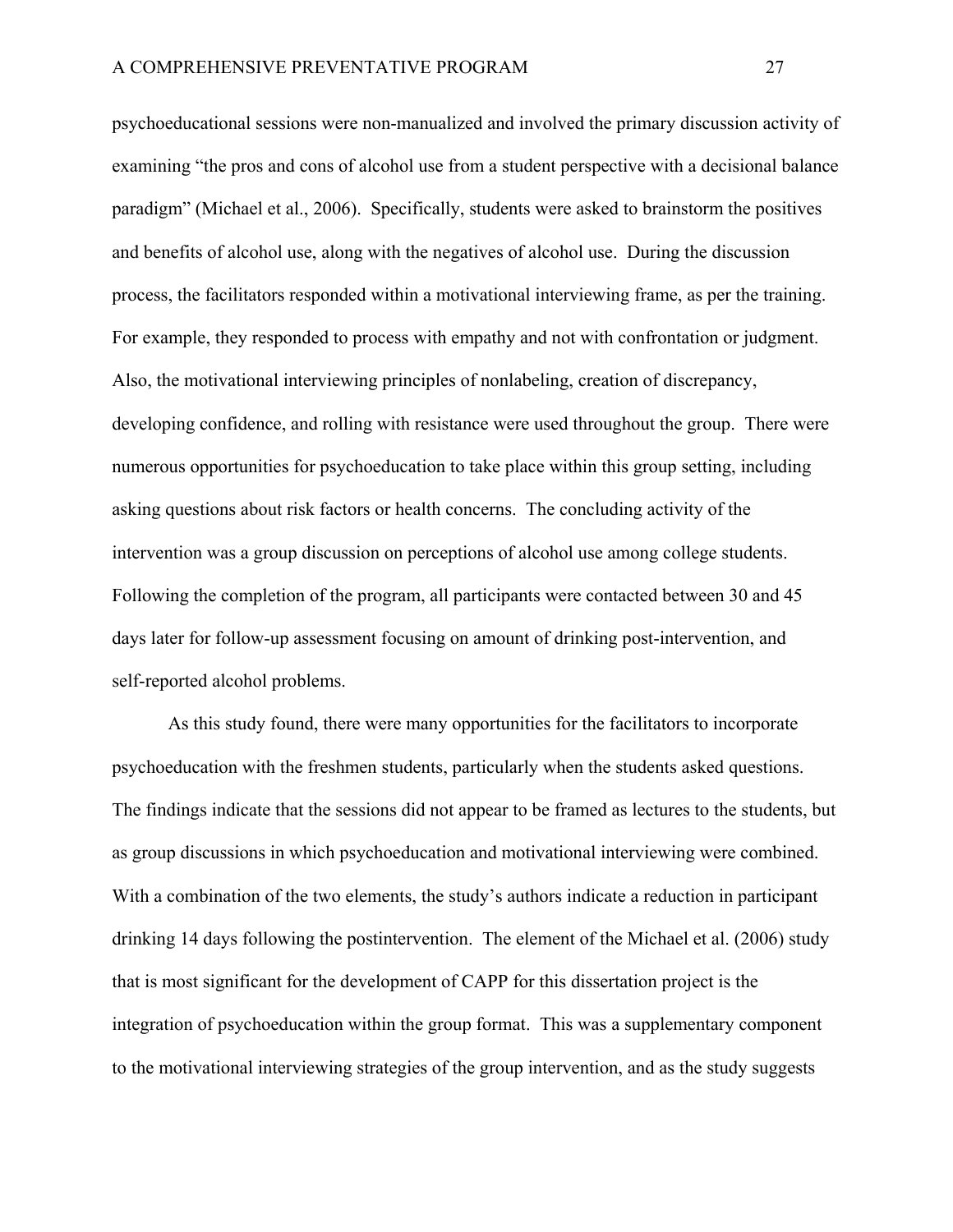has a positive effect on students' alcohol misuse.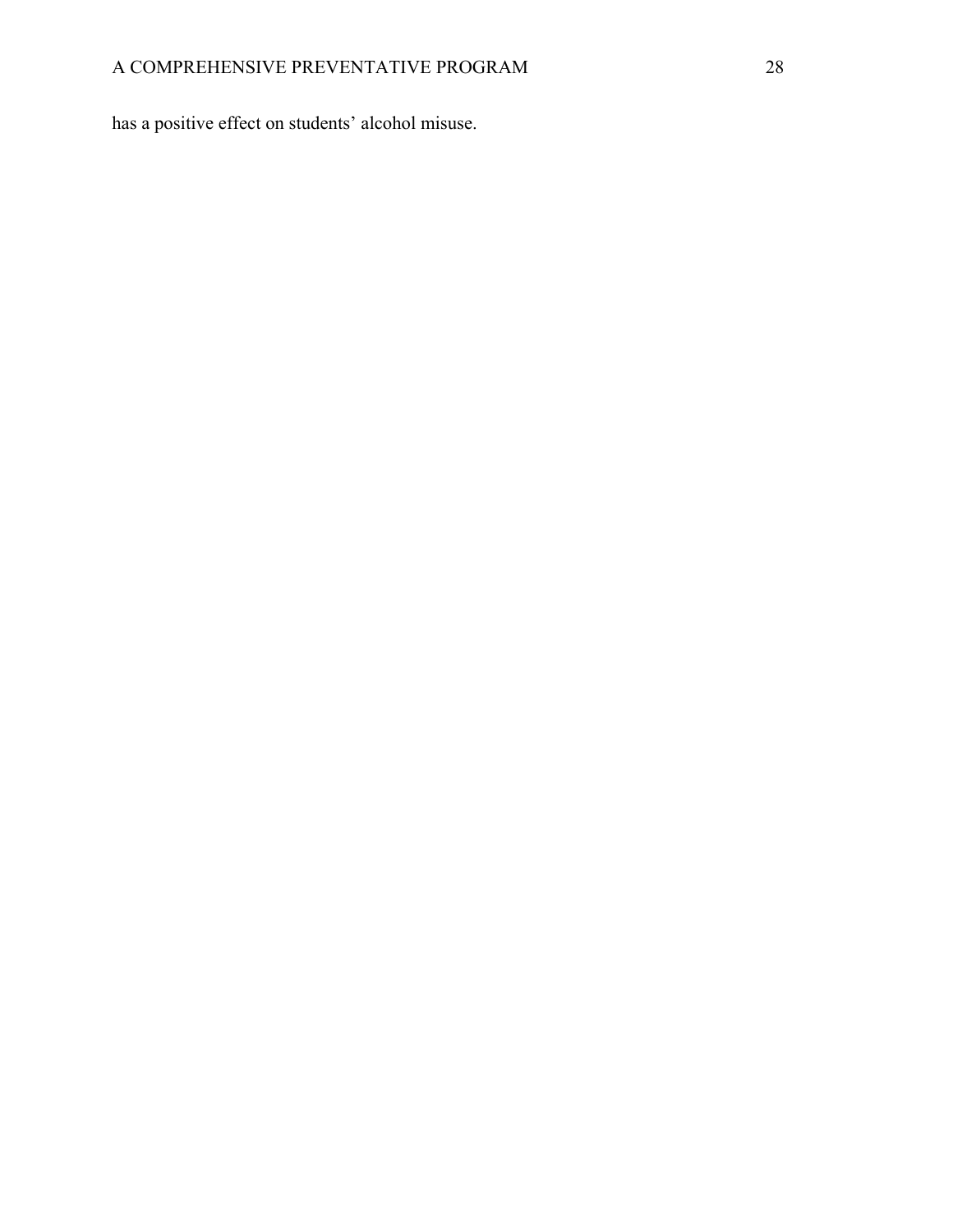#### **Chapter 3: Program Design**

 This chapter presents the Comprehensive Alcohol Prevention Program, CAPP, which is designed to effectively target the misuse of alcohol among college freshmen with the expectation of both reducing alcohol consumption and facilitating the students' transition into college and adulthood. With the importance of the social component in the emerging adult's life, the interventions are primarily designed to be used in a group format. Within this setting, specific interventions are outlined that target the various dynamics of alcohol consumption and emerging adulthood, the exploration of personal motivations and values with their issues of choice and responsibility, and the impact of the social and cultural influences on alcohol use.

 The chapter begins with an overview of the strategic approach to this preventative program model. It is then followed by a description of the interventional strategy of psychoeducation, which is incorporated into the motivational interviewing approach. The essential ingredients of the preventative program are then described. This includes a description of the program's mission, the context of the program setting, staff and training involvement, resources available to the group facilitators, funding methods, the structure and curriculum, and the program evaluation process. This chapter is designed to provide a structural outline for a preventative program which is grounded in the theoretical approach of the biopsychosocial view of the development of the emerging adult and the strategic approach of motivational interviewing.

#### **Strategic Approach to CAPP**

The motivational interviewing framework is incorporated into the design for this preventative program because the structure and application of motivational interviewing are suitable to the emerging adulthood population within a small college setting (Miller  $\&$  Rollnick,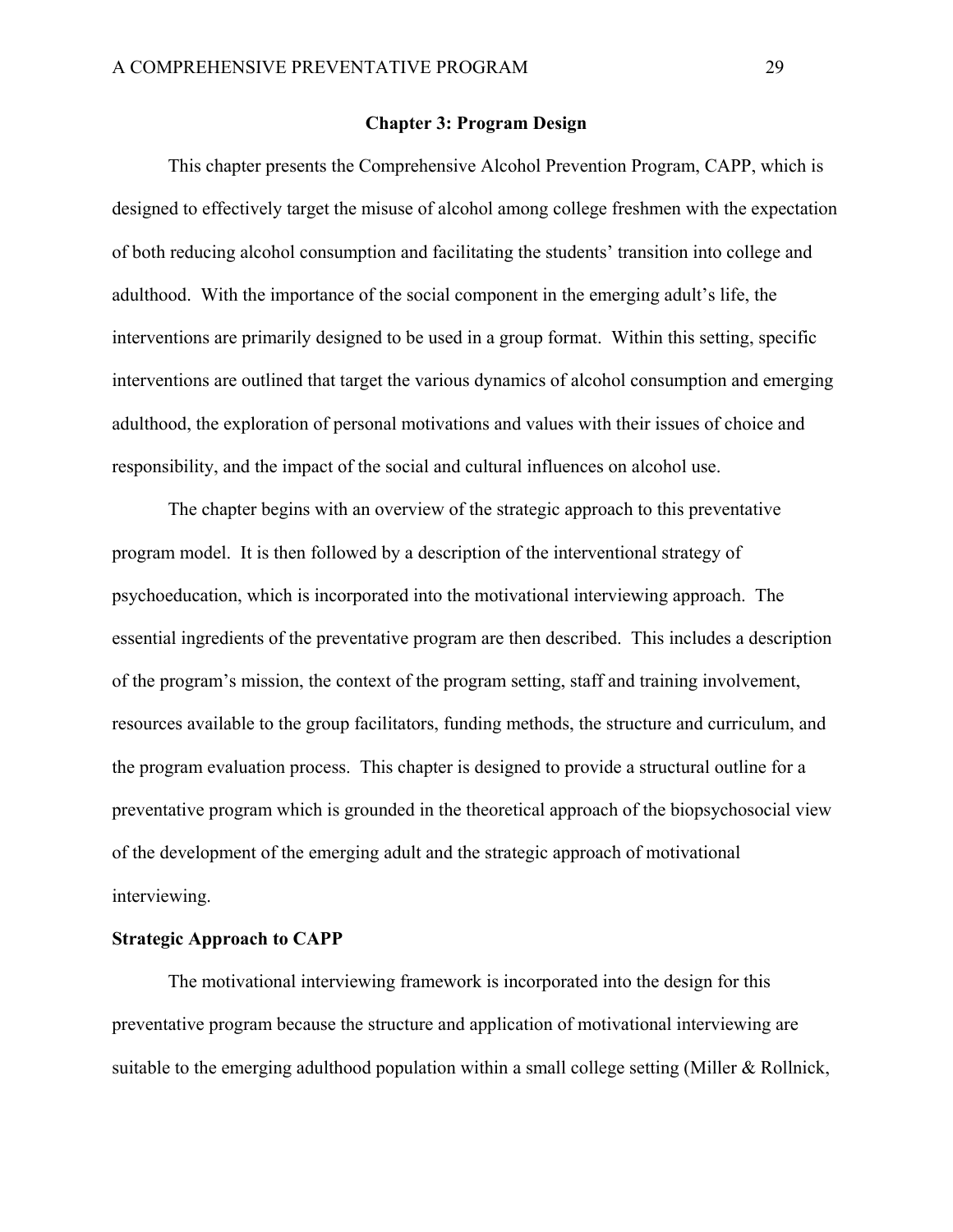2002). Motivational interviewing provides the strategic approach necessary for an effective program through the use of collaboration, motivation to change, autonomy, and values-based exploration—all of which are important ingredients in the emerging adult's life, the transition to college, and the use of alcohol. Also, in an integrated fashion the interventions of motivational interviewing are incorporated with brief psychoeducation on alcohol use and misuse. As research indicates, when used in conjunction with other interventions, psychoeducation can have a positive effect on individual's behaviors (LaBrie et al., 2007; Martin, Giannandrea, Rogers, & Johnson, 1996). The interventions of motivational interviewing and brief psychoeducation are specifically designed to be used in a group format. The group process is intended to acknowledge the significance of the social impact on the emerging adult and the related influence of alcohol use within this population. Most importantly, the group format of the program is designed as a preventative program model. Thus, this comprehensive program is unique from previously established college alcohol programs in several ways. It is preventative, it uses motivational interviewing in a group format, it targets alcohol misuse within the emerging adult population while incorporating the important biopsychosocial aspects of this developmental stage, and it focuses on the emerging adult's social and cultural environment as the primary influences of alcohol use.

#### **Psychoeducation**

There have been many instances where psychoeducation has been used as a component of alcohol programming in the college setting (Croom et al., 2009; Michael et al., 2006; LaBrie et al., 2006; Stamper et al., 2004). This psychoeducational component can include many areas of information, such as attention to the risks and consequences of heavy alcohol use, the specific amount of alcohol that comprises one alcoholic drink, the meaning of blood alcohol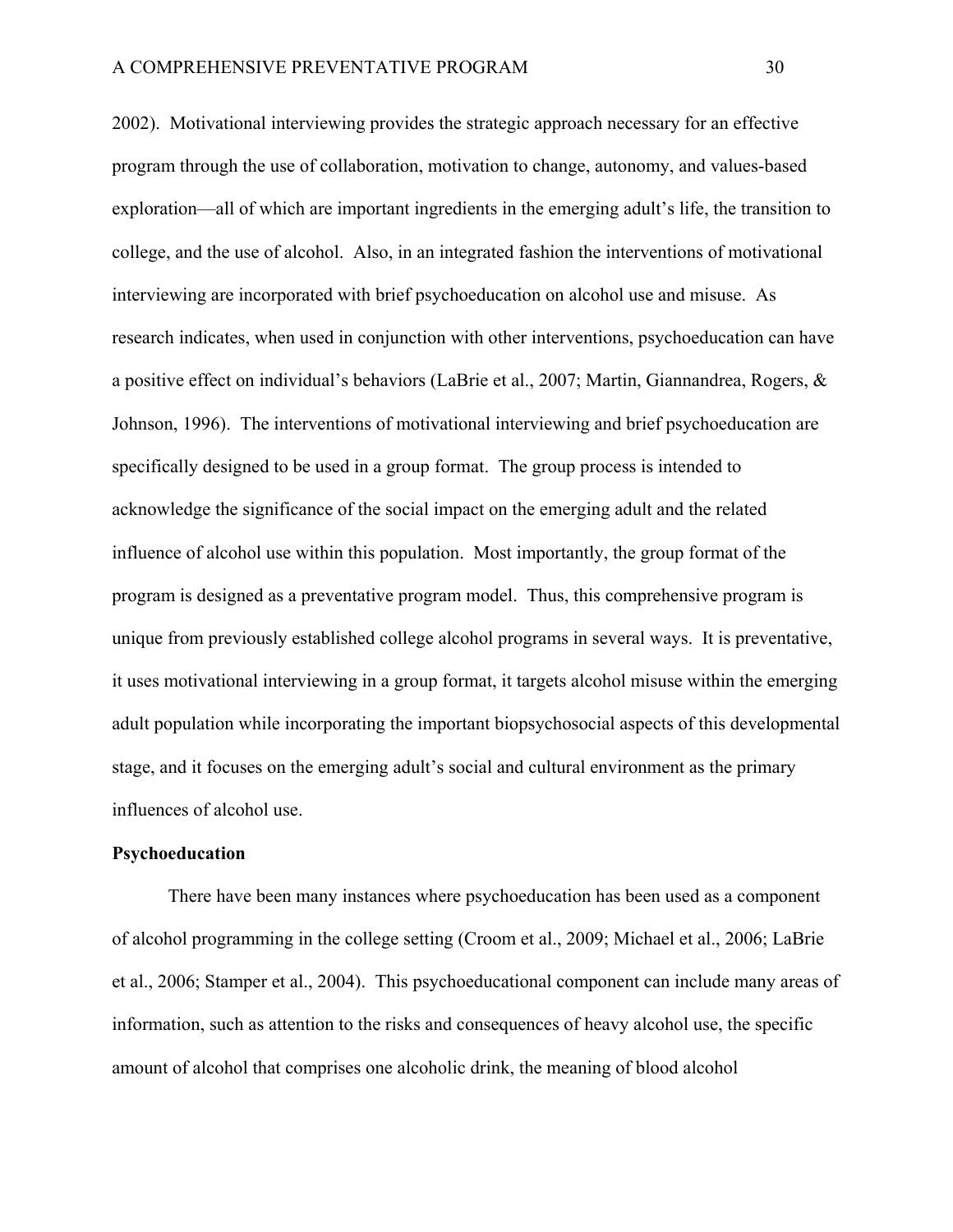concentration (BAC) level, the health dangers of continued heavy alcohol use, biological factors for influence of use, cultural and social norms, and the meaning of alcoholism and alcohol dependency. This wide range of information can be presented in either an individualized manner or in a group setting. Research indicates that the use of psychoeducation as a component of alcohol programming can result in positive drinking outcomes for college students (Michael et al., 2006). However, research also indicates that, when used as the sole component within alcohol programming, results do not indicate a reduced level of student drinking (Donohue et al., 2004; Walters & Baer, 2006).

 The integration of psychoeducation into CAPP involves the use of knowledge on a variety of areas of alcohol use. These include information on the consequences and health risks of prolonged heavy alcohol use, the impact of cultural and social norms on the small college campus, and personalized BAC information. It is intended that this information will be presented at specific times during the group meetings, and at those times when the students ask specific questions focusing on a topic of alcohol education. The important aspect of the inclusion of psychoeducation is that it be located in a group format with the encouragement of discussion and questions, and that it involves motivational interviewing techniques that provide empathy without confrontation or judgment. In order to provide students with information that will help them form and establish their personal values regarding alcohol use within the socially influenced environment of small colleges, it is intended for psychoeducation to act as an intervention component within the motivational interviewing framework.

### **Philosophy/Mission**

 With the level of college alcohol consumption increasing over time, and the negative consequences for students increasing (NIAAA, 2007), it is important to develop useful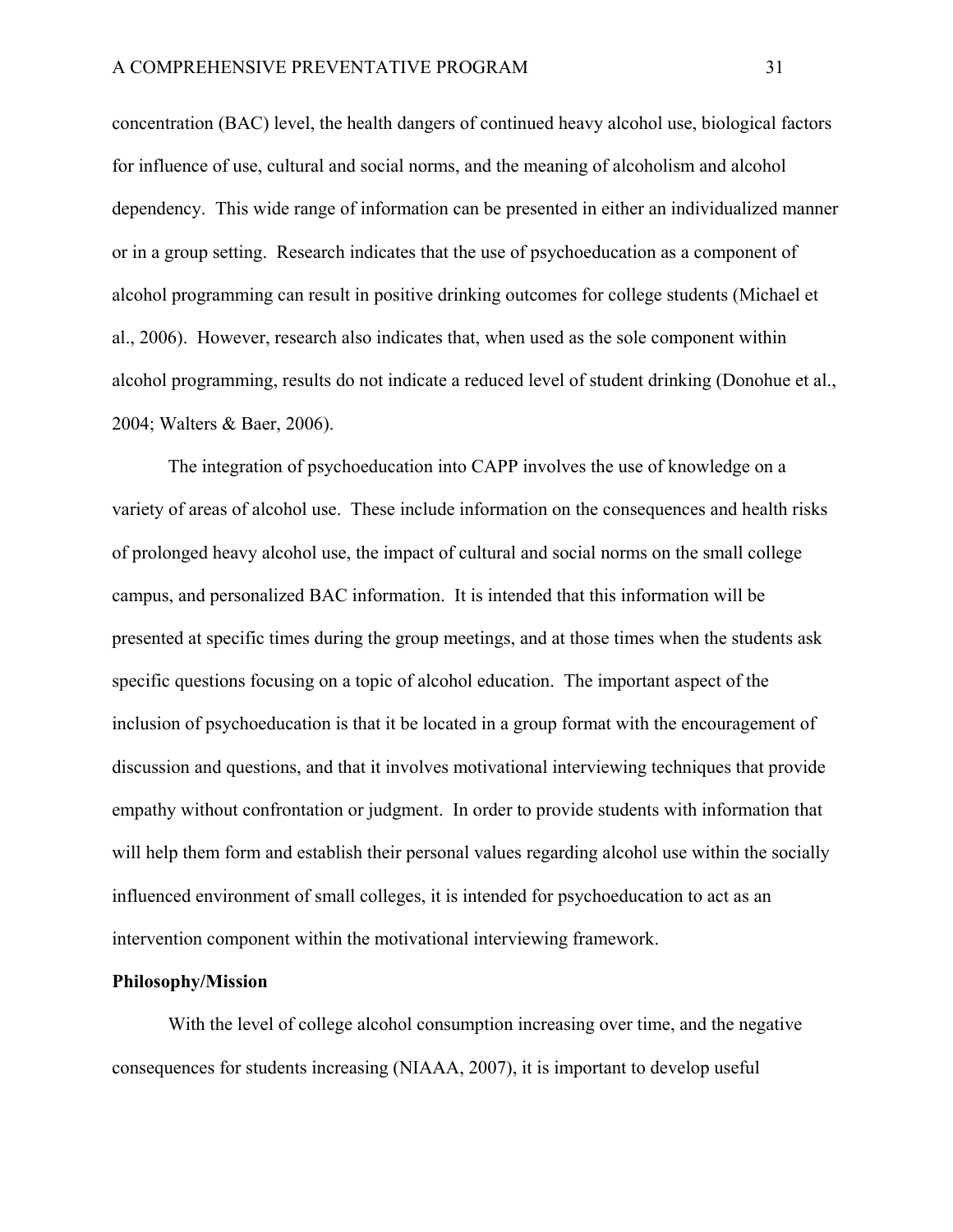preventative programs targeting alcohol use on college campuses. The small college campus has been identified for this preventative program because of a lack of explicit conceptually based comprehensive preventative programs on these campuses, as well as the collaborative and supportive nature of the overall environment. It is believed that this encouraging environment will effectively serve the emerging adult students, and assist them in making desired behavioral changes based on personal values and choice. Because research has shown that an abstinence approach to alcohol use is ineffective for the college student population (Marlatt, 2001), a harm reduction approach to drinking is being implemented in the hopes that participating students will reduce their heavy alcohol use. It is believed that motivational techniques and interventions within a group setting, combined with individualized attention to each first year student, will benefit the individual student, as well as the college community as a whole. The overall goal is to make individuals and the college environment healthier and safer within a supportive community environment.

## **Context**

 This preventative program is designed for implementation on a small college campus. Although all small colleges are unique in their allocation and use of resources, as well as delivery of services, there are general components of this preventative program which may be applicable across all institutional contexts and are appropriate for first year college students. This includes the size of the student groups, number of group meetings and the duration of those meetings, and the timing for the start of the program within the first semester. While CAPP lies within an academic context, with length, location and content of group meetings, it is integrated within the campus community context through involvement of the campus counseling center in maintaining responsibility for the running of the program and for the supervision of the group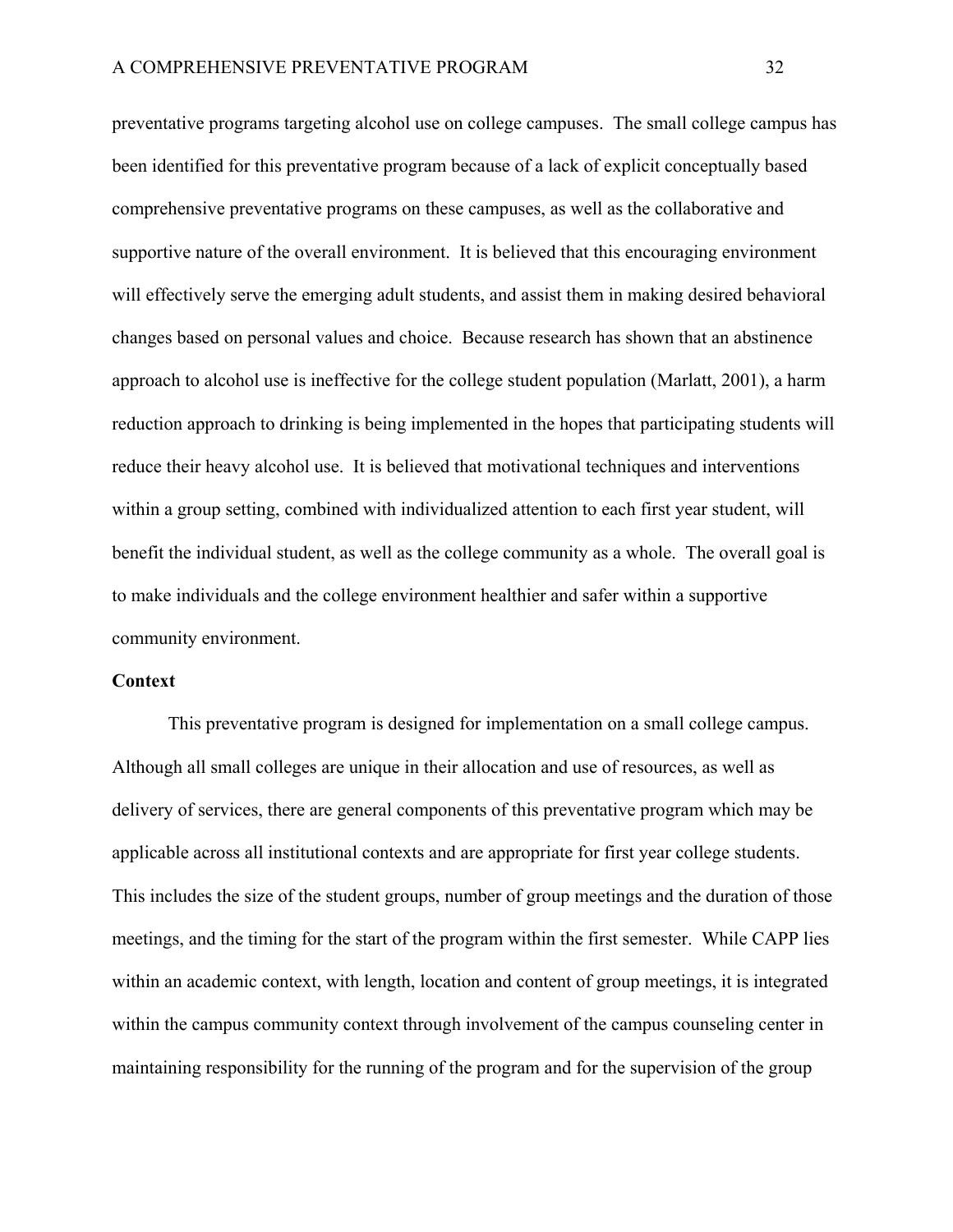leaders. The literature on small colleges indicates that the program can easily be accommodated by the campus's close community feeling and the large presence of the counseling center on the campus (*College Board*, 2011; Hyman & Jacobs, 2010). This campus community context allows for the specific needs and resources of each institution to be identified and incorporated into the preventative program (SAMHSA, 2009), enabling the positive outcomes to be experienced both within the college community and within the surrounding community in which the college is located.

### **Resources**

**Staff.** Because CAPP is formed on the basis of understanding motivational interviewing and its interventions within a group setting, it is believed that the most appropriate staff would consist of trained mental health clinicians. As part of their formal training, clinicians have received training and supervised experience on group leadership and the dynamics of group work, along with educational and clinical training on motivation interviewing. It is assumed that mental health clinicians that are familiar with the integration of theory and practice would specifically be experienced with conceptualization, alcohol use information, impact of social influences, group processes, and assessment and referrals. These areas of clinical work are essential to effectively delivering the components of the preventative program.

Because of the financial difficulty a small college may experience in staffing for this program, a reasonable option includes involvement of graduate level student trainees. These individuals are clinically trained, often have limited interactions with the overall student body so there is low risk of dual-relationships, and can benefit from supervised in-field training. The college can use students from its own graduate program, or can establish an affiliation with a local graduate school program. If staffing for the program came from graduate students, there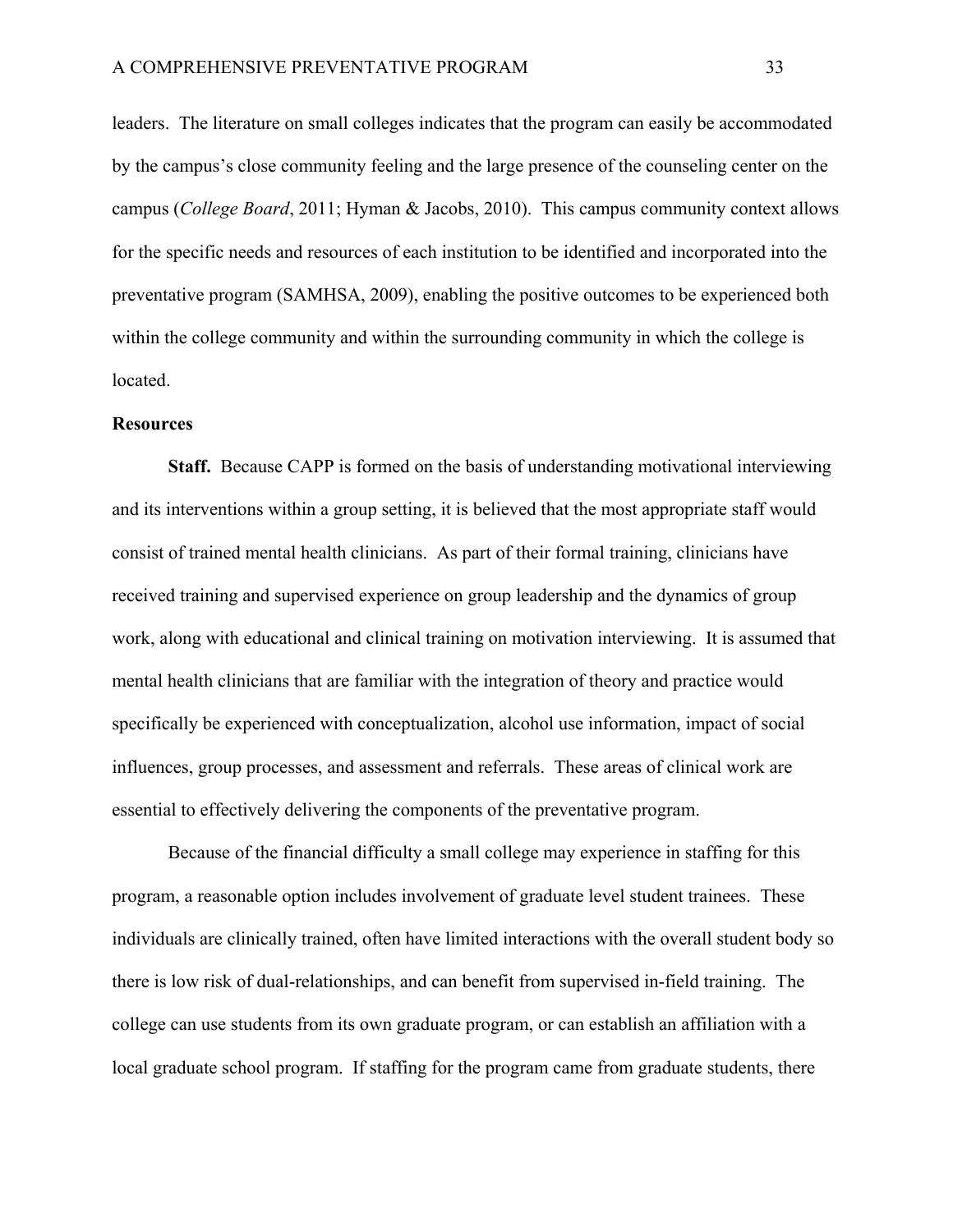would need to be a direct supervisor who oversees the implementation and responsibility of the program, and also training and supervision of the group leaders. This individual would be a clinical staff member from the campus counseling center and would represent a direct connection to the counseling center. This connection would in turn make for a smoother referral process for group members.

**Training.** As previously mentioned, the group leaders would presumably already have background training in group dynamics, group leadership, group theory, and motivational interviewing. However, training prior to the implementation of the program would focus on information about the emerging adult stage of development and on motivational interviewing techniques, the two important facets of the preventative program. By concentrating on these areas within the training, the group leaders will have a clearer understanding of the integration of these in the program, and it is anticipated that they will develop a more comfortable attitude with using the motivational interviewing techniques. Training would also include information on the structure of the group meetings, and the rules and procedures of the specific institution, such as consequences of alcohol use on campus. Training on the structure of the program model consists of the curriculum sequencing, direction on interventions and exercises within the group, and also the information presented in the group meetings. The training process would be led by the supervisor from the counseling center and is to be conducted as a group format, in order to reduce overall training time and also to encourage learning and support between group leaders.

This training would take place preferably at the end of the summer, prior to students returning to the campus for the academic year. This would enable enough time to be devoted to training for this program without the interference of other responsibilities once the academic year begins. Also, this enables questions and discomforts to be addressed without rushing to begin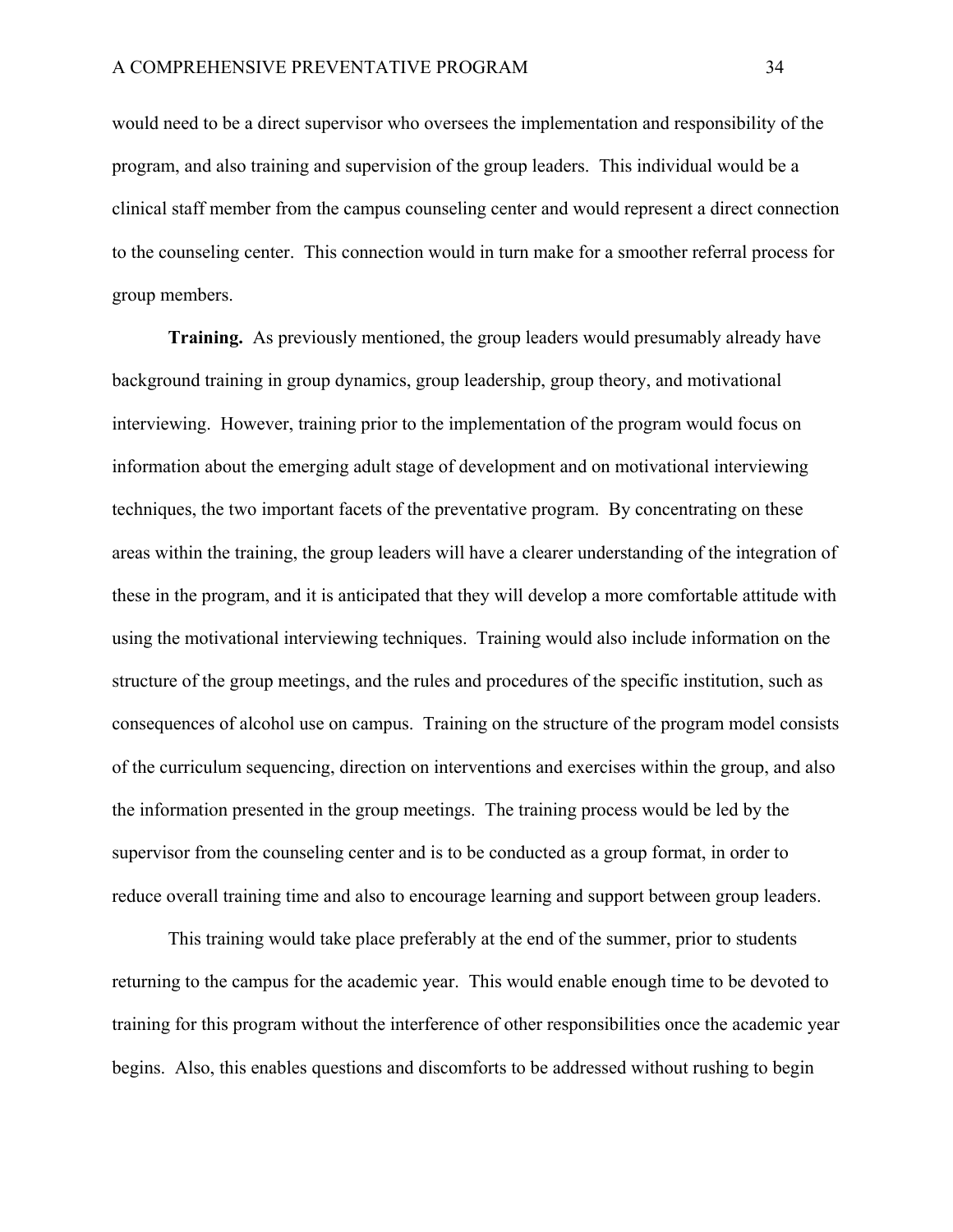the program.

**Support.** To assist group leaders in becoming familiar with the structure of the proposed program, some resources are suggested. Both the U.S. Department of Health and Human Services (HHS; http://www.hhs.gov/) and the National Institute on Alcohol Abuse and Alcoholism (NIAAA; http://www.collegedrinkingprevention.gov/Default.aspx) have excellent suggestions for readings and research in which the primary topic is alcohol use on college campuses.

During the course of CAPP, group leaders will participate in group supervision led by the supervisor out of the campus counseling center. These group supervision sessions will meet weekly and will be structured in a manner that is supportive to the group leaders and their experiences within the group meetings. This would be a time where difficulties that have arisen can be discussed and problem-solved over, and also a time where successes and positive experiences can be shared. While there is an option for supervisors to conceptualize the supervision as a parallel process to the group meetings, it is not necessary. For example, the supervisor might find it beneficial to conduct the group supervision sessions consistent with the motivational interviewing framework, congruent with the approach utilized by the group leaders with the students. No matter how the supervision is framed, the necessary elements to achieve are that of the supervisor giving advice and support, and also the other group leaders providing support to each other as well. It is anticipated that the supervision format will establish a network that the group leaders can use between group supervision sessions.

**Funding.** An important aspect of CAPP is that of funding. In many small college settings, financial resources are limited with a number of essential college departments asking for more finances. If this program is run with the use of graduate level trainees supervised under a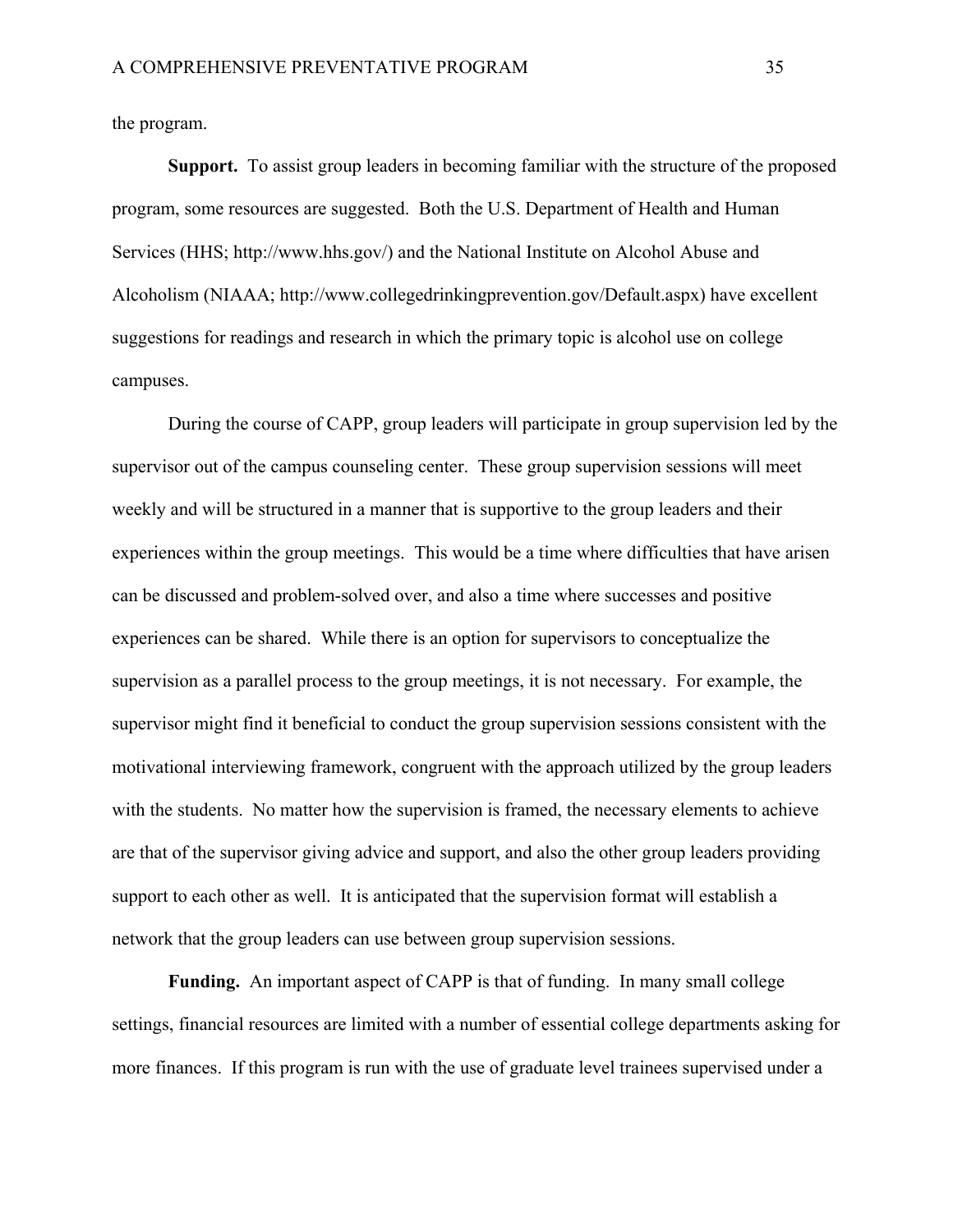counseling center clinician, salaries for additional staff members are not necessary, therefore eliminating the need for increased funding. If the college chooses to provide salaries to the group leaders, there are state and federal grants that the counseling center can apply for in order to help cover these costs. Such grants can be found at the U.S. Department of Education (http://www.ed.gov/fund/landing.jhtml, http://www2.ed.gov/programs/dvpalcoholabuse/index. html, or http://www. higheredcenter.org/grants/), and at the U.S. Department of Health and Human Services (http://grants.nih.gov/grants/oer.htm).

### **Structure**

**Group composition.** There are important factors which need to be taken into consideration when the college is forming the student groups of CAPP. The first factor is gender and this primarily becomes an issue in terms of numbers in the group. It is suggested that the groups retain as even as possible amounts of males and females in order for the best balance to occur. However, if an even balance is not possible, the groups should consist of more women than men. Research suggests that when there are more men in a mixed gender group, women become less active than the male participants (Yalom, 1995). With a balance of genders in the groups, there will be equal opportunities for students to learn from the other gender while hearing each other's experiences. When considering the social environment as the primary influence for the emerging adult's alcohol use, it is beneficial for groups to be mixed gender in order for this full influence and impact to be understood and therefore challenged. The second factor is that careful attention needs to be taken when placing individuals from the same residential hall in groups. It is preferable that individuals who live on the same residential floor not be placed in the same group. This allows for free discussion to occur without students feeling they need to censor their experiences of life in the dorms. This type of composition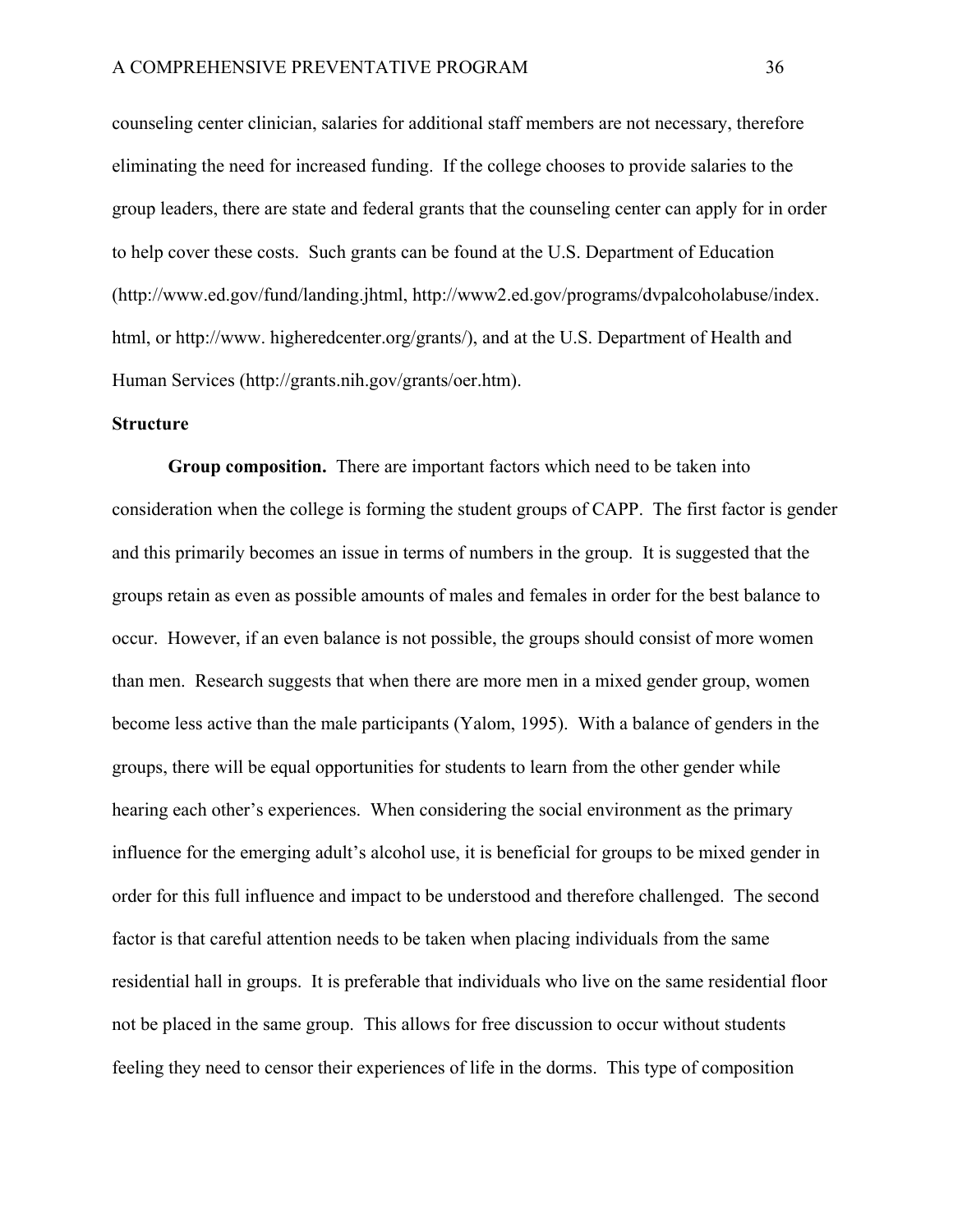promotes a free and open space where students can share not only without compromise, but also without the fear of peer rejection, which is a strong aspect of the emerging adult's social environment.

**Group size.** Because the purpose of this preventative program is the harm reduction of alcohol use through individualized attention, it is important that the student groups stay small in order for the individualized attention to stay in place. As literature indicates (Yalom, 1995), the ideal group size is between seven and eight members. It is suggested that the student groups of CAPP stay within that limit. This size of group will allow students to have sufficient individualized attention by the group leader, will encourage individual learning and growth, and will promote group member participation in the group meetings.

**Group meetings.** Harm reduction research on drinking has now shown that fewer meetings that are short in time span have positive effects on the frequency and amount of alcohol use for college students (NIAAA, 2007). For this reason, CAPP has a design of five group meetings, each having its own structure and curriculum. All meetings are one hour long, consistent to the time length of other college courses, are weekly, and run for five consecutive weeks. At times there are small homework assignments, typically taking approximately 15 to 30 minutes, which students are asked to complete between meetings. The class meetings are scheduled for during the school week, similar to academic courses. These meetings will take place in small academic rooms in order to protect confidentiality, which will promote open group discussion. Follow-up meetings with students are planned for three and six months after the five meetings.

**Start date.** Because this program is a preventative model, it is necessary to implement it for first year students at the start of the school year. The groups should begin within the first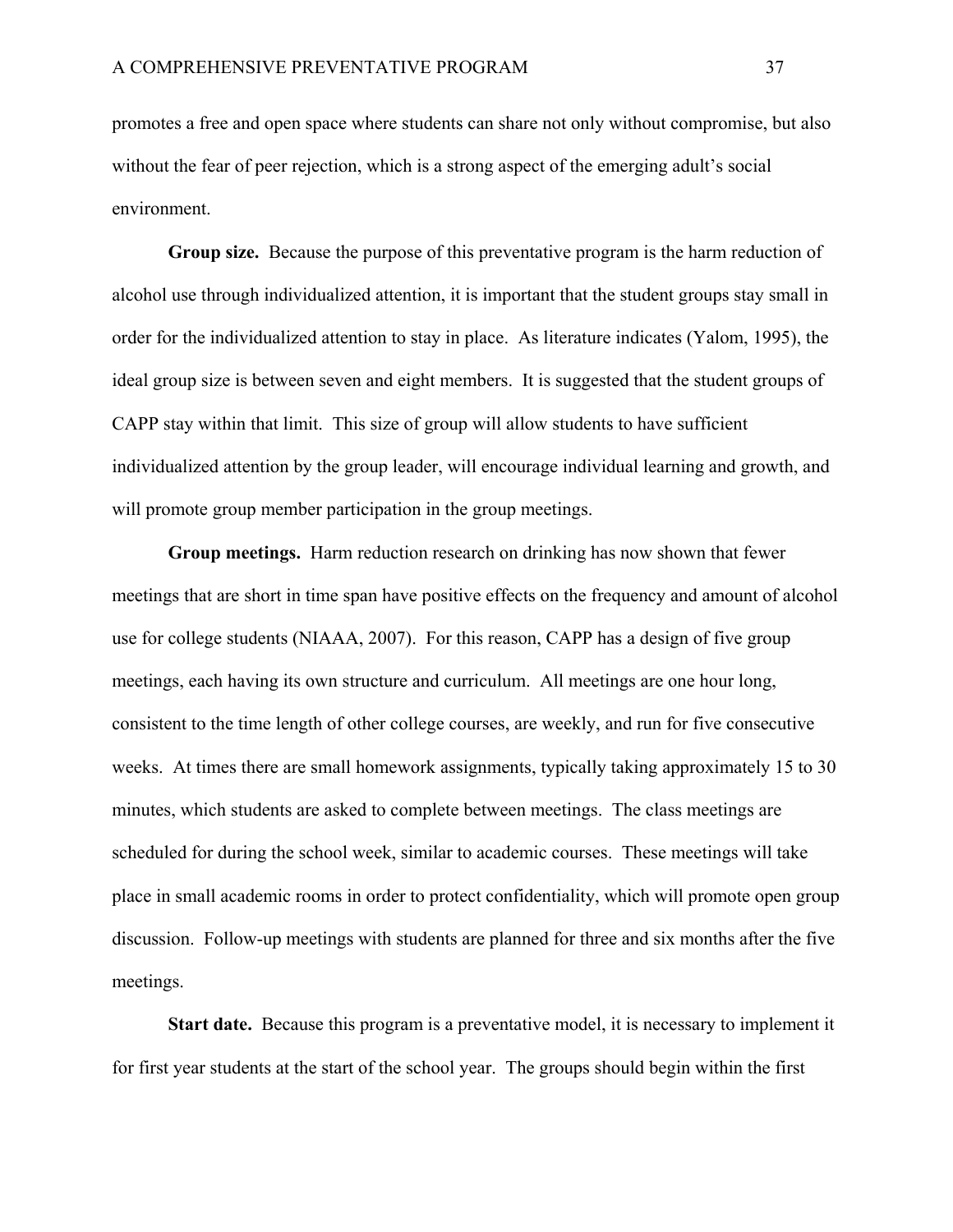month of the academic year. This then allows the program to target students prior to the formation of college drinking habits. Also, an early starting date allows students to meet others who are in a similar situation to their own. As previously mentioned, it is understood that individual friendships may form out of the groups. The emerging adult seeks to create friendships based on similarities (Borsari & Carey, 2001; Myer, 2007; White & Jackson, 2005), and it is anticipated that the group composition, size, and starting date will encourage these friendships to be healthy and meaningful.

## **Curriculum**

 There are five group meetings structured into the program design, each having their own individual curriculum. There are exercises, group discussions, and small homework assignments built into the meeting times. The sequence of the meetings follows the specific order of an introduction to the meeting, the covering of content, completion of exercises, and a group leader summary of the meeting. While within the meetings there is a specific sequence with related interventions and exercises to be used, it is understood that each group leader has an individual style that varies the manner in which each topic is presented and discussed.

 The purpose of the curriculum is to provide a straightforward approach and strategies to be used with first year college students. This involves a sequence of topics that move from the general to more specific. It is anticipated that, over time, students will begin to more autonomously explore what alcohol use means to them and what value it holds within their lives. This will be accomplished through such elements as group discussion based on brief psychoeducation of alcohol and its use on the specific campus that is conducting the program, motivational interviewing strategies focused on values based work and exploration of motivation to change, homework assignments designed to have students think about their alcohol use on an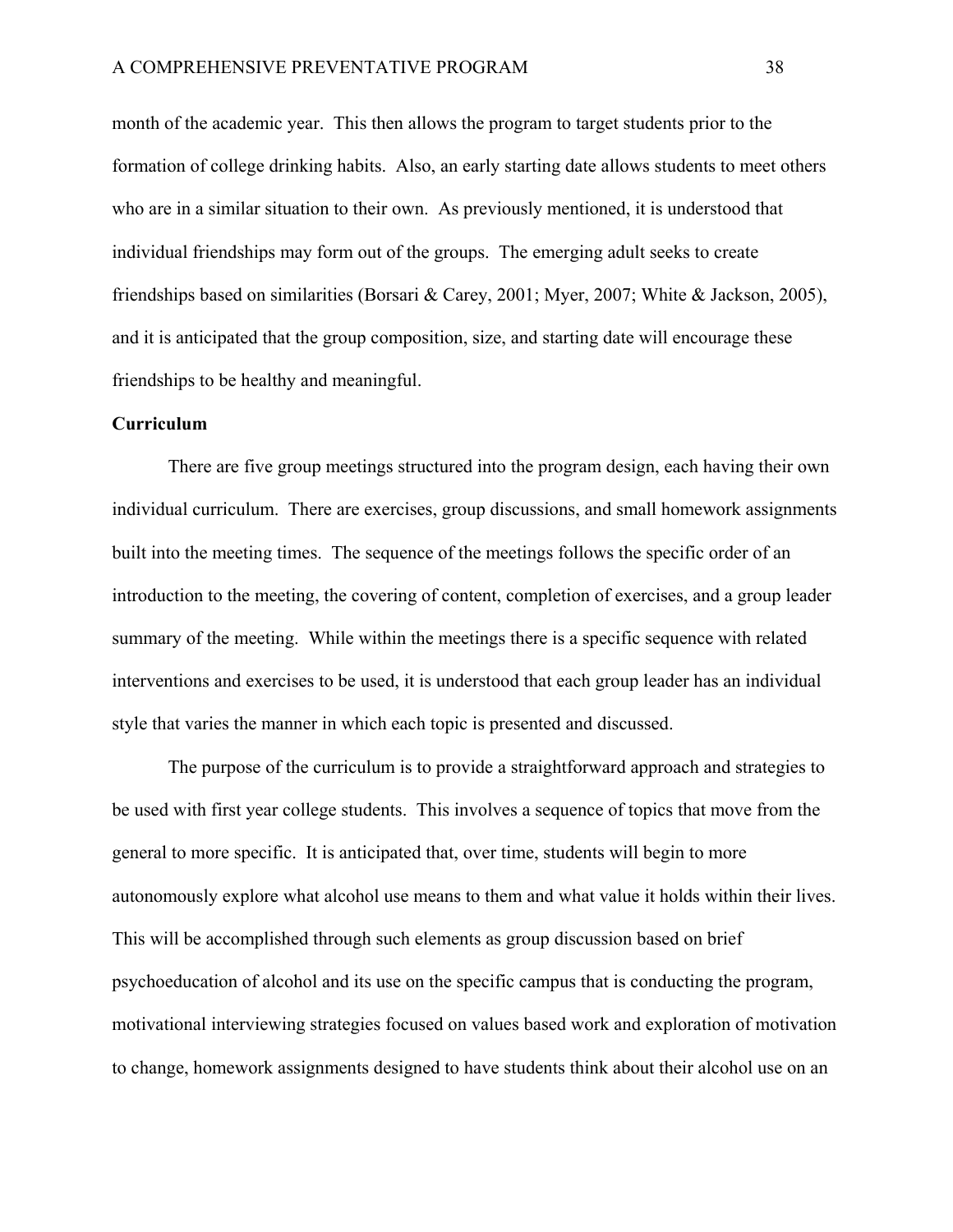individual level, and group discussions regarding social influences in the emerging adult environment. For an outline of the curriculum and meetings, see Appendix A.

**Meeting 1: Introduction.** The initial meeting of CAPP is designed to take place during the first week of academic classes and is focused on forming a group, joining together as a group, and introduction to the group process. This meeting is intended to be only introductory because of the high likelihood that students will not completely retain information this soon to the initial transition to college life. With the immediate changes and possible challenges that the emerging adult is facing at this time, only general information about the group meetings and the process is suggested to take place.

 The meeting specifically involves group member and leader introductions, an explanation of the group parameters and process, with specific attention given to the development of a safe environment for sharing, discussion and change, a discussion on roles of the group leader and group members, respect and confidentiality, and a highlight of the purpose of the group, specifically on accepting responsibility for one's self and to learn to begin making independent decisions that are congruent with personal values. Also discussed is the group content, such as emerging adulthood, psychoeducation, values work, and social environment.

 During this initial meeting there is an assessment phase that involves the students completing the Alcohol Use Disorders Identification Test (AUDIT). This instrument (see Appendix B) is used to measure alcohol use and identify those students whose use may be at, or close to, the dangerous level. This measure takes approximately five minutes to complete and five minutes to score. The group leaders will score the AUDITS between the group meetings to better understand the levels of drinking of the group members, and to determine if referrals need to be made to the campus counseling center for those who may be at the high risk level. When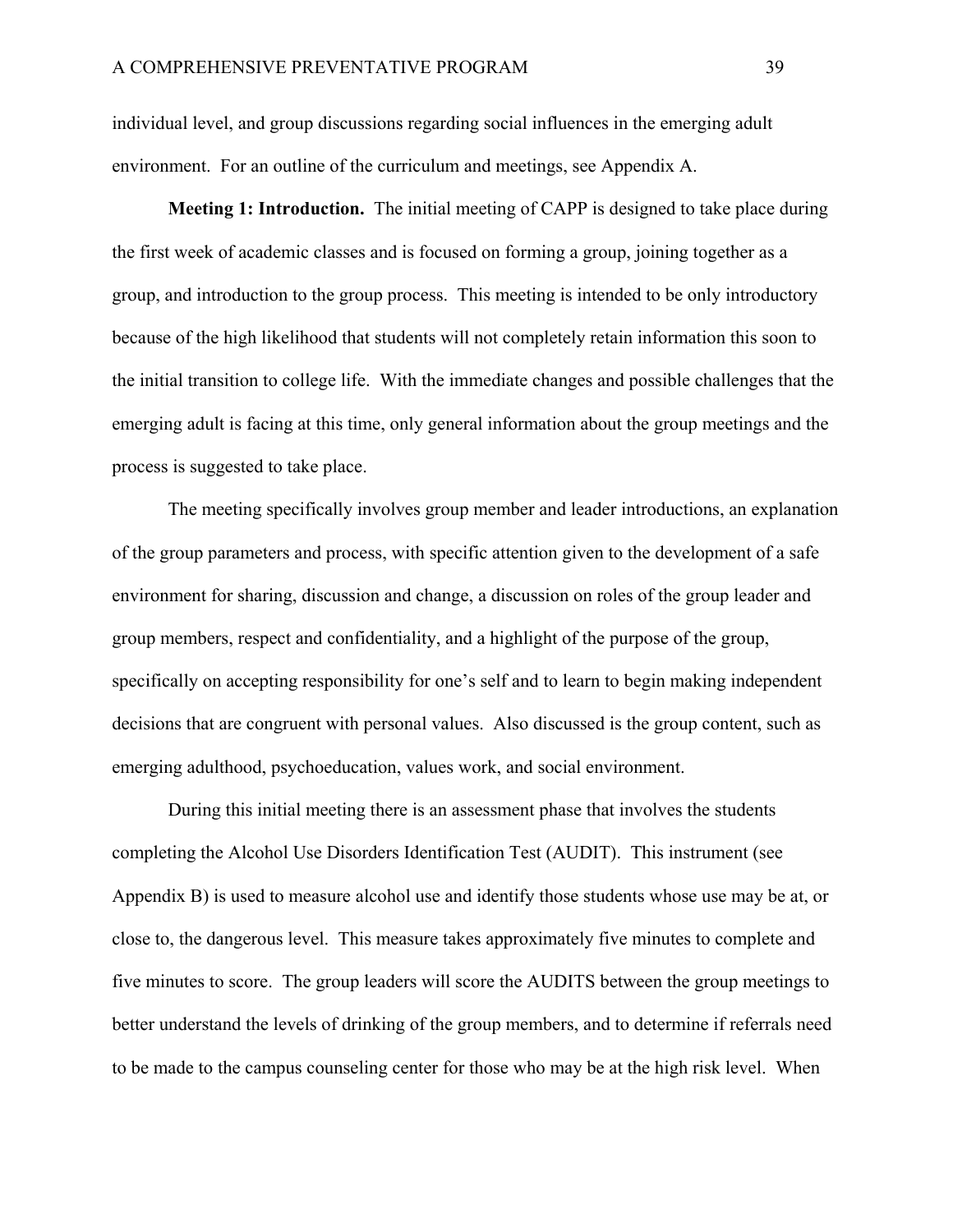referrals are needed, the group leader will meet individually with the student to encourage contacting the counseling center for individual therapy in order to address the heavy use of alcohol. It will not be mandatory for the student to begin any type of treatment, but will be important for the student to continue being involved in the group meetings. This is because the purpose of the group meetings is to encourage, clients to begin thinking about, and then when ready, to begin making changes to their alcohol use. To mandate the student into treatment would ignore the program's purpose by forcing the student to make changes he is not ready to make.

Following the completion of the AUDITS, the group leader answers any questions the students may have regarding the group and the process, and ends by summarizing the meeting. This summary will focus on the individual's role within the group process while focusing on the theme of alcohol misuse.

**Meeting 2: The Basics.** This meeting is based on providing brief psychoeducation to the students about alcohol, its use, and its consequences, in a group discussion context. The purpose of this meeting is to provide the foundational knowledge that emerging adults need in order to make more informed and non-biased decisions about their alcohol use. Without this general knowledge of the subject, individuals may have a difficult time deciding to make changes, or even how to make changes in their lives. By incorporating alcohol use information within emerging adulthood information, the first year students are given a tailored explanation of what alcohol use and its consequences looks like in their unique developmental stage within the social environment of the small college context. Also, research has shown that psychoeducation within alcohol programming is an effective component for overall effectiveness (Michael et al., 2006).

The meeting begins with a group discussion of the positive and negative effects of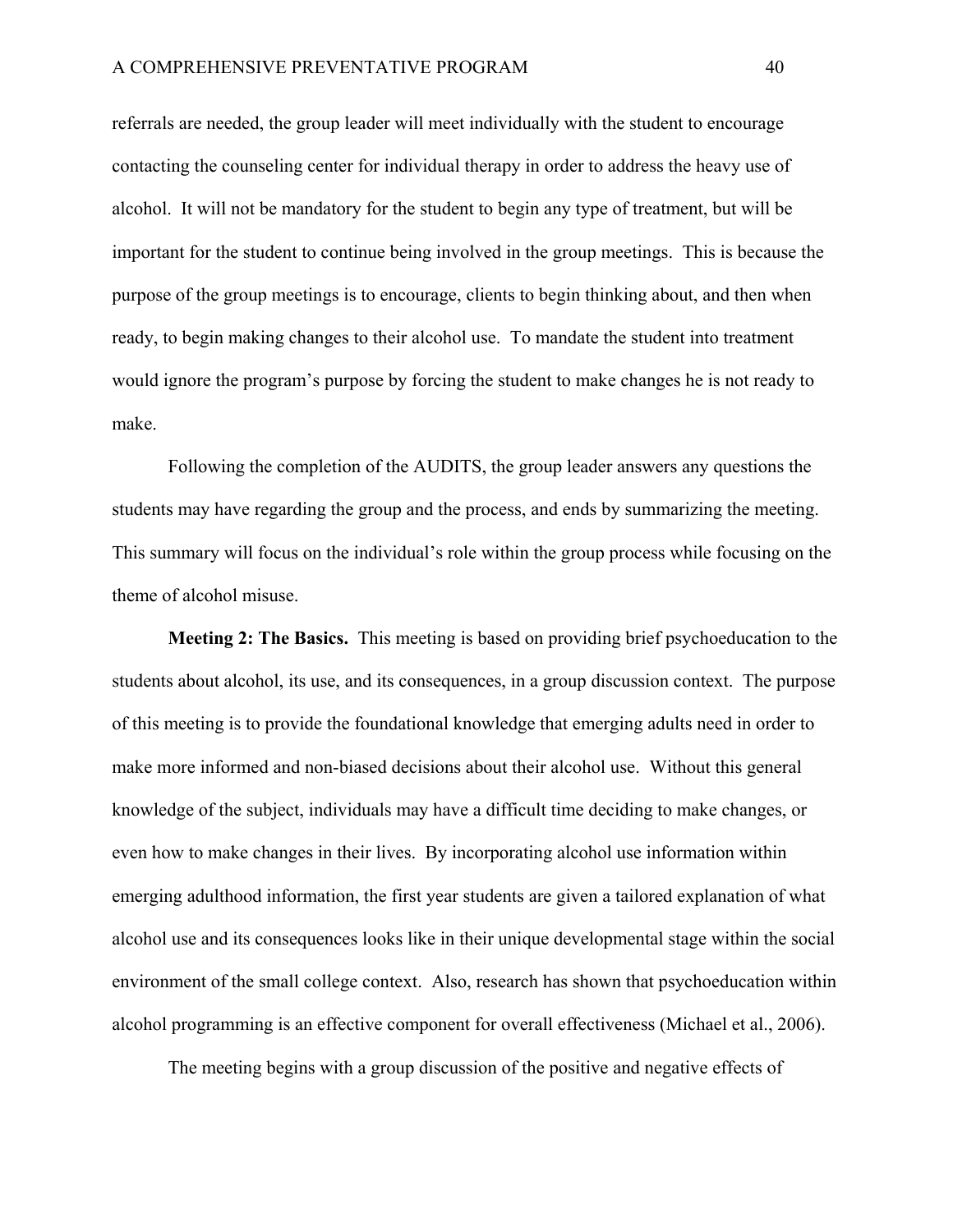alcohol use. For instance, an example of a negative effect is that heavy alcohol use can lead to legal problems such as campus judicial difficulties, fines, or even jail time. However, on the opposite side alcohol use can help a student by enabling him to talk to a female he is interested in by lowering his inhibitions and making him more comfortable. By including both positive and negative effects within the discussion, the leader is not pushing one side of the argument more, which in a motivational interviewing frame will assist individuals in making autonomous decisions about their use. It is important for the group leader to not advocate for one direction over the other, because if this occurs, those individuals who are within the precontemplation and contemplation stages of Prochaska and DiClemente's (2005) stages of change will push for the opposite side of the argument.

 Following the discussion of positive and negative effects, the leader presents to the group the risks of drinking, both medical and safety. This psychoeducational information provides a transition to the distribution and explanation of blood alcohol concentration (BAC) cards, the differences between male and female alcohol use and metabolism, and explanation of the biophasic response to alcohol. Presenting this information to students may appear very formal, so it is important to attempt to engage the group members throughout the psychoeducational intervention by encouraging questions and stories.

The next portion of the meeting is a discussion of the AUDIT scores from the previous meeting. After returning the AUDITS to the students, and in order to maintain a motivational interviewing frame, leaders will not require that students share their scores with each other, but will base the discussion on reactions to scores and what individuals think these scores mean to them. By doing this, the idea of forming behaviors that align with personal values begins to take shape. The ideas of social and peer influence can also be integrated into this discussion in the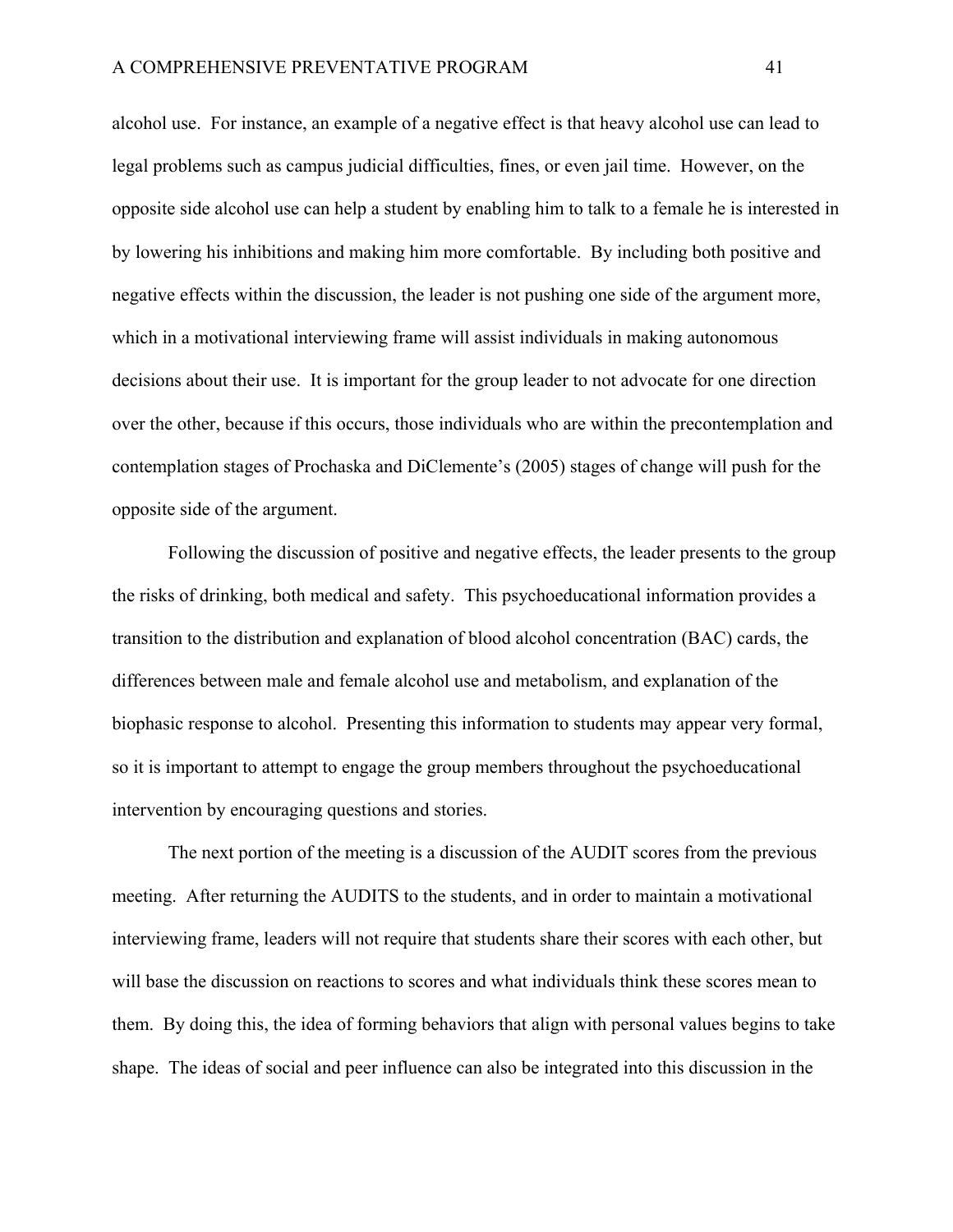form of possible causes for scores to be higher than expected or desired, in the anticipation of the students forming initial discrepancy between values and influences of personal alcohol use.

 Before students leave, the Alcohol Quiz (see Appendix C) will be given to them to complete as homework and return the following meeting. This quiz is designed to help students gauge their knowledge about alcohol and its use, which has hopefully increased after the group discussions of this meeting. Similar to the first meeting, the group leader will end by summarizing the meeting. For example, the leader might focus on individual contributions during the group discussion of positive and negative effects of alcohol use.

 **Meeting 3: Social Influences.** The focus of the third meeting is on the social and cultural influences of alcohol use within the emerging adult population. This is discussed with the students because this preventative program takes the stance that this is the primary influence on emerging adults' alcohol use. By devoting a group meeting to this topic, the importance of the issue is presented fully with opportunities for the students to ask questions and better understand the dynamics of the social environment on their campus.

The meeting begins by going over the Alcohol Quiz homework and providing the correct answers. By allowing the students to correct their work, it is anticipated that group discussion will emerge around any questions they have about the alcohol information. Following the review of homework, a group discussion of the emerging adulthood phase of development will take place, including instability within the stage, self-focus, feeling "in-between," and exposure to new possibilities. This psychoeducational discussion then moves into the element of social and peer influence, specifically about alcohol social and cultural norms at college and on the present campus. This group discussion will provide attention to cultural and social norms through the presentation of national and campus alcohol information, and it will also encourage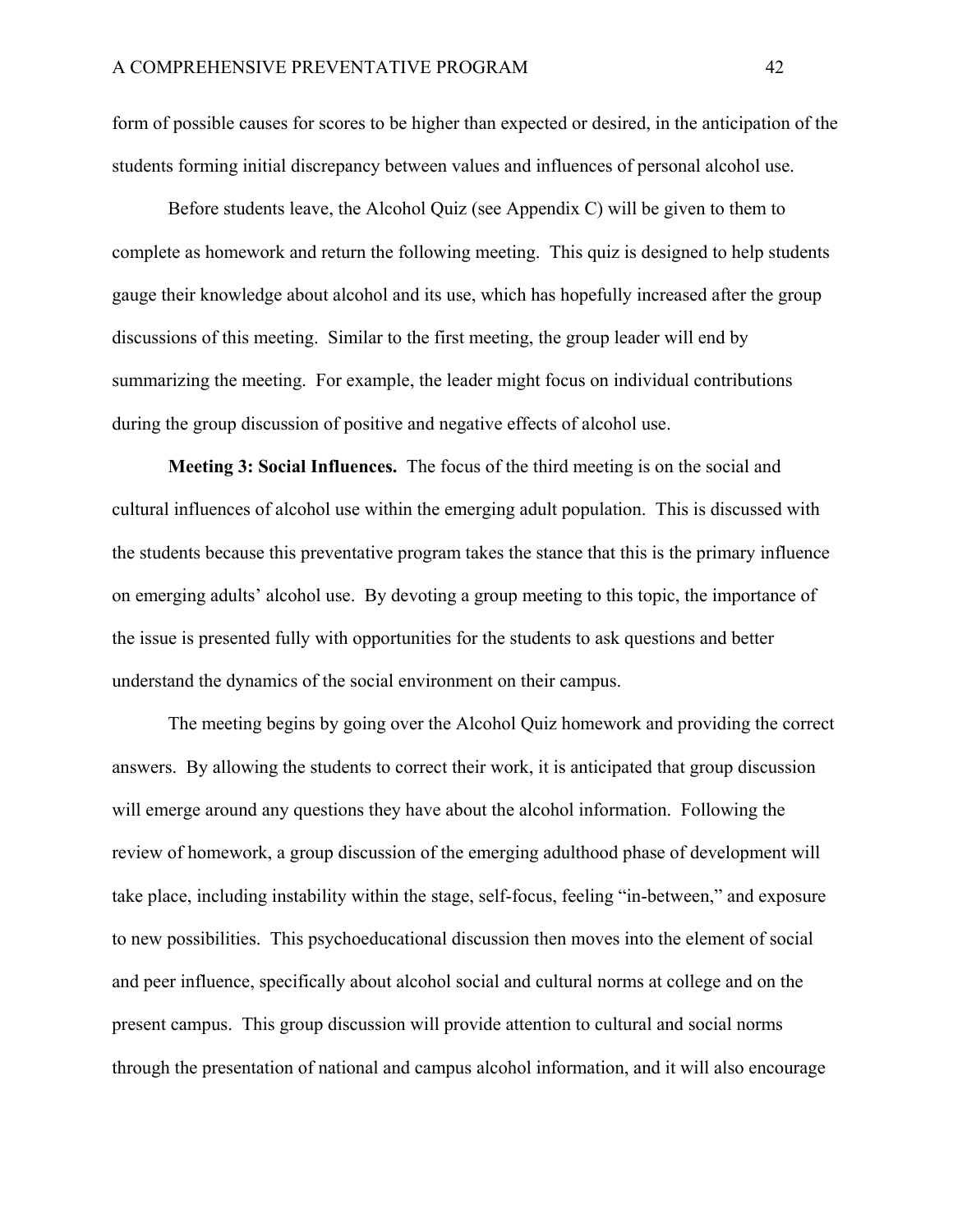the students to begin looking at the social and personal influences that may be contributing to their own alcohol use. As mentioned previously, social and cultural norms often play a major influence in college students' alcohol use and patterns (Brown et al., 2009; Miley & Frank, 2006; Myer, 2007). By including the norms information in the group meeting, it primarily targets the initiation of students' identity exploration and development within a social environment. Within this discussion, as is the case with all group discussion, the leaders maintain the motivational interviewing stance of respect and non-judgment towards the students.

Another component of social influences that is presented to the students during this group meeting is that of the development of social relationships and the involvement of peer influence. Discussing with student the main points of social relationship development, such as conforming with the group to reduce the chance of being rejected (Borsari & Carey, 2006) and the tendency for emerging adults to seek and create friendships based on similarities (Myer, 2007; White  $\&$ Jackson, 2005), brings a deeper understanding to the student about the influences and persuasion of the social environment, and therefore initiates the personal development of autonomous choices outside the context of social influences. It may be beneficial at this time to incorporate the discussion of alternative extracurricular campus activities for those students who desire to create peer relationships based apart from alcohol use.

 Following the social component discussions of the meeting, the work on values and motivation to change begins. This is accomplished through an introduction of values and how they influence individuals, and the distribution of the homework assignment (see Appendix D for the value sheet) for students to complete and return the next meeting. This assignment is a strategy based on the motivational interviewing ideas of encouraging students to explore their own values, to differentiate autonomous decisions from socially influenced ones, and also to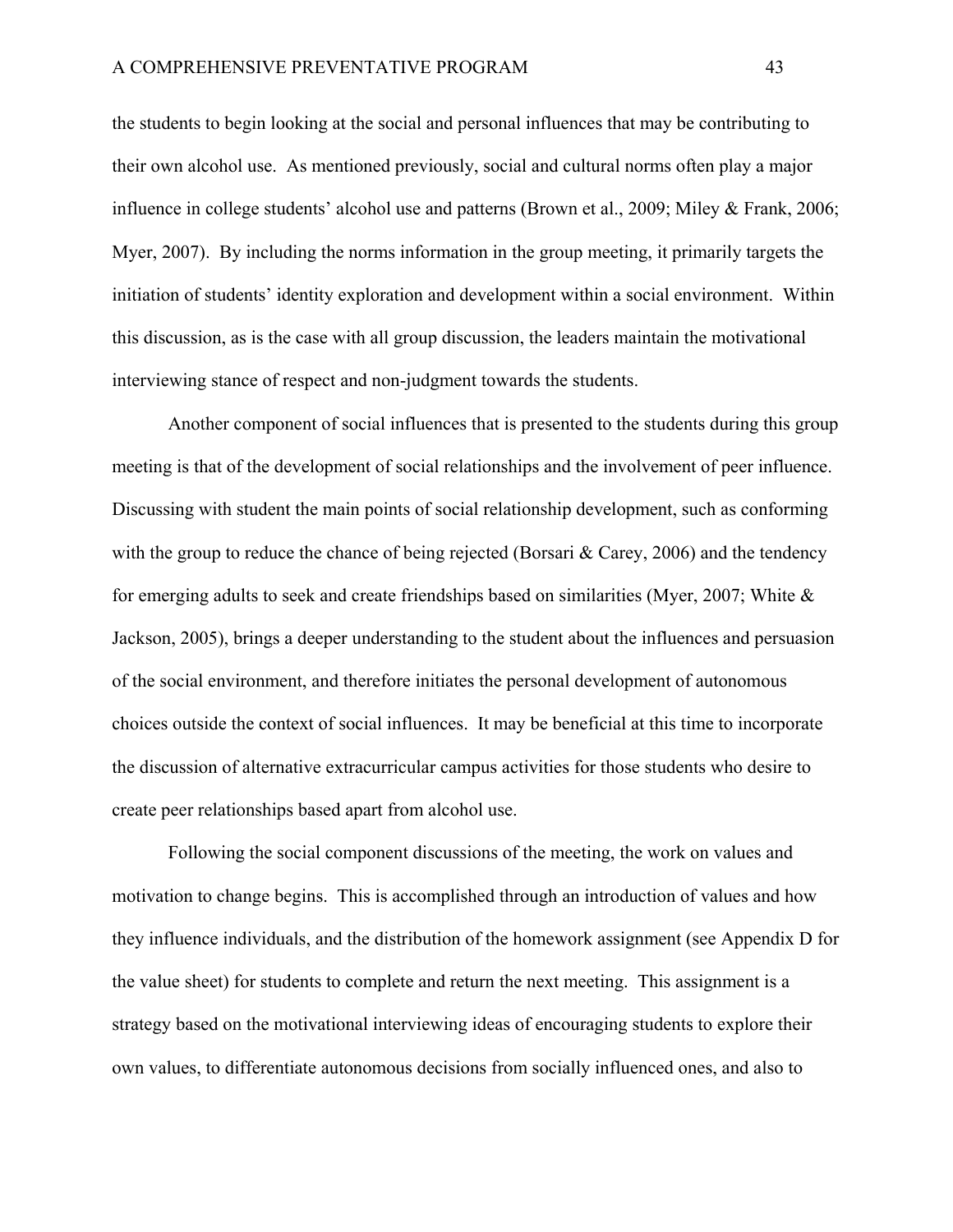begin to move the direction of the group into exploration and change. Again the meeting ends with a summative statement from the group leader. For example, the leader might mention the occurrence of individual differences within the emerging adulthood population, and how those differences relate to the social influences of alcohol use.

**Meeting 4: Values.** This meeting focuses on exploring values, with an inclusion of developing motivation for change. One reason why the information in this meeting is coming later in the group process is because it is anticipated that the group will begin to bond and form relationships with one another that will encourage open and respectful discussions, even with difficult and personal material. This meeting may encourage especially personal information to arise, which in turn moves the group dynamic into a more personal realm as well. Understanding this aspect of the group process, it is necessary to maintain a safe environment for individuals who wish to share, and not mandate that everyone in the group participate in the discussion.

The first aspect of this meeting is to go over the assigned values homework, and within this discussion incorporate how current alcohol use and social influences correlate with the individual values of the group members. It may be that students have a difficult time doing this, since for most this is not a common thought process, particularly for the emerging adult (Masten et al., 2009). The group leader needs to be able to describe and explain how alcohol use may contradict the students' values, or perhaps how their alcohol use is consistent with their values. Following the review of the homework from the previous meeting, the barriers to reaching individual and personal values, including peer influence, environmental influence, and low motivation to change, are discussed. This discussion, similar to that during the previous meetings, will target the influences of peers and environment on the emerging adults' decisions and behaviors.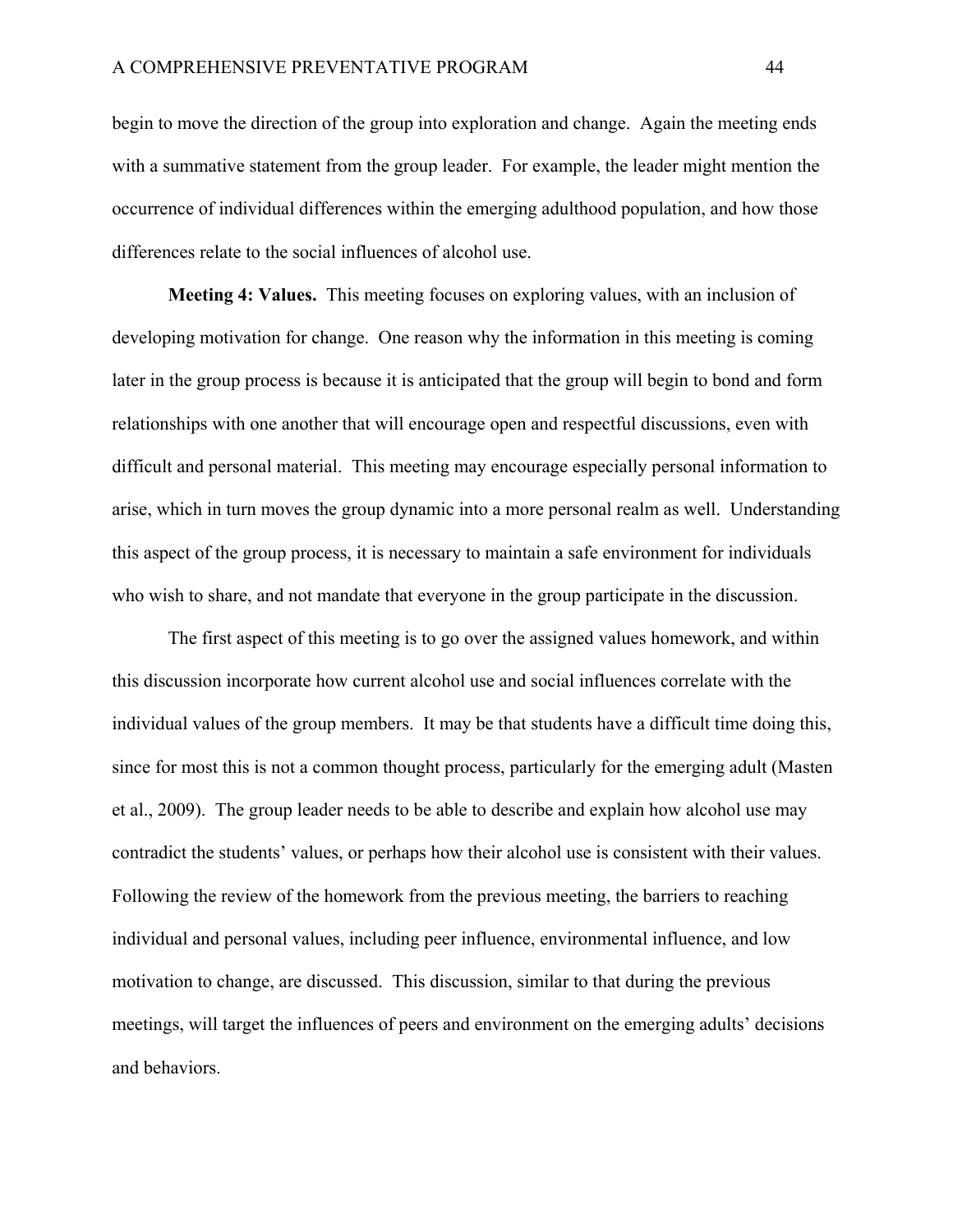Working on how to overcome the barriers that stand in the way of values concludes this discussion. Motivational techniques used during this segment can include expressing empathy, autonomy building, looking toward future goals, rolling with resistance, and identifying contradictions in personal values and the life being lived. The purpose of this discussion is to engage the students in change talk that will then help motivate them to make changes in their alcohol use. In a group setting change talk can be especially helpful because it can encourage group members to take similar steps to others and make changes in their lives. Also, it enables students to not feel as though they are the only individual making changes; an idea taken from the social component of the biopsychosocial development of the emerging adult. For example, if a student is in the contemplation stage of change, hearing another student talk about change and how he plans on doing this can move the initial student into the preparation stage.

The meeting then ends with a statement from the group leader. For instance, regarding the individual's values as influenced by the social environment in regards to alcohol use. For the next meeting, students are asked to brainstorm some ways in which individuals can reduce their risks while drinking. This homework is given in order to move into the last session where these brainstormed ideas are shared with the group.

 **Meeting 5: Wrap-up.** This final meeting acts as a wrap-up that focuses on safety and low risk drinking. The purpose of this meeting is to not only present safer opportunities for emerging adults when they decide to use alcohol, but also to have the students incorporate information from the previous meetings into new goals and future directions regarding alcohol use. The first half of this meeting serves as a conduit for students to present their independent ideas, showing their already developing autonomy, while the second half functions as a summative representation of the meetings as a whole.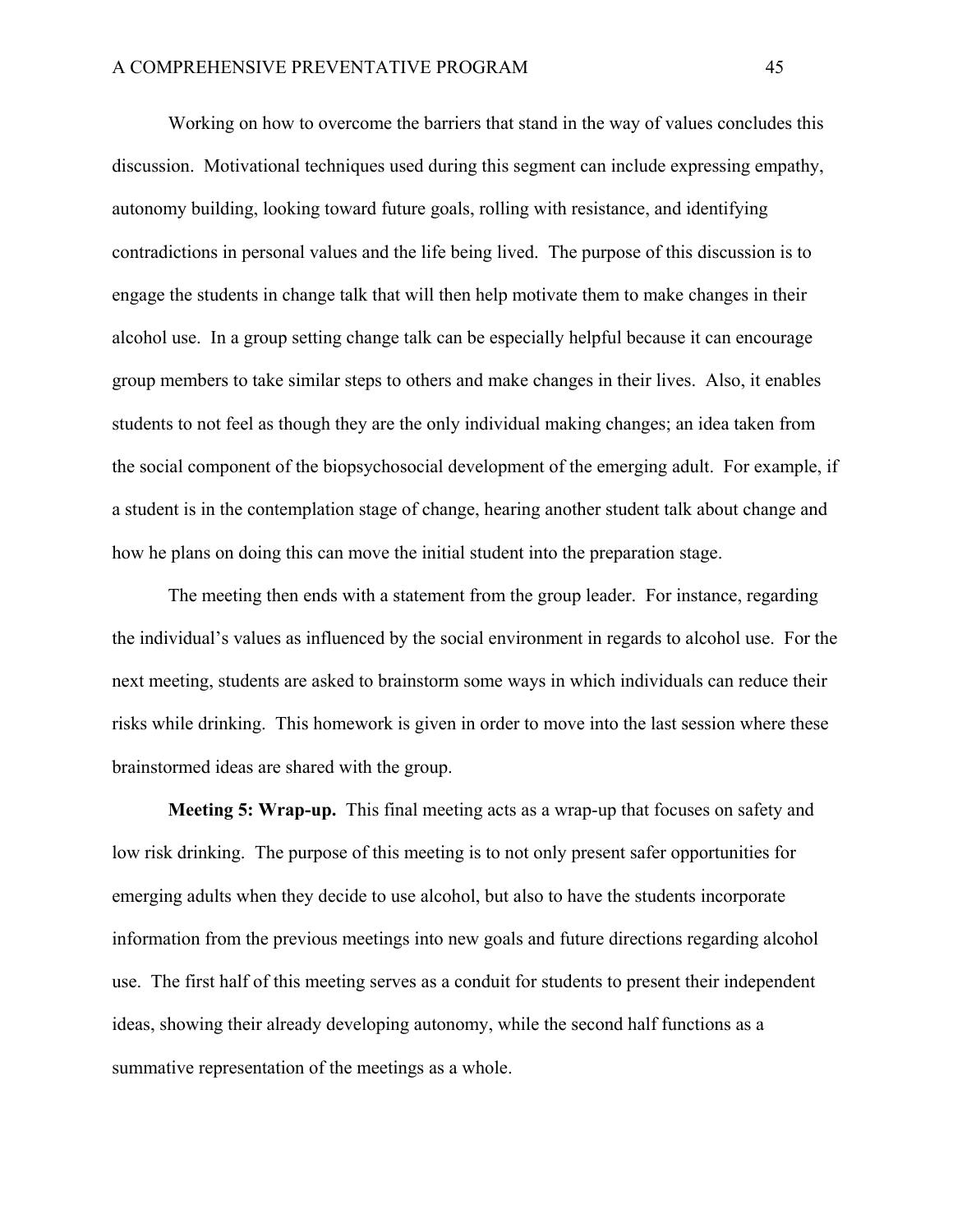The group leader initiates a psychoeducational based discussion on strategies to use for lower risk drinking. Since the program is modeled from a harm reduction perspective, and not from abstinence, it is important to discuss with the students ways in which they can be safer while consuming alcohol. It is necessary to focus on both male and female strategies for safer drinking; ideas such as always have a designated driver, never leave a female friend by herself, and alternate between alcoholic and non-alcoholic drinks. Examples of more strategies for lower risk drinker can be found in Appendix E. During this discussion, involvement of the students' ideas from their homework is important because they may have developed different strategies that work for themselves that have not been thought about by the leader or other students.

 Following this discussion, the Decisional Balance Sheet (see Appendix F) is passed out for students to complete while in the meeting and then discuss after completion. The discussion of this chart can be general and broad, or can be more specific if students wish to share items they listed. It is important to not require that all students share because some may have had trouble identifying benefits and costs, specifically if they are in the precontemplation stage of change. In this stage, individuals may not only have difficulty identifying what they want to change or how to make those changes, but also identifying anything that is positive about change (Miller & Rollnick, 2002). During this discussion it is important for the group leader to continue in a motivational interviewing frame and express empathy, be non-judgmental, and encourage autonomy building.

 To end the meeting, and the program as a whole, the group leader hands out the Goal Setting worksheet (see Appendix G) for students to begin completing. No discussion will take place with this, rather it is for the students to think about and use outside of the program meetings. At the end of the meeting, a discussion takes place on the group as a whole, the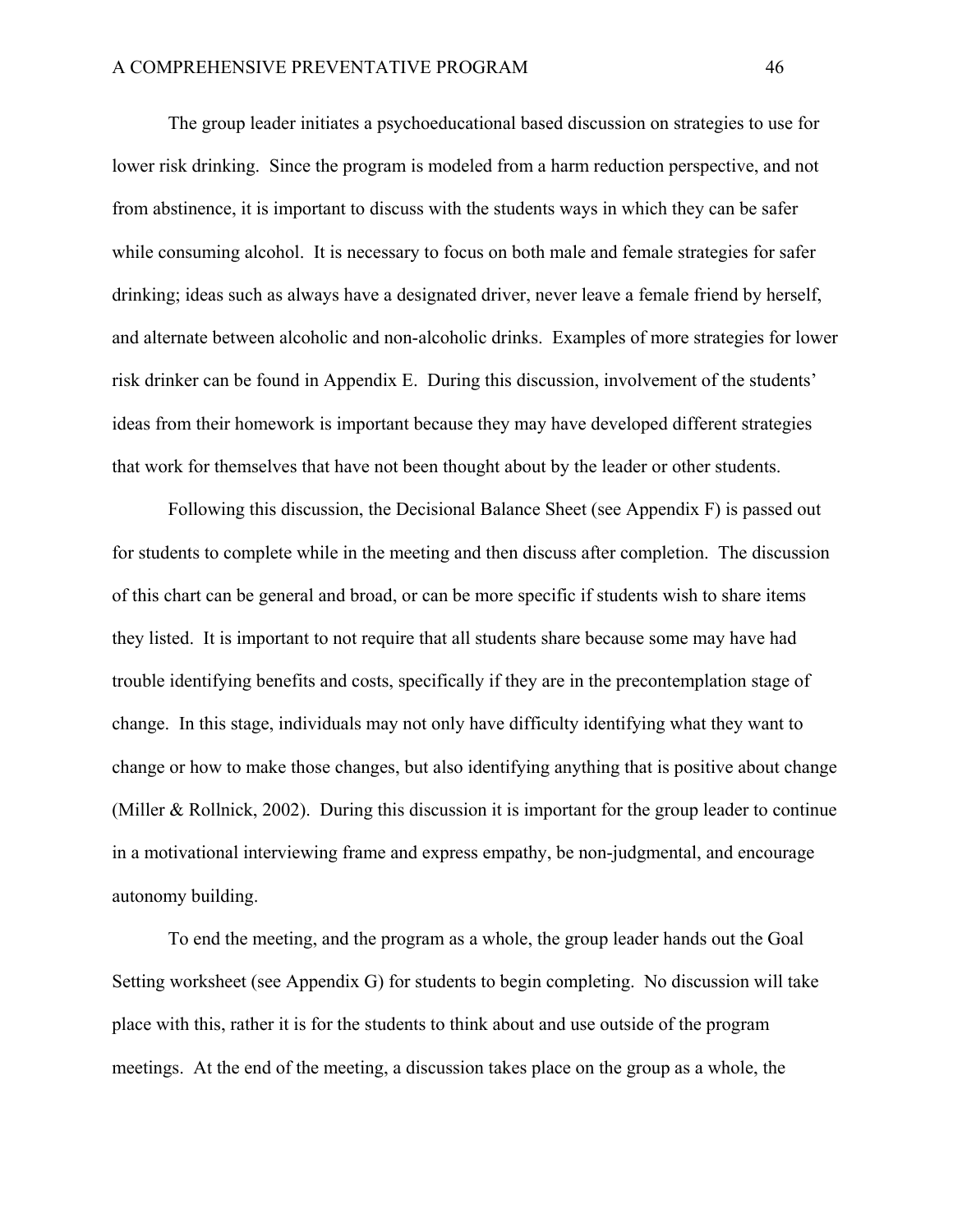leader's impressions and anticipations for the students, and the students' opinions about what they have learned. Another important aspect to include in this discussion is where the students want to go with the information they have learned about alcohol and about themselves. As previously noted, the emerging adult is in a phase of personal and social development where alcohol use in the college environment is a major component (Arnett, 2002; Brown et al., 2009). To ask the students to speak directly to how they want to move forward in this stage of development can be beneficial for them. The group leader will close with an overall statement of all the group meetings; how each individual brings different values and desires to the social environment of the group, and these differences determine each student's personal motivation to change their alcohol use.

### **Follow-up**

 Following the last group meeting, a general evaluation, similar to other academic course evaluations, is distributed to the students for completion. This evaluation focuses on students' opinions of the program, the group leader, and the material covered. These student evaluations take place two to three weeks following the conclusion of the program. They are collected during individual meetings with the group leader and each freshman. These meetings are meant as individual follow-ups with each student to gauge current alcohol use while also providing a personal environment for the students to give feedback. This is also a time where group leaders can make referrals to the campus counseling center if necessary. The individual meetings with students are conducted following a short break from the program in order for students to have the opportunity to initiate changes in their alcohol use behaviors, or even begin to contemplate making changes. If these meetings are conducted too soon to the final meeting, the students are not given adequate time to internalize the presented information into a meaningful relationship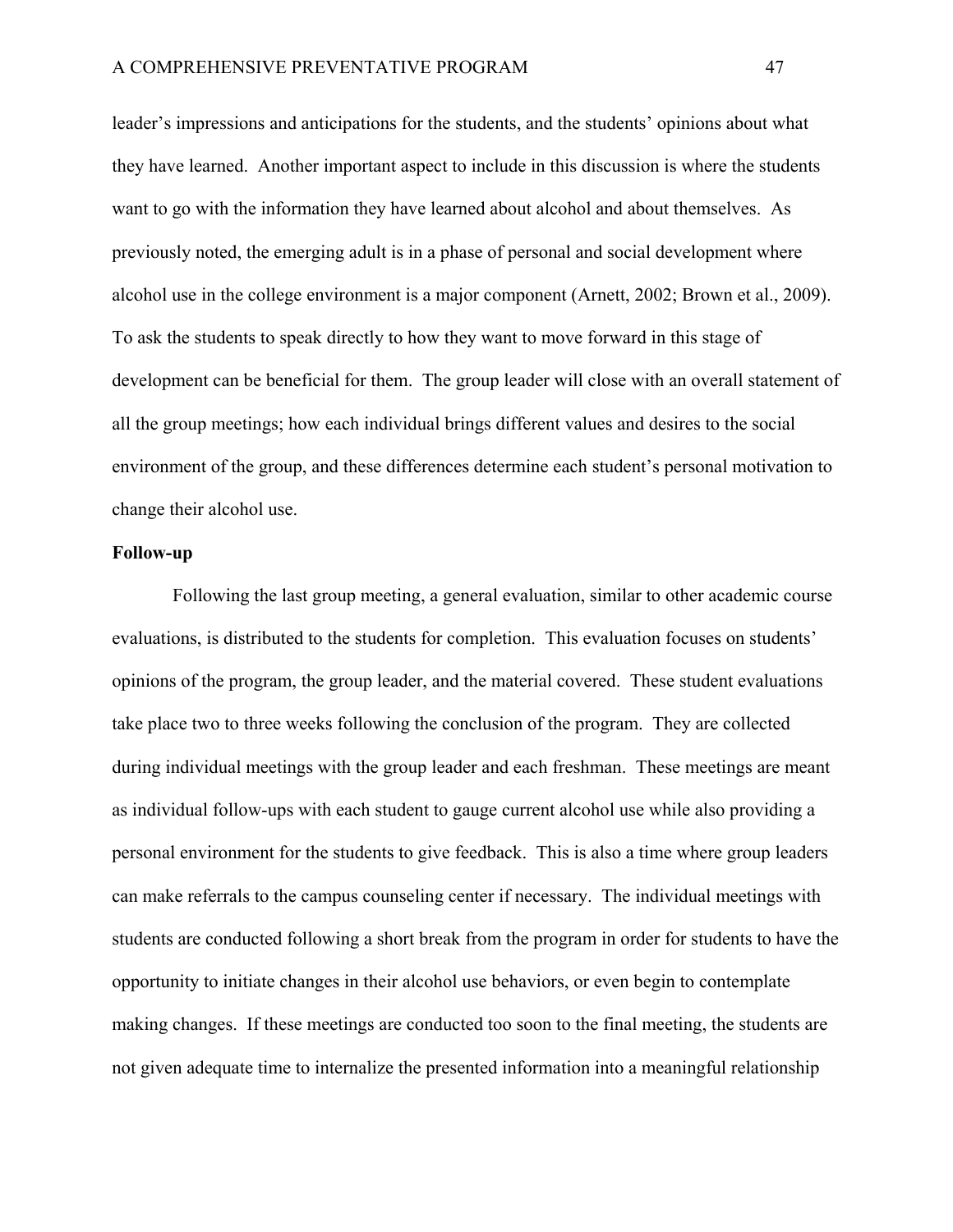with themselves, which initiates the change process.

Aside from the follow-up after the last meeting, evaluations will also be completed by the freshmen at specific time intervals following their completion of the program. It is suggested that an evaluation be given at the end of the fall semester, and then at least once during the spring semester of the first academic year. These evaluations will focus on the students' alcohol use. Evaluations of this type will help determine the effectiveness of the preventative program throughout the first year of college. It is also an option to have further follow-up evaluations throughout the entire four years of the students' experience in the college, which will indicate long-term effectiveness of the program.

# **Evaluation**

 A model for evaluation of CAPP for those who implement this alcohol prevention program on college campuses is proposed and based on both formative and summative evaluation methods. According to the W.K. Kellogg (2001) guidelines, a formative evaluation is based on how to improve the program, while a summative evaluation is based on proving whether the program worked the way it was designed to. By exploring both types of evaluation processes for this preventative program, a full understanding of the effect it has on the students and the small college campus community will be determined.

 The formative evaluation of a program focuses on program activities, outputs, and short-term outcomes (W.K. Kellogg, 2001). Specifically this evaluation will focus on the student and group leader evaluations of the program meetings. These evaluations are distributed to students following the completion of all group meetings and are based on students' opinions of the program, the group leader, and the material covered. The group leader evaluations are based on leaders' opinions of the group process and the material covered. These evaluations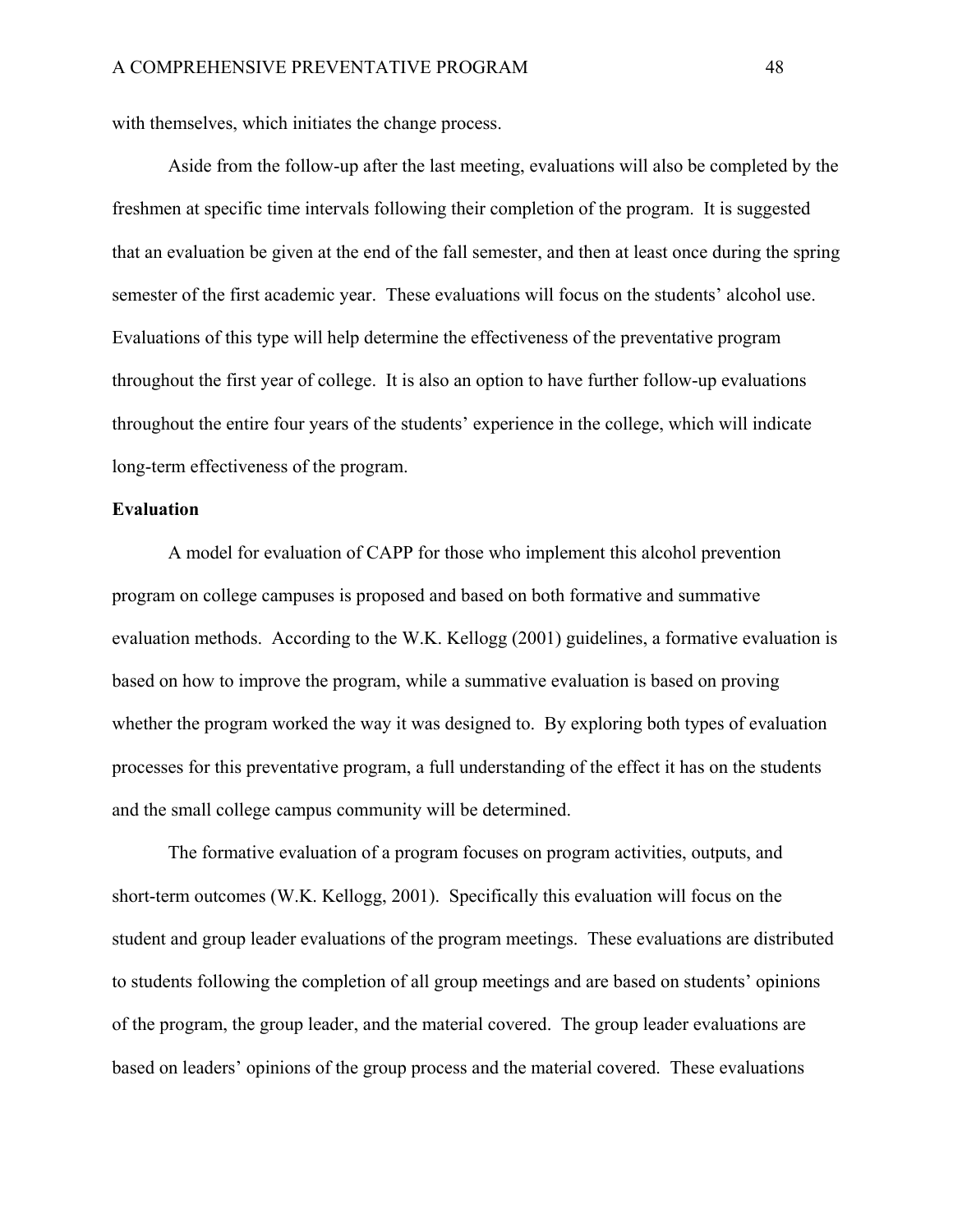help to bring suggestions for improvement that can be incorporated in future running of the program.

 The formative evaluation of CAPP primarily focuses on the content of each of the group meetings, such as the material on the psychoeducation regarding alcohol, the emerging adulthood phase of development, social and cultural influences of alcohol use, and information on personal value development. By concentrating on the content areas, it is possible to understand what the students found important and helpful, of which will assist in understanding the students' perceptions of what should be included in the program.

 According to W.K. Kellogg (2001) a summative evaluation generates information that is used to demonstrate the results of the program. It focuses on the outcomes and impacts of the program, through data collection, to identify the effectiveness of the program. A summative evaluation also takes into consideration whether the needs of the college community were met, as identified within such models as the Strategic Prevention Framework (SAMHSA, 2009). This framework is based on identifying the needs and resources of the community in order to target those within a prevention program.

To target the impact of CAPP, and to identify whether the community needs were met, the specific questions to be examined are: Did students' alcohol use decrease after the completion of the program? Is student alcohol use correlated to personal values? Are students aware of the social influences that impact their alcohol use? Is there an increase of attended non-alcoholic activities on campus? Is there evidence of fewer alcohol violations on the college campus for the students involved in the program?

 To answer these questions, data collection consists of student questionnaires and alcohol violation information. The AUDIT, used as a baseline measure from the outset of the group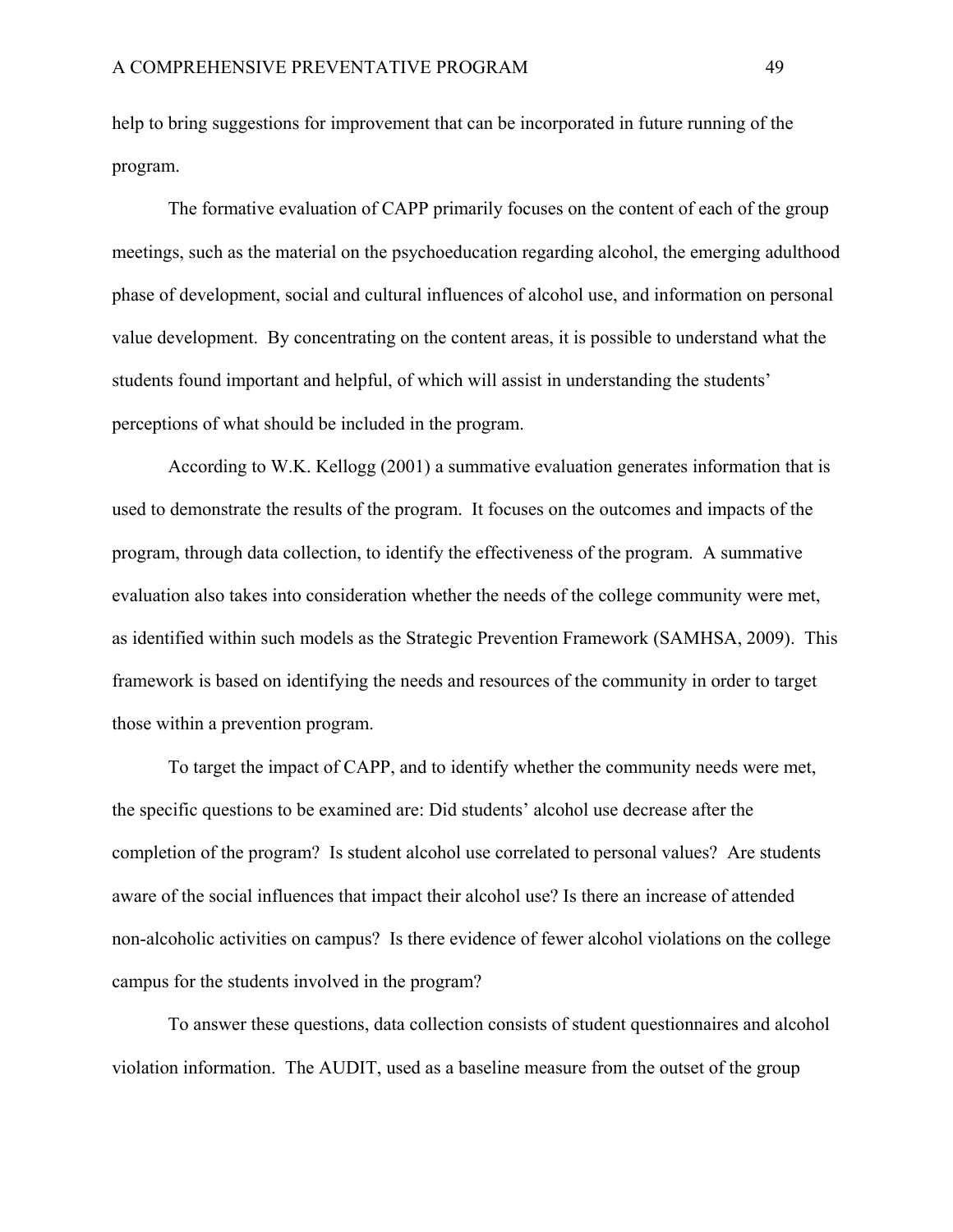meetings, will be used as one of the student questionnaires at this time as well. While these questionnaires have not been developed as a component of this project, they can be developed in the future specifically for the small college implementing this program. The information gathered from the continued use of the AUDIT allows for consistent method of evaluation. As previously mentioned, the student questionnaires will be given at the end of the fall semester and at least once during the spring semester. If the college wishes to explore more long-term effectiveness of the program, the AUDIT can also be distributed throughout the remaining three years of college. The student questionnaires at this level of evaluation focus on frequency and quantity of alcohol use, changes that have taken place with regards to alcohol use, reasons and influences on alcohol use, and personal values comprehension. A values measure such as the Schwartz Value Survey (Schwartz, 1992) could be useful to help determine the linked correlation between behaviors and values. For further summative evaluation of the preventative program, alcohol violation information is collected. This information is primarily gathered from the college judicial affairs office and the campus security office, or whichever office is in charge of managing and recording student alcohol violations on campus.

 Through the collection of summative data, the evaluators can determine the specific effectiveness the program has on alcohol use on the small college campus. Additionally, this evaluation data helps in determining whether the college's needs were met through the implication of the program. This level of evaluation also determines the continued influence that the social and cultural components of the environments have on the students' alcohol use. Finally, it helps to establish the effectiveness of the motivational interviewing based values work that was implemented within the group meetings.

These evaluations at the basic level focus on improvement and effectiveness of the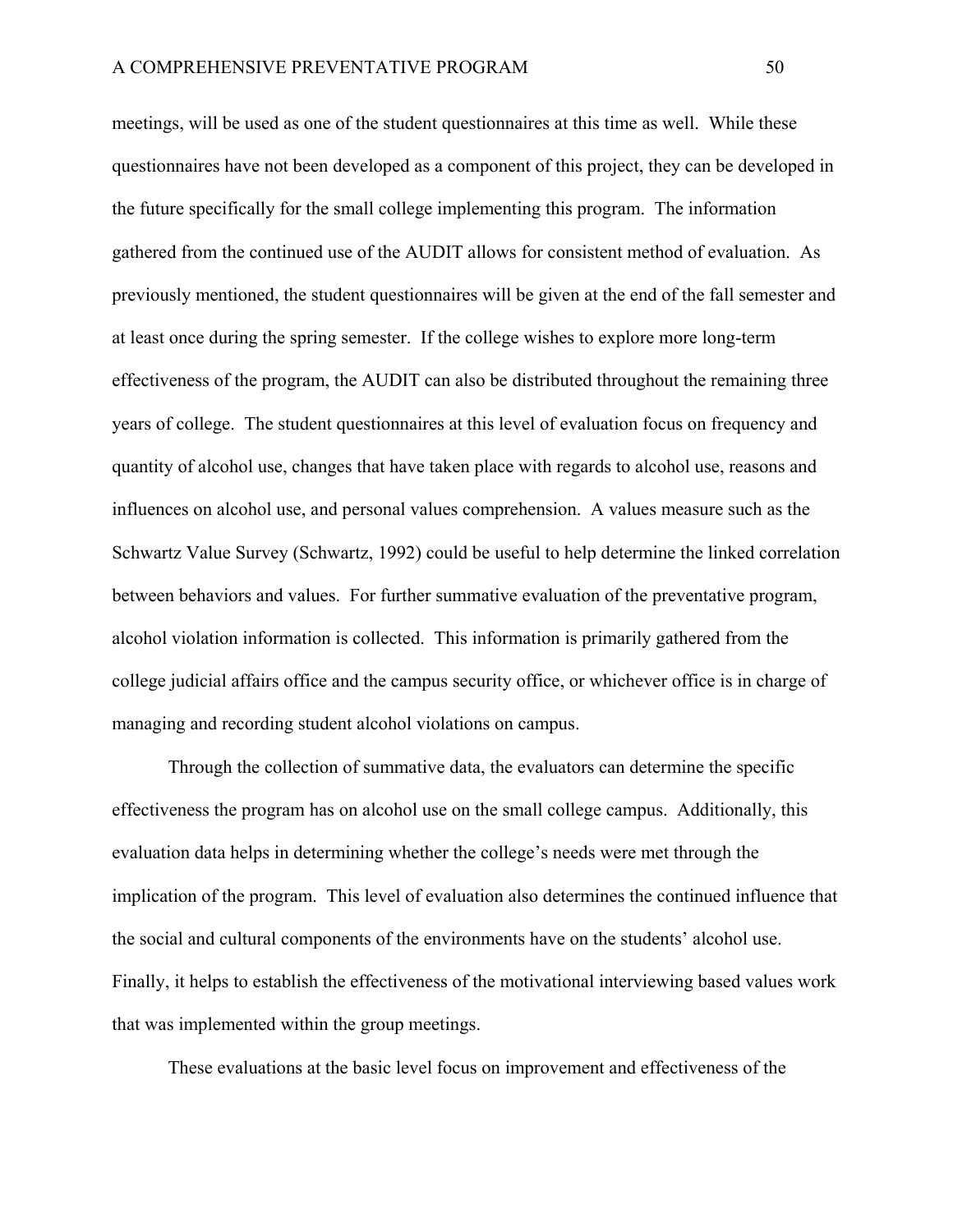preventative program. However, they also take into consideration the motivational interviewing and psychoeducational techniques and strategies used during the group meetings, and the needs of the college community as a whole. Overall, it is anticipated that with formal evaluation of the program, necessary changes can be made to better serve the emerging adults and the small college community.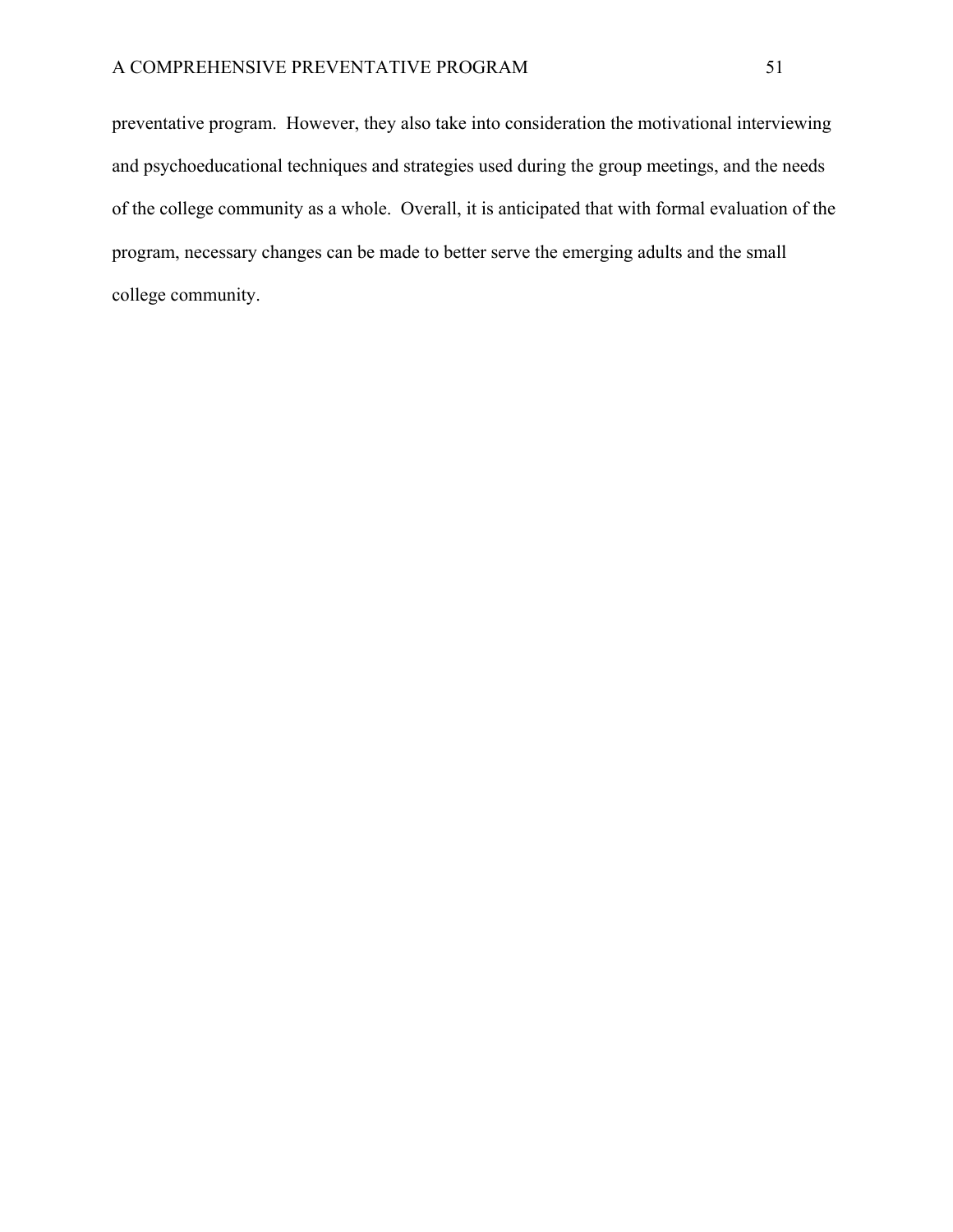### **Chapter 4: Discussion**

 The Comprehensive Alcohol Prevention Program, CAPP, developed for this dissertation project was designed to address the misuse of alcohol among emerging adults in their freshmen year of college. While the problem of binge drinking is prevalent throughout all universities and colleges in the United States, this particular model has focused on a preventative approach to alcohol use on the campuses of small colleges during the freshmen year. A prevention approach was considered most appropriate because of its tendency to encourage and provide longer lasting changes in individuals and groups (Moritsugu, Wong, & Duffy, 2010) as compared to intervention programs. By developing a preventative program that uses the motivational interviewing framework, incorporates the use of psychoeducation, and targets the primary influential domain of the social and cultural environment of the emerging adult, this program brings unique concepts and construction to the task of addressing alcohol misuse within the college freshman population.

CAPP has incorporated the NIAAA's (2007) interpretation of the necessary elements for effectiveness, including psychoeducation, and attention to social and cultural norms. It also includes social and environmental influences as described by the biopsychosocial model of development, and intervention techniques based on motivational interviewing, such as values-based exploration, providing an empathic and non-judgmental stance, and identifying contradictions in personal behaviors. By integrating these elements, the model is designed to attend to the aspects of both personal motivation and social dynamics, and the impact they have on the emerging adult's decision to misuse alcohol.

 The assumption inherent in CAPP is that, by targeting college freshmen during their first academic year, students' behaviors of alcohol consumption will not have had the opportunity to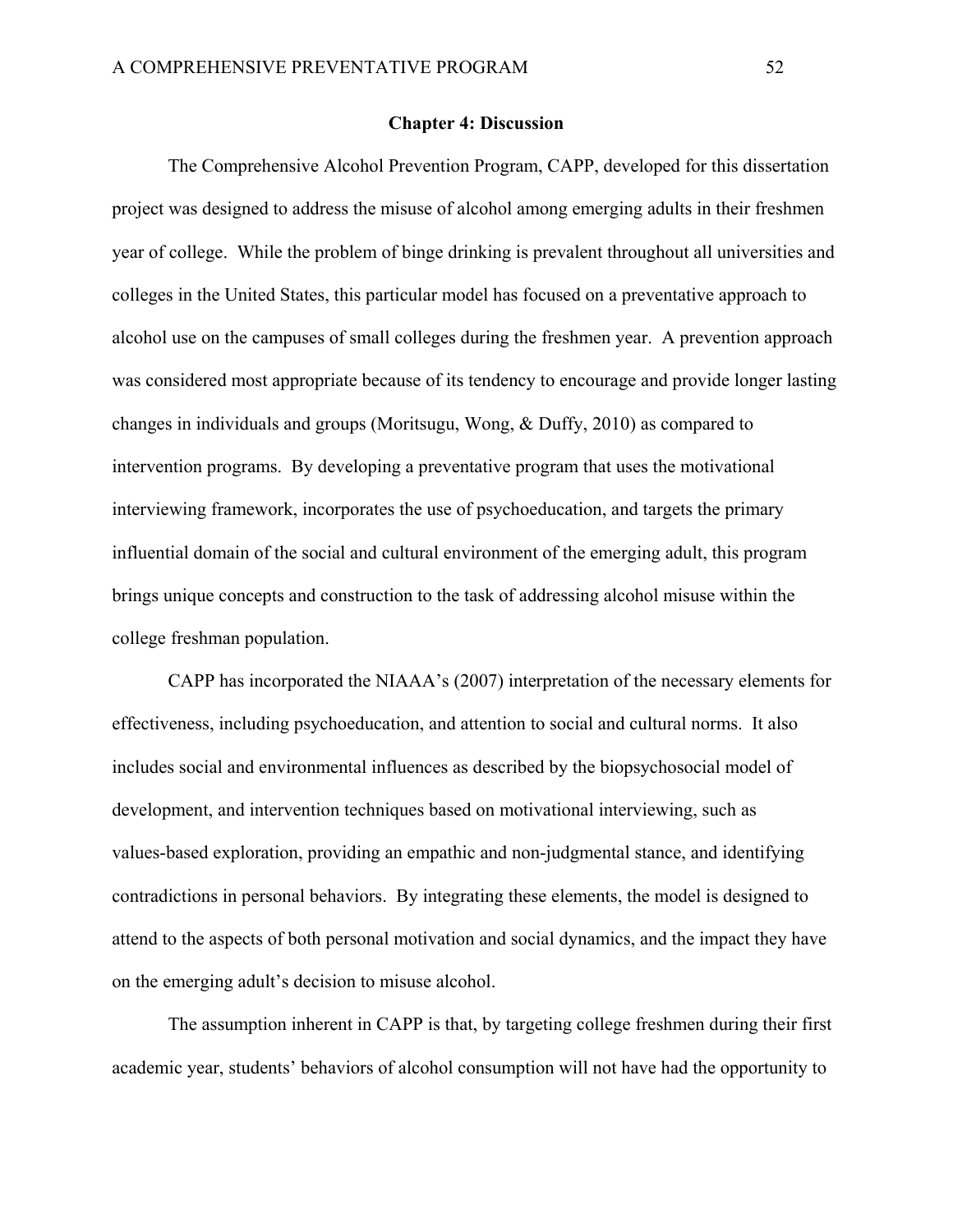become formed habits. Furthermore, through the preventative program students will develop an acceptance of responsibility for one's self and begin to make independent decisions. These decisions will not only benefit the emerging adult, but will also impact the college community and the surrounding community. The use of motivational techniques, value-based exploration work, psychoeducation, and group discussions of major influences on alcohol use, have been integrated to address the different components of the emerging adult's life.

# **Practice Implications**

CAPP was designed with the intent of focusing on college freshmen during their first semester in college. The implementation of this program was designed to coordinate with the numerous transitions and challenges associated with this period of time, such as adjusting to being away from home for the first time, attempting to achieve academic success, finding a peer group, and developing financial responsibilities (Arnett, 2002; Clark, 2005; Ross et al., 1999). To coincide with this transition, the program was designed to run during the beginning of the first semester of freshmen year. However, the program could be altered to extend for a period of time in order to stay connected to the students longer; perhaps throughout the entire first semester, or even during the second semester as well. With the inclusion of more classes, the focus would continue to be on the social and cultural influences of the student and how these relate to their personal values.

While this program was designed for use within a small college context, a larger institution may find aspects of this model appropriate for their use as well. With appropriate attention to small group size, in order to promote intimacy and discussion, CAPP can be integrated in residential dormitories of the large universities. Also, using graduate student trainees as group leaders may be a feasible option for a university with many graduate programs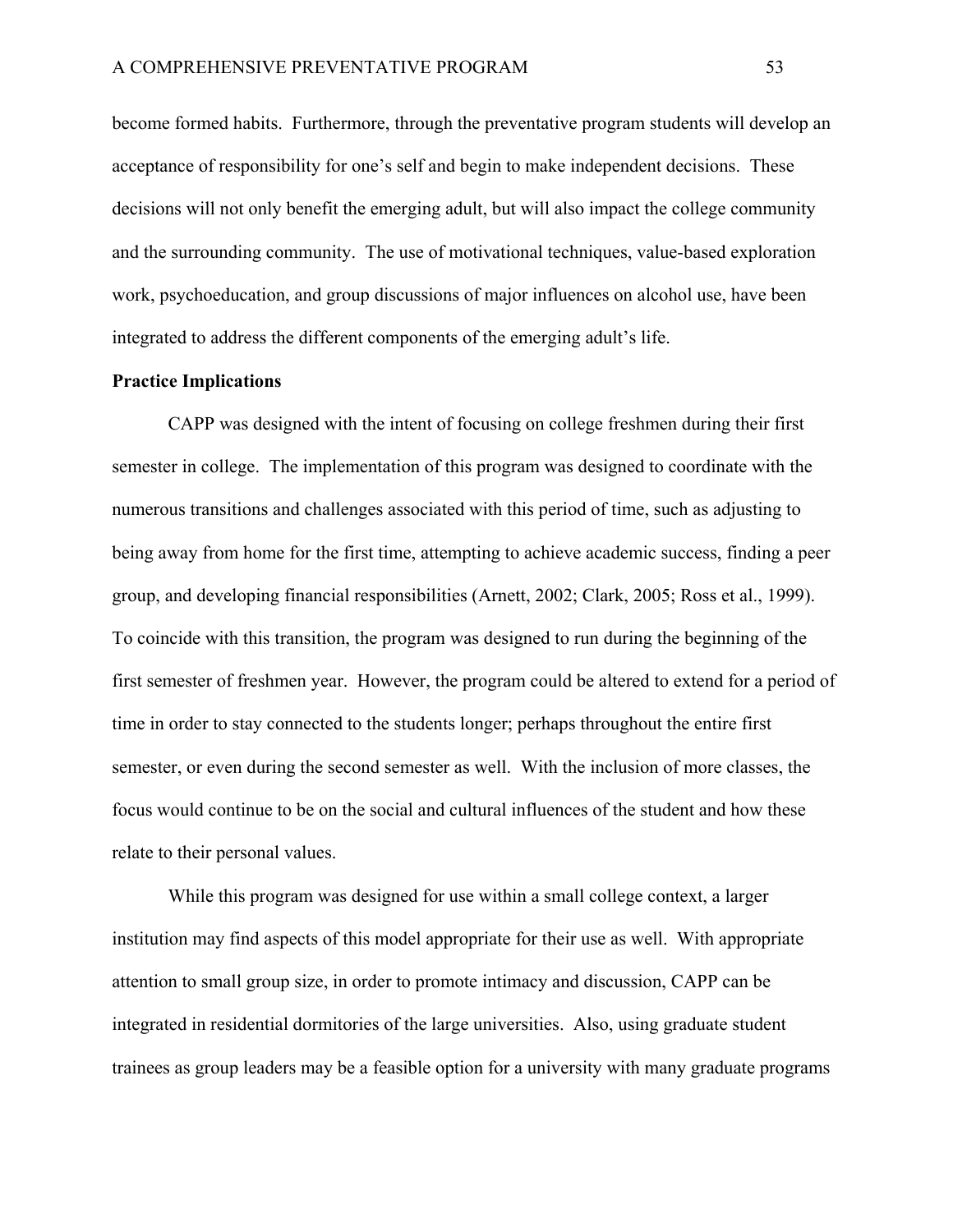to recruit from. Properly adapting the preventative program for large universities can enable the positive benefits of change to occur for the emerging adults in these communities as well.

Increased campus involvement within the program is an option that would enhance the involvement the college community had with the emerging adult. This may include faculty involvement in a mentoring relationship with freshmen students. Mentorship with faculty could consist of advisors being involved with the students on a more regular basis, or could have faculty directly matched to students with whom they build relationships. Faculty trainings focused on identifying signs of heavy alcohol use and also indications of trouble related to emerging adulthood transitions can also be incorporated. These options would enable the college community to become more involved and supportive in the emerging adult's environment, which may in turn help to make the transition to college more comfortable and successful.

 The aspect of further follow-up with the comprehensive program is another option that can take place. Future follow-ups could consist of individual assessment meetings with students and group leaders, or more evaluation periods. There are many times these assessment and evaluations could take place throughout the students' four years of college. More follow-ups would allow for possible identification of times which indicate the presence of heightened drinking. This information could be beneficial in informing future alcohol programs to target each class year, or even to provide refresher programs throughout the four years of college.

 A final aspect to consider regarding the design of CAPP is that of the types of staff used as group leaders. This program calls for group leaders that have been trained in interventions consistent with the motivational interviewing approach. Aside from the use of graduate student trainees or licensed staff members, there is a possibility for the establishment of a pre- or post-doctoral internship that involves leading and facilitating the group meetings. The important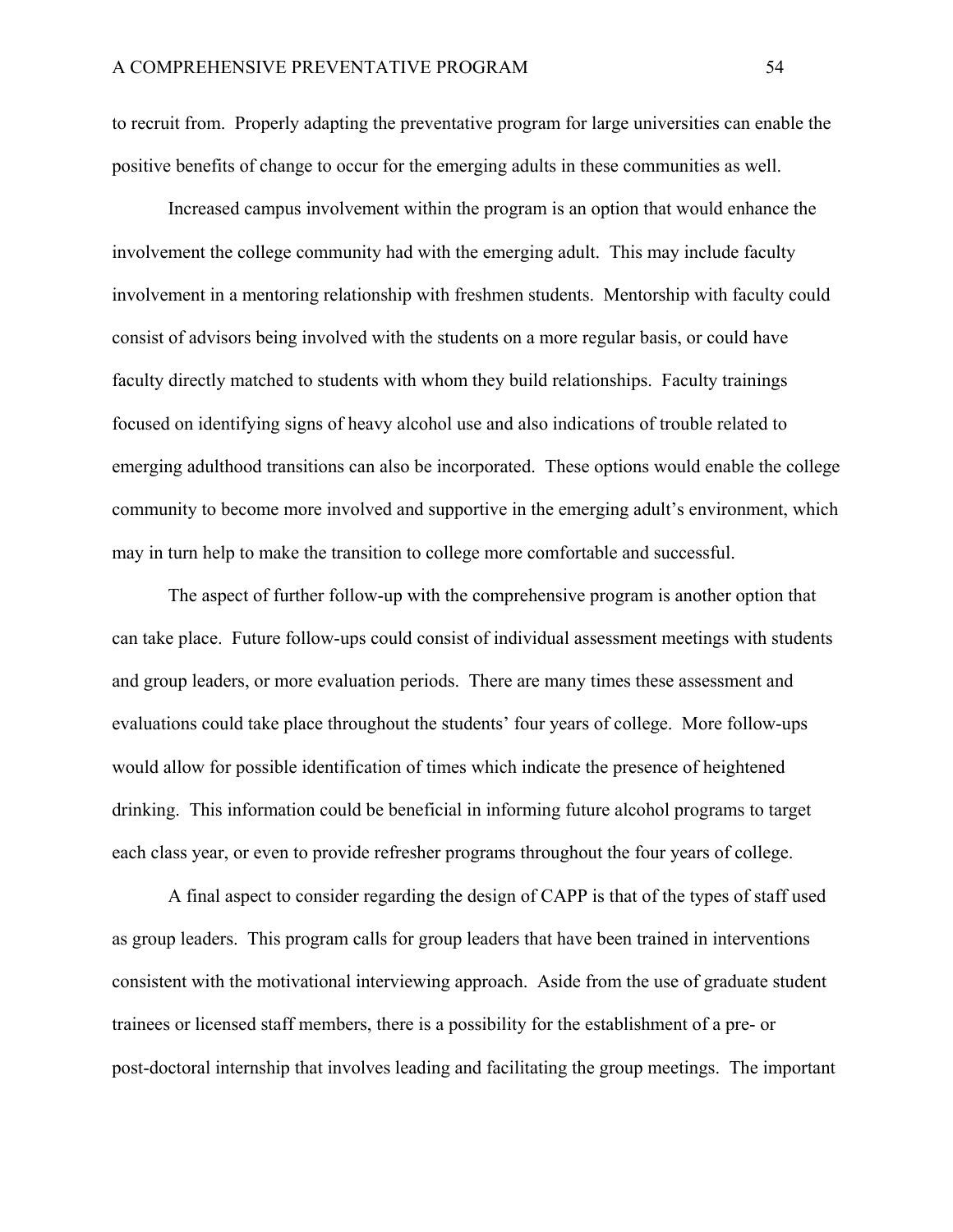aspect of the inclusion of an internship is the focus on proper training, either before beginning the placement or prior to initiating the preventative program, and also continued supervision by licensed clinicians. By establishing an internship opportunity for graduate students, the campus counseling center can also utilize these trainees to work with individual clients within the counseling center. This would provide a chance for more comprehensive training in a college counseling experience; group and individual work along with outreach on campus.

A further option for staffing, especially for campuses with fewer resources such as rural areas with small surrounding communities, is to train peer counselors to assist in running the groups. Often these counselors are recruited from the resident assistants or resident directors on campus. Because they would require training under the same guidelines as the graduate level trainees, there would be a need for more staff training in the areas of motivational interviewing, group dynamics, and psychoeducation. If peer counselors were to be used, co-leaders may be used to facilitate each group. Co-leaders could be beneficial in the group process by facilitating increased observation and interaction with the students in the group. Using the ideas from Walters and Baer (2006), co-leaders will allow for better monitoring of the group, better avoidance of motivational traps, stronger remedy of problems when and if they arrive, and an easier delivery of psychoeducational materials.

 One challenge that is important to mention is that of using motivational interviewing in a group format. There are many shortcomings that Miller and Rollnick (2002) discuss in using a motivational interviewing frame within a group. These include a higher likelihood of member nonparticipation, resistance from the group, collective argumentation and confrontation, and decreased opportunity for empathy. When member nonparticipation occurs there is less of a chance to use change talk in order to facilitate change in behavior. Because the group obstructs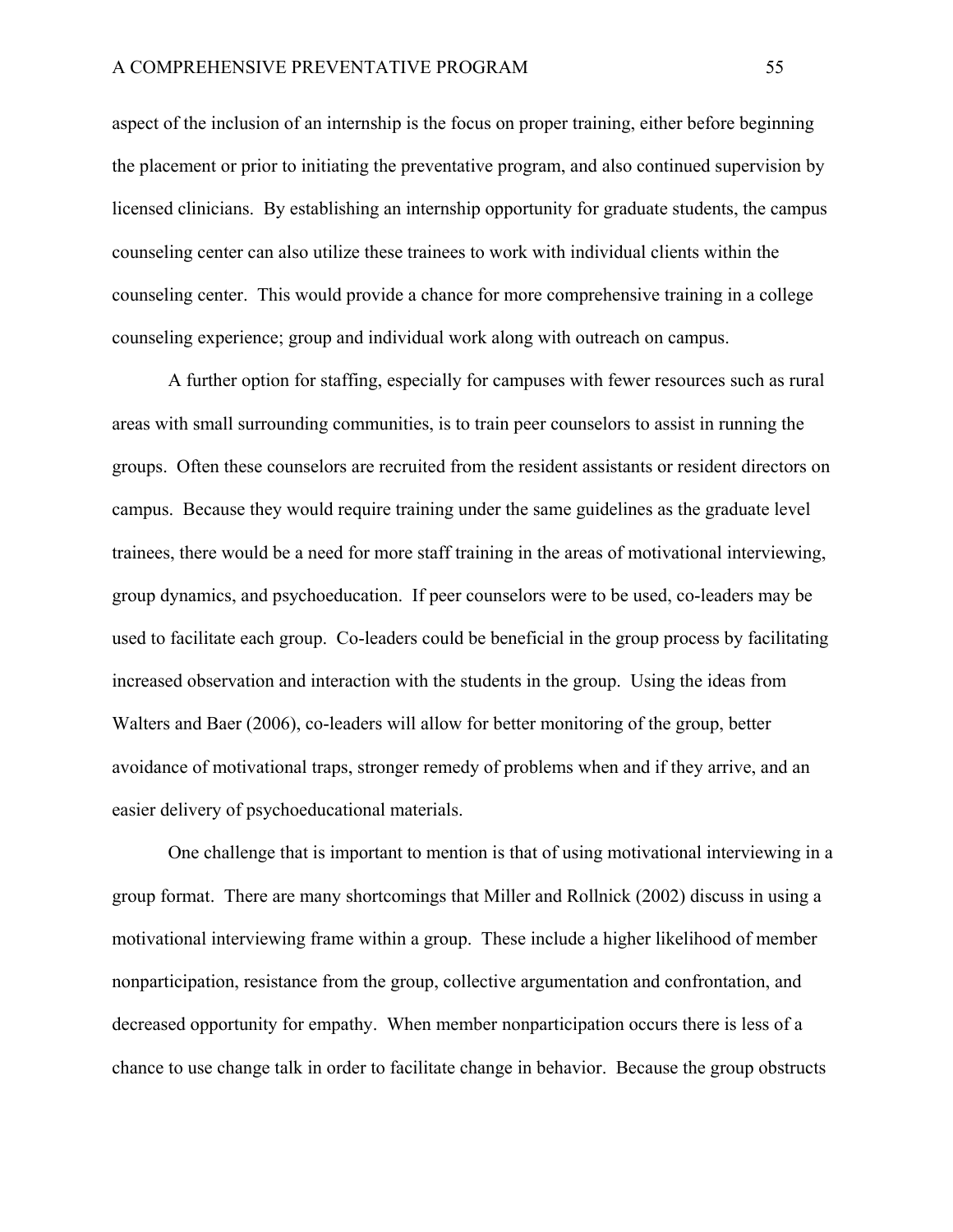the occurrence of one-on-one attention, this change talk becomes even harder to achieve. Similarly, when resistance from the group takes place or argumentation and confrontation within the group occurs, individual group members can become lost to the group's strongest personality, which also inhibits the use of personalized change talk. In order to combat these difficulties, it helps for the group to establish and maintain clear rules for the group process, and for the group leader to discourage disruptions, reframe negative comments, use empathic reflections, and involve the voices of the quieter members. While there may be difficulties in using motivational interviewing techniques within a group format, there are also positive aspects that encourage the use of motivational interviewing in groups. For instance, Miller and Rollnick state that the social pressure of the group majority might have a positive influence on those group members who are less interested in change. This group majority can work to draw the less ready members towards a change through providing support to the individuals.

Overall, depending on the assessed community needs, resources, and desired outcomes, as defined by models such as the Strategic Prevention Framework (SAMHSA, 2009), this prevention program can be adapted to fit into the community of any size college or university campus. The specific community differences within each higher education institution will determine how the program should be altered and implemented, with the changes in the program directly relating to the specific factors the college wants addressed. Acknowledging differences within college communities allows for CAPP to be tailored in order to best fit the needs of the targeted emerging adult population.

### **Research Implications**

 Much research has been conducted regarding the use of Miller and Rollnick's (2002) motivational interviewing techniques with the substance abuse population, most with positive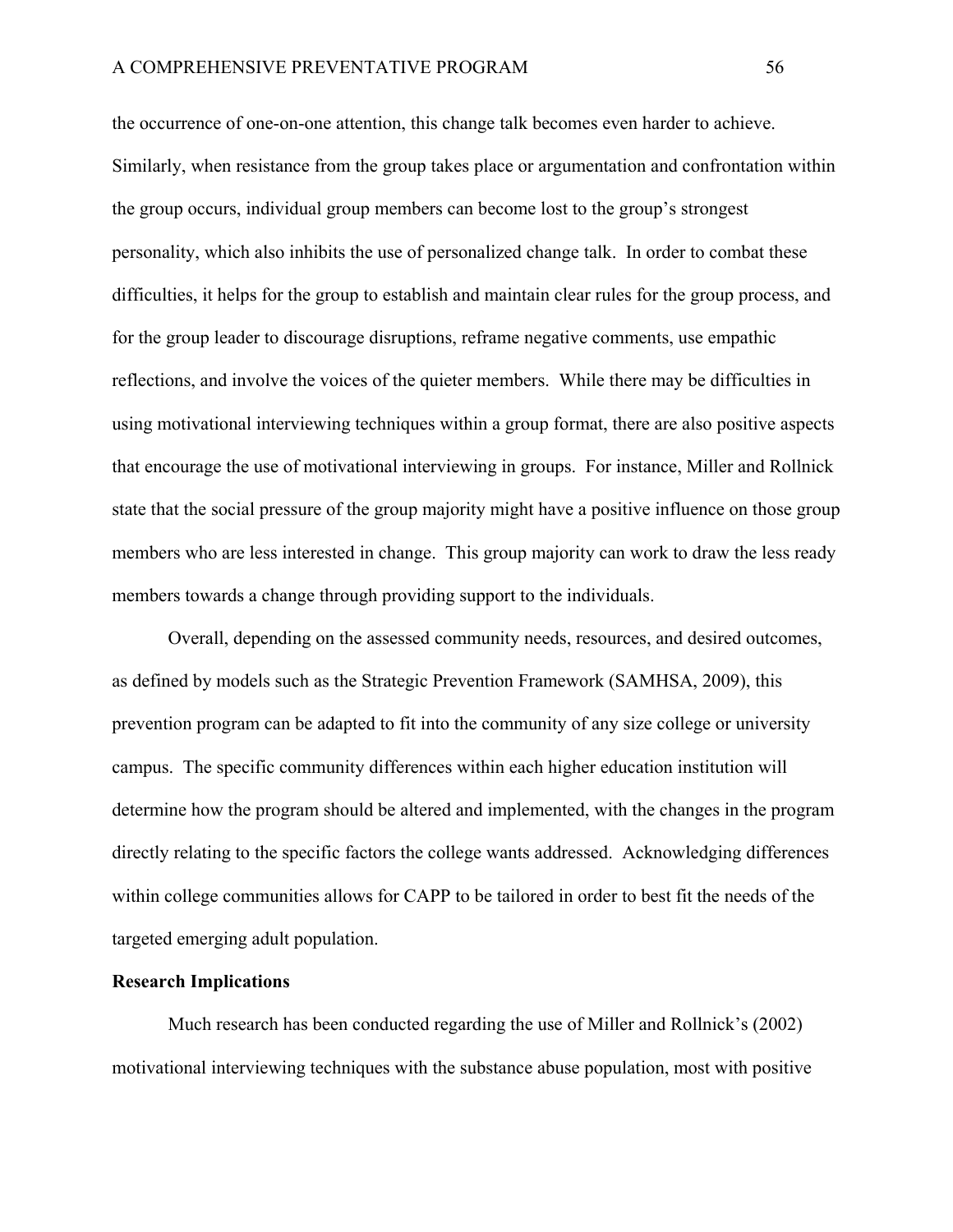results and outcomes for clients. Also, there is some research (LaBrie et al., 2006) on the integration of these techniques with the college population regarding their misuse of alcohol. Future research should explore the effectiveness of these techniques with the target population of the emerging adult to address the lack of research with this population. For example, future research could include the use of group application of motivational interviewing specifically in the emerging adult population. This type of future research could influence the expansion of alcohol programming on college campuses in order to best serve college students.

This preventative program focuses on the social, cultural, and peer influences within the college environment. Following this direction, further research on identifying and measuring the influences of alcohol use within the emerging adulthood population could be beneficial. The outcomes of such research would enable future college alcohol programming to target the most influential aspects of emerging adult's alcohol use.

 Most research that is available regarding alcohol programming in the college population examines programs which intervene after students have received judicial sanctions for dangerous and illegal alcohol use. Often, this population is mandated into alcohol groups on campus with a focus on changing behaviors that have already caused negative consequences. This program takes a preventative approach that targets alcohol behaviors before they become socially modeled habits with negative effects. As there is limited research being conducted on preventative models, it is anticipated that further research would be useful in identifying the necessary components for change, which in turn could impact future programming strategies.

 Finally, the incorporation of the college community within the preventative program is an area of future research. If the college community were to become involved in the program, such as faculty members acting as mentors, program establishment of non-drinking activities on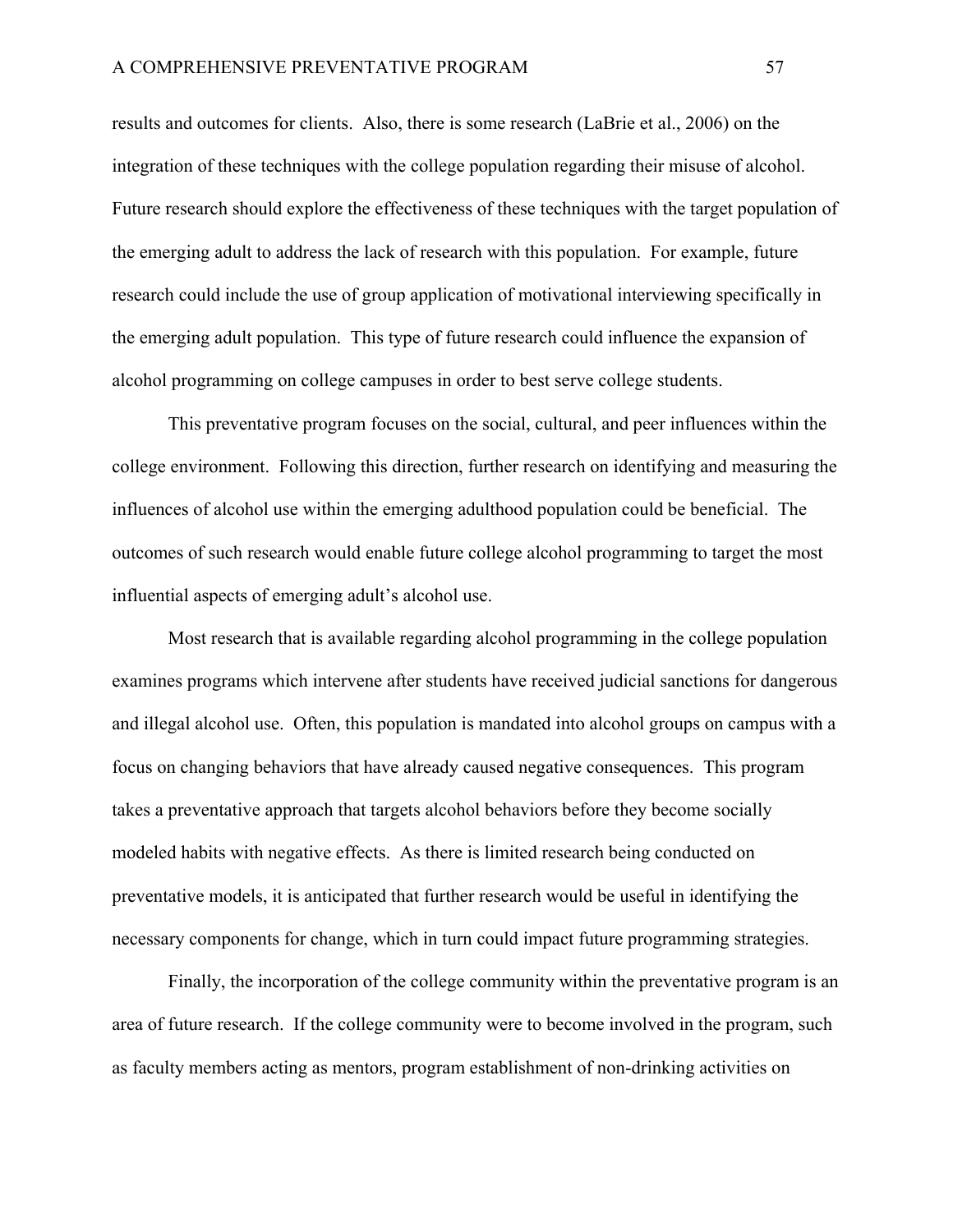campus, or campus wide social marketing, research could focus on the effectiveness of those areas on students' alcohol use, and could therefore help determine whether the community involvement aids in changing alcohol use behaviors. Results of research such as this could help establish useful ways to incorporate campus community involvement into the preventative program model.

 Within the college community research, there are also options to examine the community in which the college is situated. Because the surrounding community often has direct contact with either the college or its students, it may be beneficial to research the effects the program has on the surrounding community itself. This type of research could focus on the community's role within the program, or the benefits of the program to the community. The findings of future research in this area could assist in determining an effective way to involve the community from the outset of the program's implementation in order to benefit both the emerging adult and the community as a whole.

# **Conclusion**

This preventative program model has been built on the foundational knowledge of the emerging adulthood developmental period, and incorporates the biopsychosocial components of this age group with the conceptual strategies of motivational interviewing. The assumption inherent in this preventative program model is that by incorporating motivational techniques, attention to social and cultural norms, values-based exploration, and a biopsychosocial understanding of the emerging adult, a reduced level of binge drinking will emerge, primarily with the college freshmen population. The purpose of this program is to act as a preventative model to interrupt the emergence of heavy drinking habits. However, it is possible to utilize the program as an intervention approach during the following three years, in order to assist in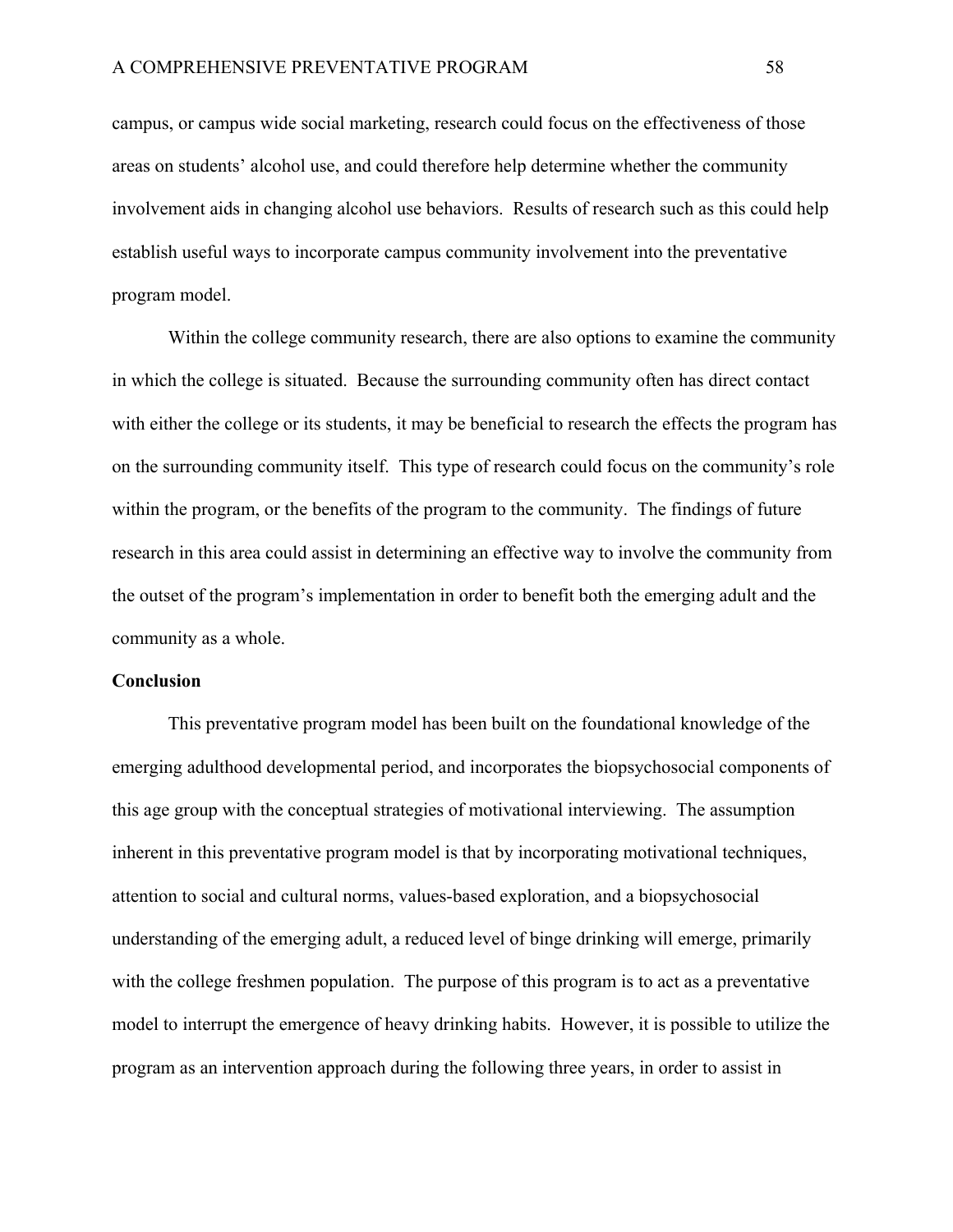decreasing levels of drinking throughout the four years of college.

The program model has important implications for the emerging adult, and in turn, potential positive changes for the small college community. First, the way in which the program is designed emphasizes a focus on the emerging adult within the transitional period of entering college. An argument may be made to the small college that it is necessary to include this developmental stage when designing preventative alcohol programs. Next, information can be brought to the small college community that supports the importance of preventative measures for the emerging adult population.

In a time of limited financial resources, small college communities will benefit from implementing an effective prevention program targeting alcohol misuse in college freshmen. Despite limited resources in college environments, it is worthwhile to focus on the area of alcohol prevention in order to promote autonomy, independent decision-making, and positive interpersonal relationships with peers. These skills will help the emerging adult successfully move through this developmental stage and transition into adulthood in a healthy manner, thereby benefiting the individual and the entire small college community.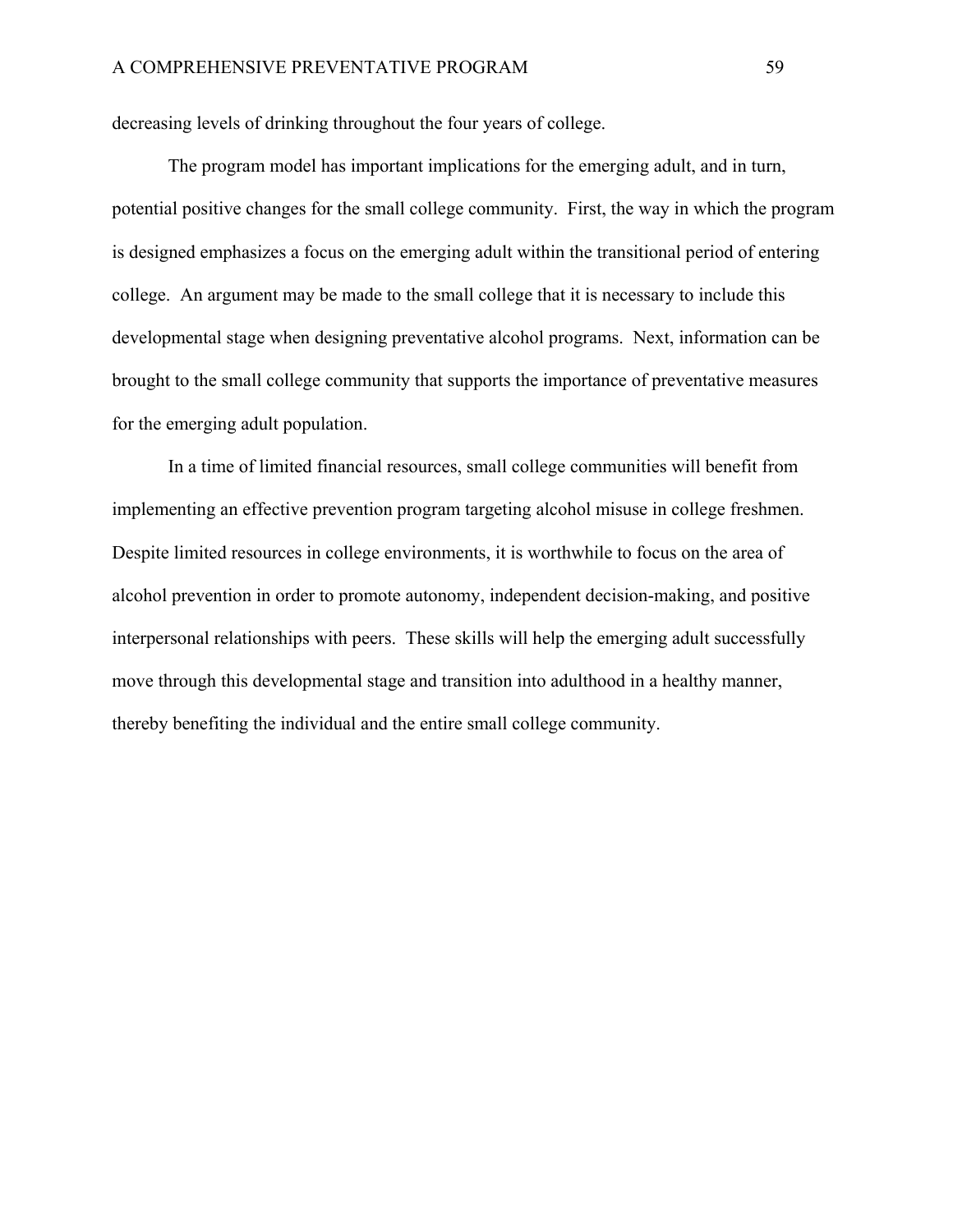### References

- AdCare Hospital. (2008). College student drinking. *AdCare Hospital Internal Board Meeting Memo*. Worcester, MA.
- Anonymous. (2000). Health risks and benefits of alcohol consumption. *Alcohol Research and Health, 24*, 5-11.
- Arnett, J. (2000). Emerging adulthood: A theory of development from the late teens through the twenties. *American Psychologist, 55*, 469-480.
- Arnett, J. (2007). Emerging adulthood: What is it, and what is it good for? *Society for Research in Child Development, 1*, 68-73.
- Baer, J., Kivlahan, D., Blume, A., McKnight, P., & Marlatt, G. (2001). Brief intervention for heavy drinking college students: Four-year follow-up and natural history. *American Journal of Public Health, 91*, 1310-1316.
- Berk, L. (2007). *Development through the lifespan* (4<sup>th</sup> ed.). Boston: Pearson Education Inc.
- Borsari, B., & Carey, K. (2000). Effects of a brief motivational intervention with college student drinkers. *Journal of Consulting and Clinical Psychology, 68*, 728-733.
- Borsari, B., & Carey, K. (2001). Peer influences on college drinking: A review of the research. *Journal of Substance Abuse, 13*, 391-424.
- Borsari, B., & Carey, K. (2006). How the quality of peer relationships influences college alcohol use. *Drug and Alcohol Review, 25*, 361-370.
- Brown, S., McGue, M., Maggs, J., Schulenberg, J., Hingson, R., Swartzwelder, S., Martin, C., Chung, T., Tapert, S., Sher, K., Winters, K., Lowman, C., & Murphy, S. (2009). Underage alcohol use: Summary of developmental processes and mechanisms: Ages 16-20. *Alcohol Research and Health, 32*, 41-52.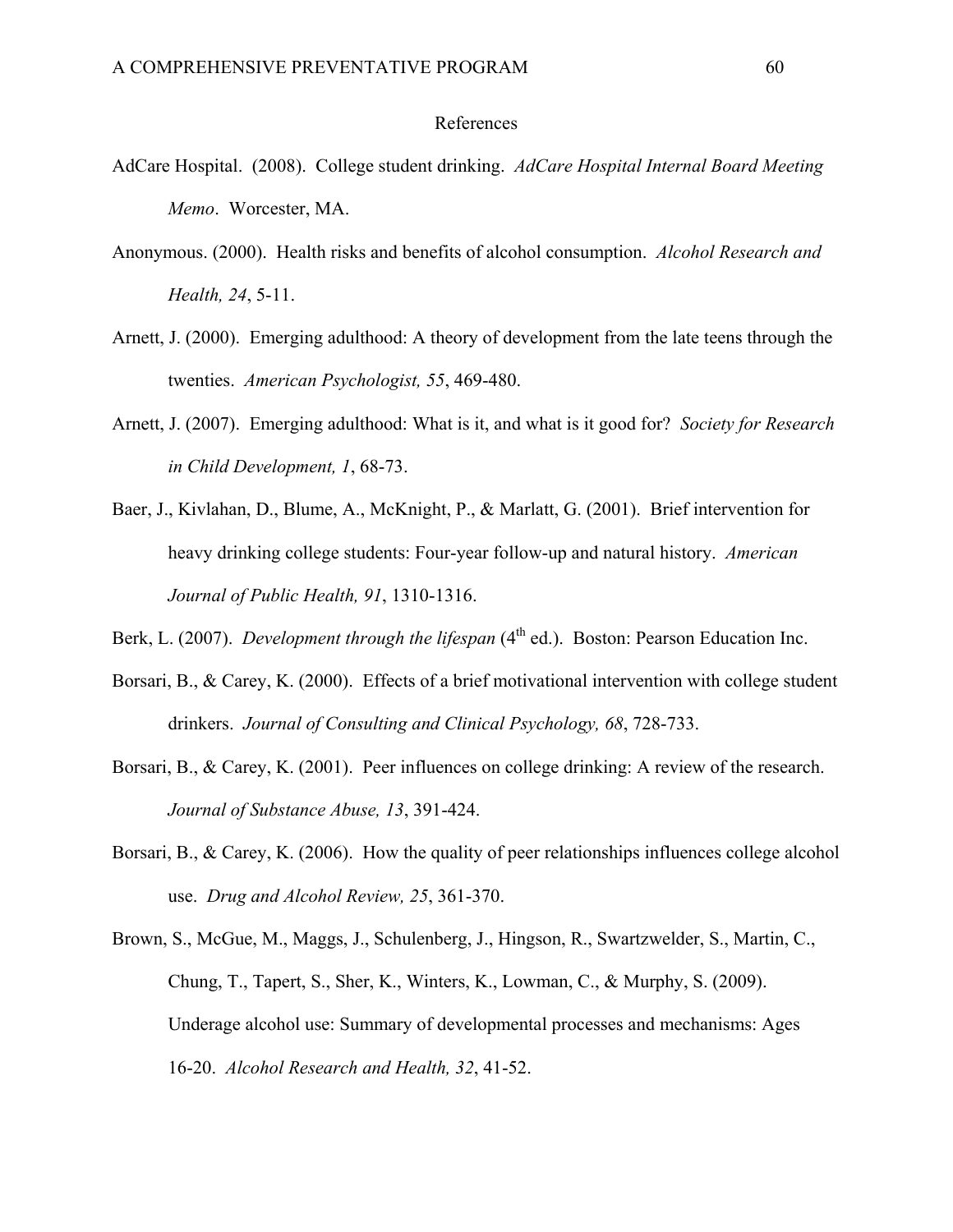- Carey, K., Carey, M., Henson, J., Maisto, S., & DeMartini, K. (2010). Brief alcohol interventions for mandated college students: comparison of face-to-face counseling and computer-delivered interventions. *Addiction, 106*, 528-537.
- Carey, K., Scott-Sheldon, L., Elliott, J., Bolles, J., & Carey, M. (2009). Computer-delivered interventions to reduce college student drinking: a meta-analysis. *Addiction, 104*, 1807-1819.
- Chen, C., Dufour, M., & Yi, H. (2005). Alcohol consumption among young adults ages 18-24 in the United States: Results from the 2001-2002 NESARC survey. *Alcohol Research and Health, 28*, 269-280.
- Clark, M. (2005). Negotiating the freshmen year: Challenges and strategies among first-year college students. *Journal of College Student Development, 46*, 296-316.
- College Board. (2011). *Sizing up college: Big vs. small*. Retrieved August 15, 2011 from http://www.collegeboard.com/parents/csearch/know-the-options/37014.html.
- Crawford, L., & Novak, K. (2007). Resisting peer pressure: Characteristics associated with other-self discrepancies in college students' levels of alcohol consumption. *Journal of Alcohol and Drug Education, 51*, 35-62.
- Croom, K., Lewis, D., Marchell, T., Lesser, M. L., Reyna, V. F., Kubicki-Bedford, L., Feffer, M., & Staiano-Coico, L. (2009). Impact of an online alcohol education course on behavior and harm for incoming first-year college students: Short-term evaluation of a randomized trial. *Journal of American College Health*, 57(4), 445-454.
- Dimeff L., Baer J., Kivlahan D., & Marlatt G. (1999). *Brief alcohol screening and intervention for college drinkers (BASICS): A harm-reduction approach*. New York: Guilford Press.

Donohue, B., Allen, D. N., Maurer, A., Ozols, J., & DeStefano, G. (2004). A Controlled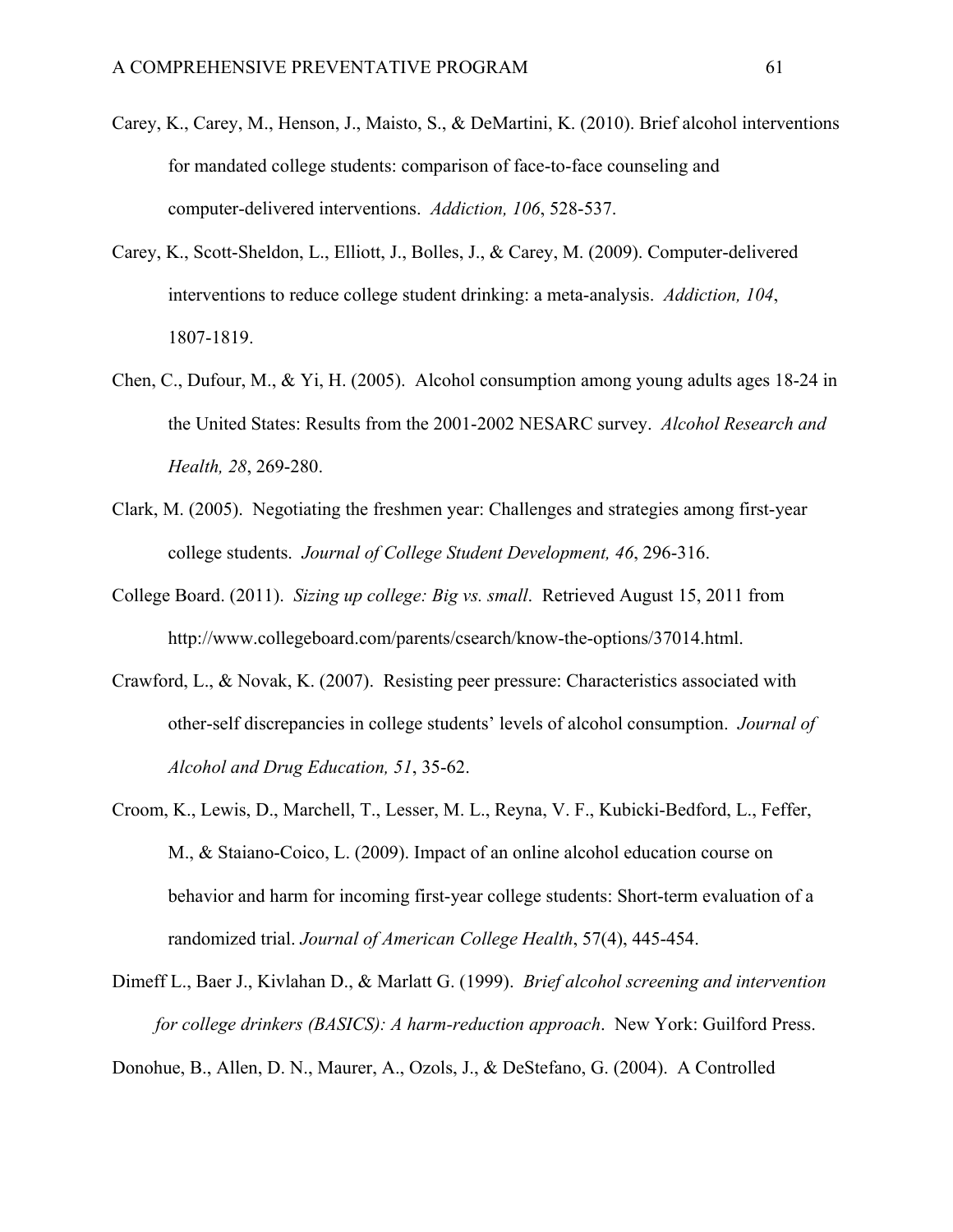Evaluation of Two Prevention Programs in Reducing Alcohol Use Among College Students at Low and High Risk for Alcohol Related Problems. *Journal of Alcohol and Drug Education*, *48*, 13-33.

- Duska, R., & Whelan, M. (1975). *Moral development: A guide to Piaget and Kohlberg*. New York: Paulist Press.
- Erikson, E., & Erikson, J. (1997). *The life cycle completed*. New York: Norton.
- Ham, L., & Hope, D. (2005). Incorporating social anxiety into a model of college student problematic drinking. *Addictive Behaviors, 30*, 127-150.
- Hensley, A. & Correia, C. (2009). The use of freshmen seminar programs to deliver personalized feedback. *Journal of Alcohol and Drug Education, 53*, 39-52.
- Howard, D.E., Griffin, M., Boekeloo, B., Lake, K., & Bellows, D. (2007). Staying safe while consuming alcohol: A qualitative study of the protective strategies and informational needs of college freshmen. *Journal of American College Health, 56*, 247-253.
- Hyman, J. & Jacobs, L. (2010). *10 reasons to go to a small college.* U.S. News. Retrieved August 15, 2011 from http://www.usnews.com/education/blogs/professorsguide/2010/07/ 28/10-reasons-to-go-to-a-small-college.
- Jones, C., & Watt, J. (1999). Psychosocial development and moral orientation among traditional-aged college students. *Journal of College Student Development, 40*, 125-131.
- Keeling, R. (2000). The political, social, and public health problems of binge drinking in college. *Journal of American College Health, 48*, 195-198.
- LaBrie, J., Hutchings, K., Lac, A., Tawalbeh, S., Thompson, A., and Larimer, M. (2009). Preventing risky drinking in first-year college women: Further validation of a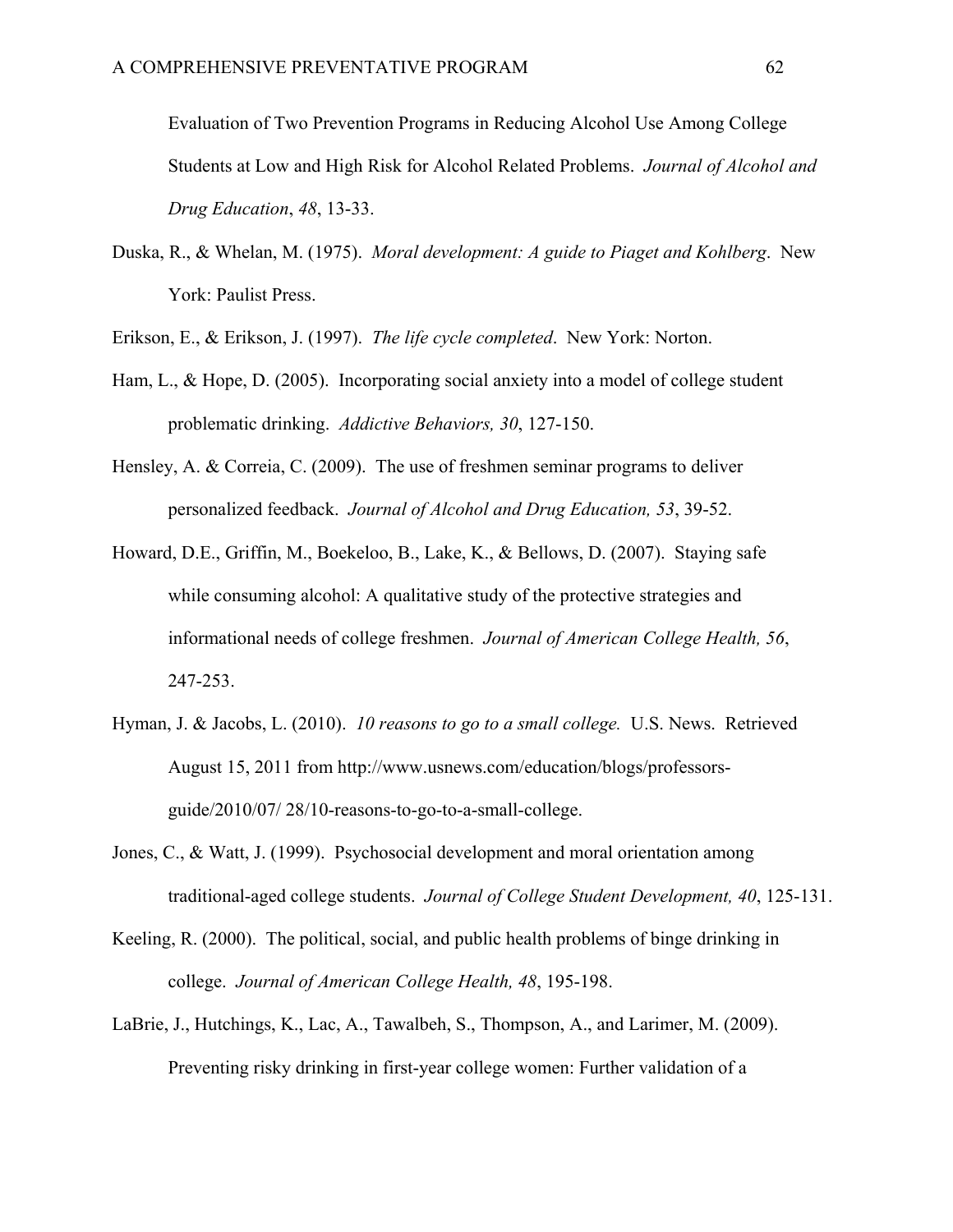female-specific motivational- enhancement group intervention. *Journal on Studies of Alcohol and Drugs, Supplement Number 16*, 77-85.

- LaBrie, J., Lamb, T., Pederson, E., and Quinlin, T. (2006). A Group Motivational Interviewing Intervention Reduces Drinking and Alcohol-Related Consequences in Adjudicated College Students. *Journal of College Student Development, 47*, 267-280.
- LaBrie, J., Pedersen, E., Lamb, T., & Bove, L. (2006). Heads UP! A nested intervention with freshmen male college students and the broader campus community to promote responsible drinking. *Journal of American College Health, 54*, 301-304.
- LaBrie, J., Pedersen, E., Lamb, T., & Quinlan, T. (2007). A campus-based motivational enhancement group intervention reduces problematic drinking in freshmen male college students. *Addictive Behaviors, 32*, 889-901.
- Larimer, M., Turner, A., Anderson, B., Lydum, A., Kilmer, J., Palmer, R., & Fader, J. (2001). Brief motivational intervention for alcohol abuse prevention in college fraternities. *Journal of Studies on Alcohol, 62*, 370-380.
- Lewis, M., Phillippi, J., & Neighbors, C. (2007). Morally based self-esteem, drinking motives, and alcohol use among college students. *Psychology of Addictive Behaviors*, *21*, 398-403.
- Marlatt, A. (2001). Should abstinence be the goal for alcohol treatment?: Negative viewpoint. *The American Journal on Addictions*, *10*, 291-293
- Martin, K., Giannandrea, P., Rogers, B., & Johnson, J. (1996). Group intervention with pre-recovery patients. *Journal of Substance Abuse Treatment*, *13*, 33-41.
- Masten, A., Faden, V., Zucker, R., & Spear, L. (2009). A developmental perspective on underage alcohol use. *Alcohol Research and Health, 32*, 3-15.

Michael, K., Curtin, L, Kirkley, D, Jones, D, & Harris, R. (2006). Group-based motivational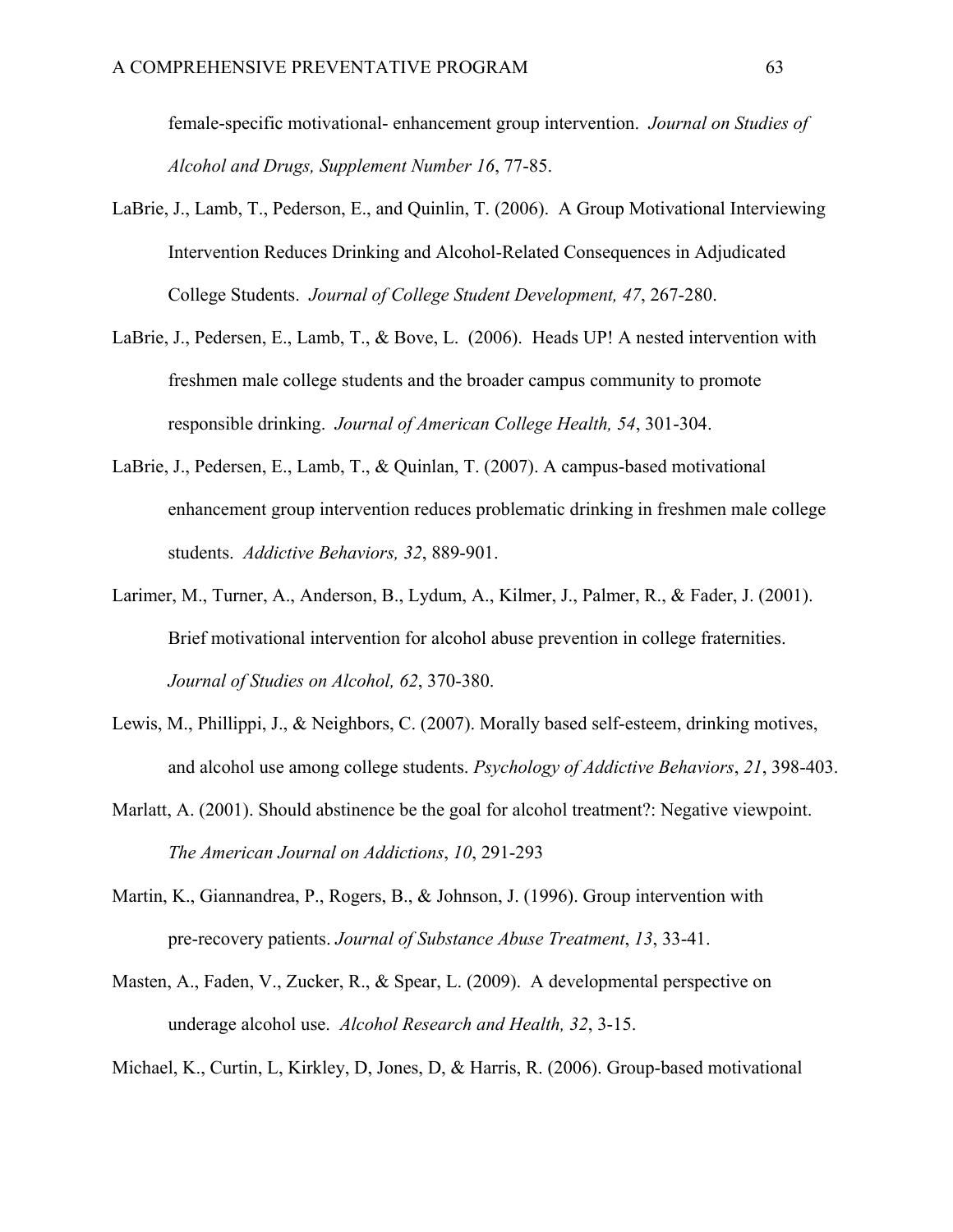interviewing for alcohol use among college students: An exploratory study. *Professional Psychology: Research and Practice, 37*, 629-634.

- Miley, W.M., & Frank, M. (2006). Binge and non-binge college students' perceptions of other students' drinking habits. *College Student Journal, 40*, 259-262.
- Miller, W., & Rollnick, S. (2002). *Motivational interviewing: Preparing people for change* (2<sup>nd</sup>) ed.). New York: The Guilford Press.
- Mitchell, R., Toomey, T., & Erickson, D. (2005). Alcohol policies on college campuses. *Journal of American College Health, 53*, 149-157.
- Moritsugu, J., Wong, F., & Duffy, K. (2010). *Community Psychology* (4<sup>th</sup> ed.). Boston, MA: Allyn & Bacon.

Myer, D. (2007). *Exploring social psychology* (4<sup>th</sup> ed.). New York: McGraw-Hill.

- National Institute on Alcohol Abuse and Alcoholism. (2007). What colleges need to know now: An update on college drinking research. *U.S. Department of Health and Human Services: National Institutes on Health*. Bethesda, MD.
- Nicassio, P, & Smith, T. (1995). Psychological practice: Clinical application of the biopsychosocial model. *Managing Chronic Illness: A Biopsychosocial Perspective (Application and Practice in Health Psychology).* California: American Psychological Association.
- Oswalt, S.B., Shutt, M.D., English, E., & Little, S.D., (2007). Did it work? Examining the impact of an alcohol intervention on sanctioned college students. *Journal of College Student Development, 48*, 543-557.
- Palombi, B. (2006). An alcohol treatment program for college students: Community model for inclusion in the university setting. *Professional Psychology: Research and Practice, 6*,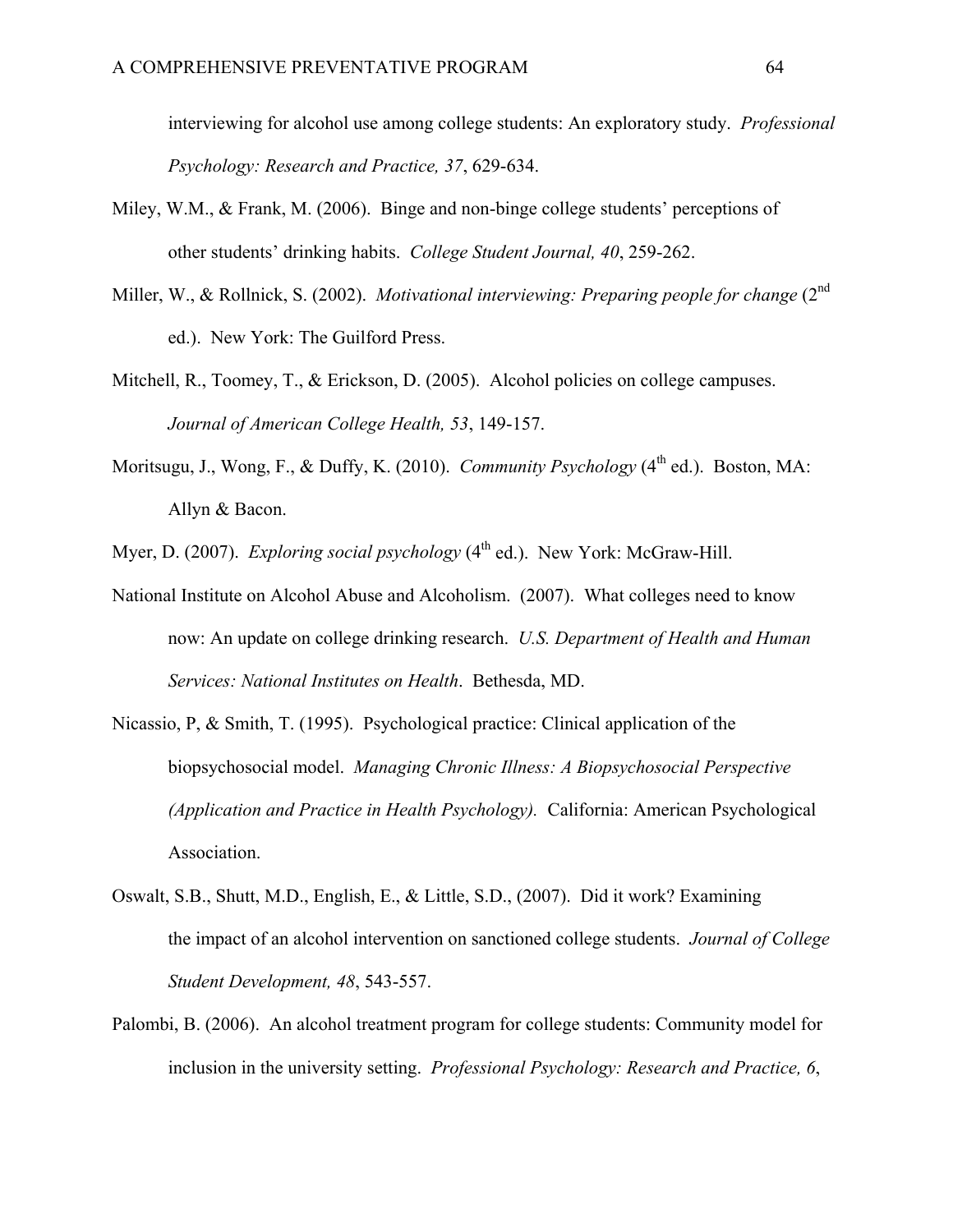622-628.

- Pelucchi, C., Gallus, S., Garavello, W., Bosetti, C., & La Vecchi, C. (2006). Cancer risk associated with alcohol and tobacco use: Focus on upper aerodigestive tract and liver. *Alcohol Research and Health, 29*, 193-198.
- Pope, J. (2008). Drinking age laws concern colleges: Presidents seek national debate. *The New York Times*. New York.
- Porter, S.R., & Pryor, J. (2007). The effects of heavy episodic alcohol use on student engagement, academic performance, and time use. *Journal of College Student Development, 48*, 455-467.
- Prochaska, J., & DiClemente, C. (2005). The Transtheoretical Approach. In J. Norcross, M. Goldfried, J. Norcross, & M. Goldfried (Eds.), *Handbook of psychotherapy integration (2nd ed.)* (pp. 147-171). New York: Oxford University Press.
- Ramos, D., & Perkins, D. (2006). Goodness of fit assessment of an alcohol intervention program and the underlying theories of change. *Journal of American College Health, 55*, 57-64.
- Roberts, L., Neal, D., Kivlahan, D., Baer, J., & Marlatt, G. (2000). Individual drinking changes following a brief intervention among college students: Clinical significance in an indicated preventive context. *Journal of Consulting and Clinical Psychology, 68*, 500-505.
- Ross, S., Niebling, B., & Heckert, T. (1999). Sources of stress among college students. *College Student Journal*, *33*, 312.
- Saltz, R., Welker, L., Paschall, M., Feeney, M., & Fabiano, P. (2009). Evaluating a comprehensive campus–community prevention intervention to reduce alcohol-related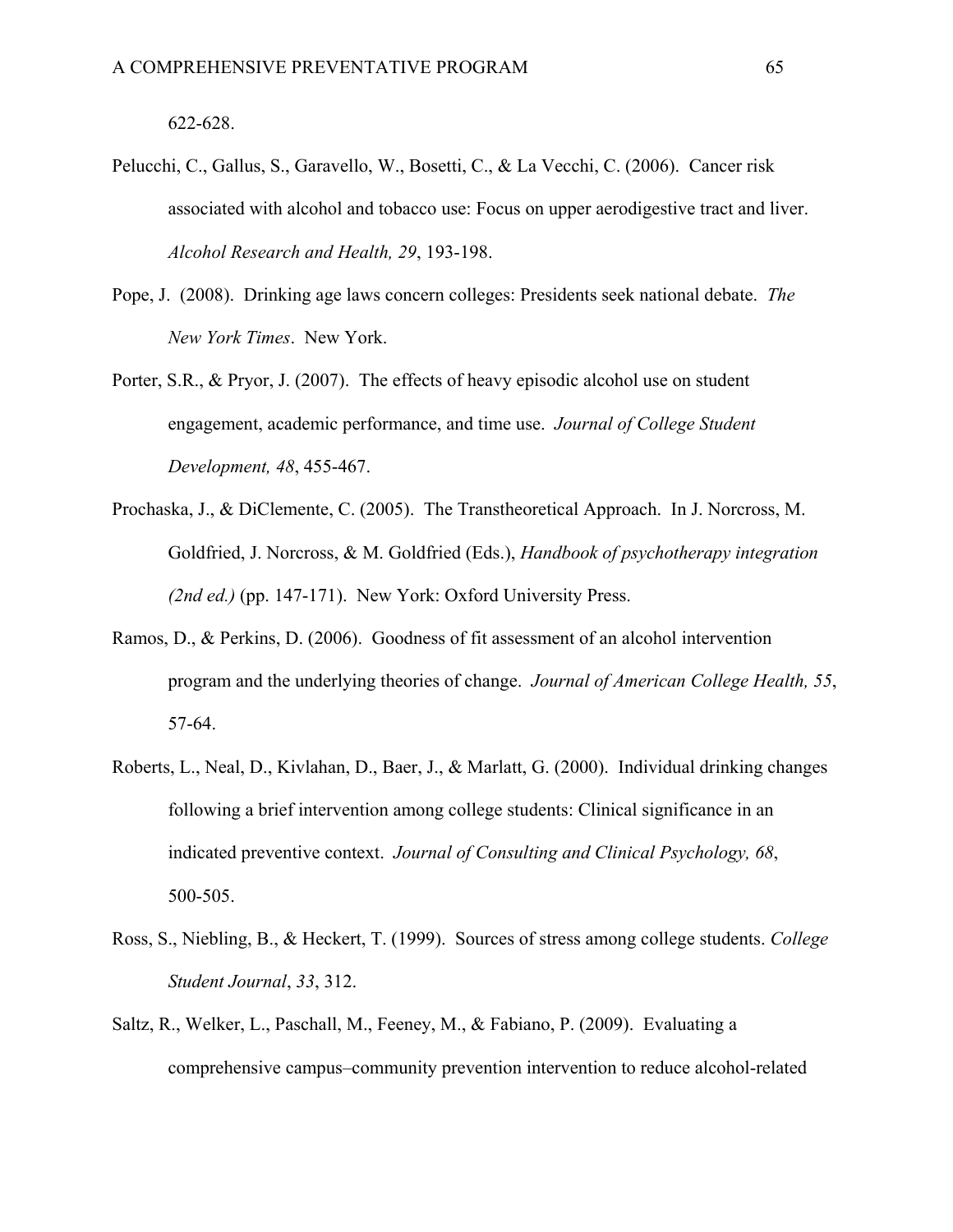problems in a college population. *Journal of Studies on Alcohol and Drugs, Supplemental 16*, 21-27).

- Substance Abuse and Mental Health Services Administration (SAMHSA). (2009). *Identifying and Selecting Evidence-Based Interventions Revised Guidance Document for the Strategic Prevention Framework State Incentive Grant Program*. Rockville, MD: Center for Substance Abuse Prevention, Substance Abuse and Mental Health Services Administration.
- Schuman, S. (2005). *Old Main: Small Colleges in Twenty-First Century America*. Baltimore: Johns Hopkins University Press.
- Schwartz, S. (1992). Universals in the content and structure of values: Theoretical advances and empirical tests in 20 countries. *Advances in Experimental Social Psychology, 25*, 1-65.
- Scott-Sheldon, L., DeMartini, K., Carey, K., & Carey, M. (2009). Alcohol interventions for college students improves antecedents of behavioral change: Results from a meta-analysis of 34 randomized control trials. *Journal of Social and Clinical Psychology, 21*, 799-823.
- Stamper, G., Smith, B., Gant, R., & Bogle, K. (2004). Replicated findings of an evaluation of a brief intervention designed to prevent high-risk drinking among first-year college students: Implications for social norming theory. *Journal of Alcohol and Drug Education, 48*, 53-72.
- Taylor, K. (2008). Mapping the intricacies of young adults' developmental journey form socially prescribed to internally defined identities, relationships, and beliefs. *Jounral of College Student Development, 49*, 215-234.

Trockel, M., Wall, A., Williams, S., & Reis, J. (2008). When the party for some becomes a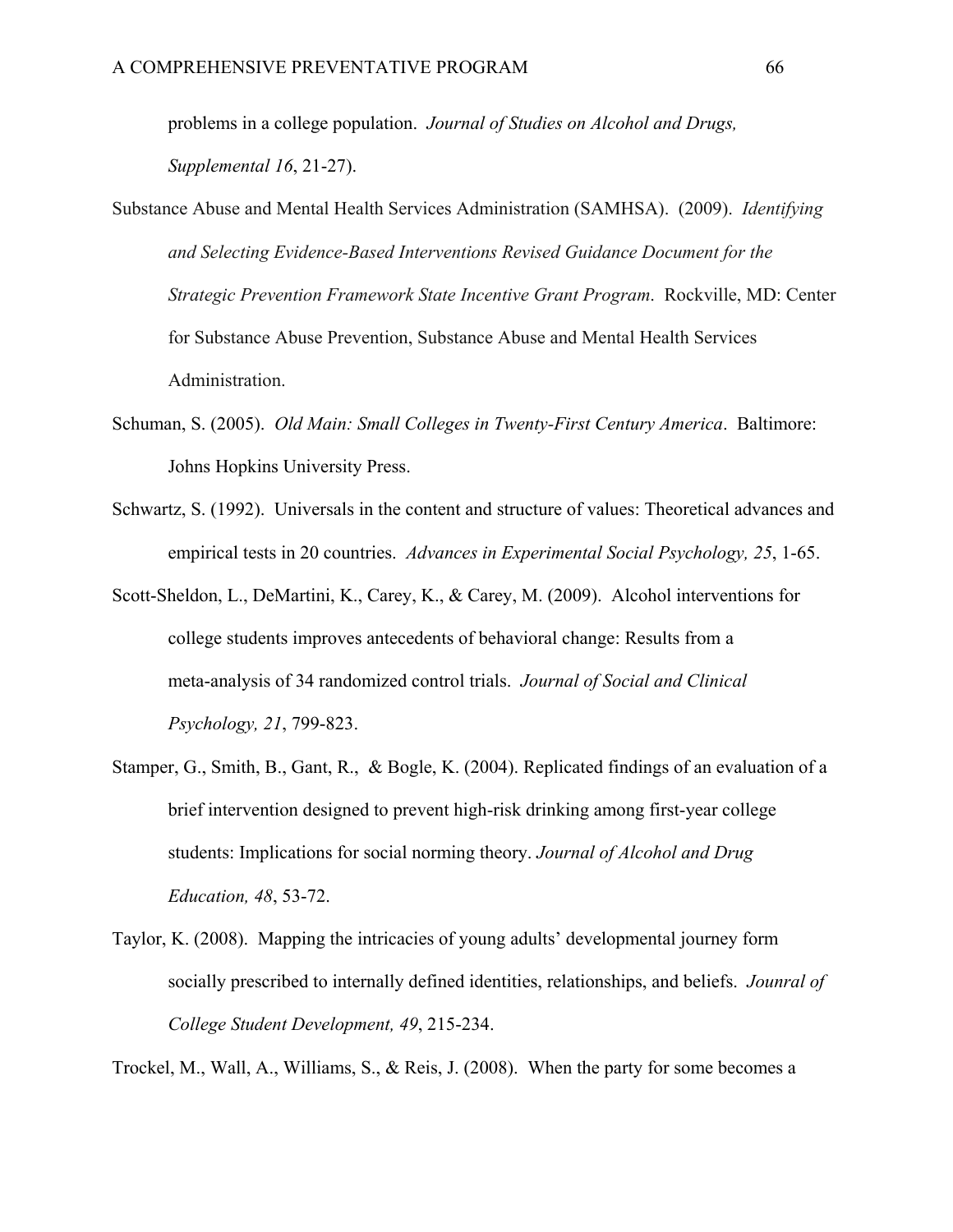problem for others: The effect of perceived secondhand consequences of drinking behavior on drinking norms. *The Journal of Psychology, 142*, 57-69.

- Turrisi, R., Mallett, K.A., Mastroleo, N.R., & Larimer, M.E. (2006). Heavy drinking in college students: Who is at risk and what is being done about it? *The Journal of General Psychology, 133*, 401-420.
- U.S. Department of Education, National Center for Education Statistics (2010). *Digest of education statistics, 2010*. Retrieved August 15, 2011 from the National Center for Education Statistics website: http://nces.ed.gov/pubs2003/digest02/ ch\_3. asp.
- Vespia, K. (2007). A national survey of small college counseling centers: Successes, issues, and challenges. *Journal of College Student Psychotherapy, 22*, 17-40.
- Walter, S., & Baer, J. (2006). *Talking with college students about alcohol: Motivational strategies for reducing abuse* (1<sup>st</sup> ed.). New York: The Guilford Press.
- Wechsler, H., & Kuo, M. (2000). College students define binge drinking and estimate its prevalence: Results of a national survey. *Journal of American College and Health, 49*, 57-64.
- Wechsler, H., Molnar, B., Davenport, A., & Baer, J. (1999). College alcohol use: A full or empty glass? *Journal of American College Health, 47*, 247-252.
- White, H., & Jackson, K. (2005). Social and psychological influences on emerging adult drinking behavior. *Alcohol Research and Health, 28*, 182-190.
- W.K. Kellogg Foundation. (2001). *Logic model development guide*. Battle Creek, Michigan: W.K. Kellogg Foundation.
- Yalom, I. D. (1995). *The theory and practice of group psychotherapy (4th ed.)*. New York, NY US: Basic Books.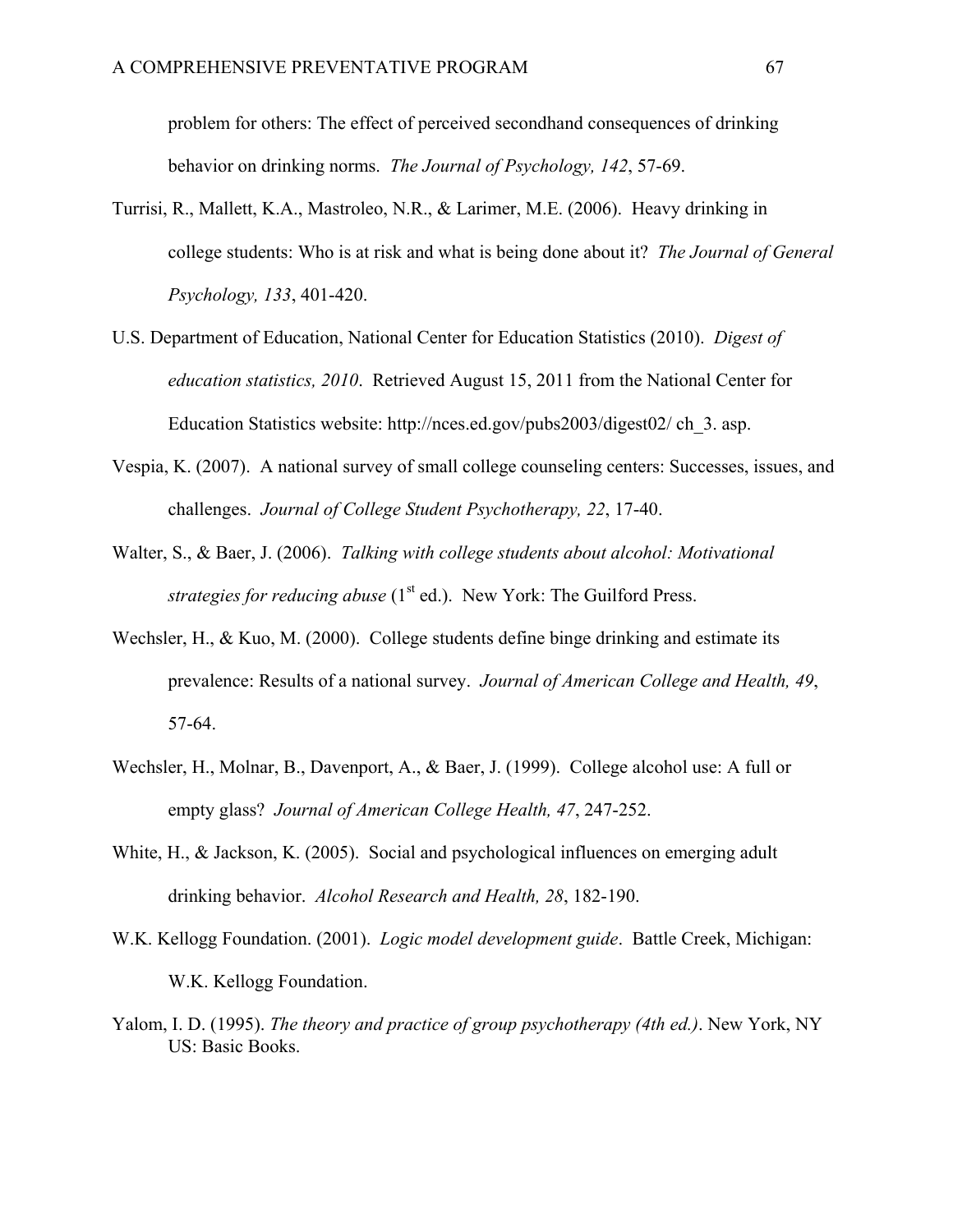### Appendix A

### CAPP Curriculum Outline

- I. Meeting 1: Introduction
	- a. Group members and leader introductions
	- b. Group parameters and process
		- i. Confidentiality and purpose
	- c. Leader and group member expectations and concerns of meetings
	- d. AUDIT

### II. Meeting 2: The Basics

- a. Group discussion of positive and negative effects of alcohol use
- b. Risks of drinking
	- i. Medical and safety risks
- c. Hand out BAC cards and explanation of how to use them
- d. Biophasic Response to alcohol
- e. Male and female differences to alcohol use
- f. Homework: Alcohol Quiz

#### III. Meeting 3: Social Influences

- a. Discuss homework
- b. Discussion of emerging adulthood dynamics
- c. AUDIT score discussion
- d. Group discussion on social and cultural norms
	- i. Present national statistics and campus statistics
- e. Discussion of friendships and social groups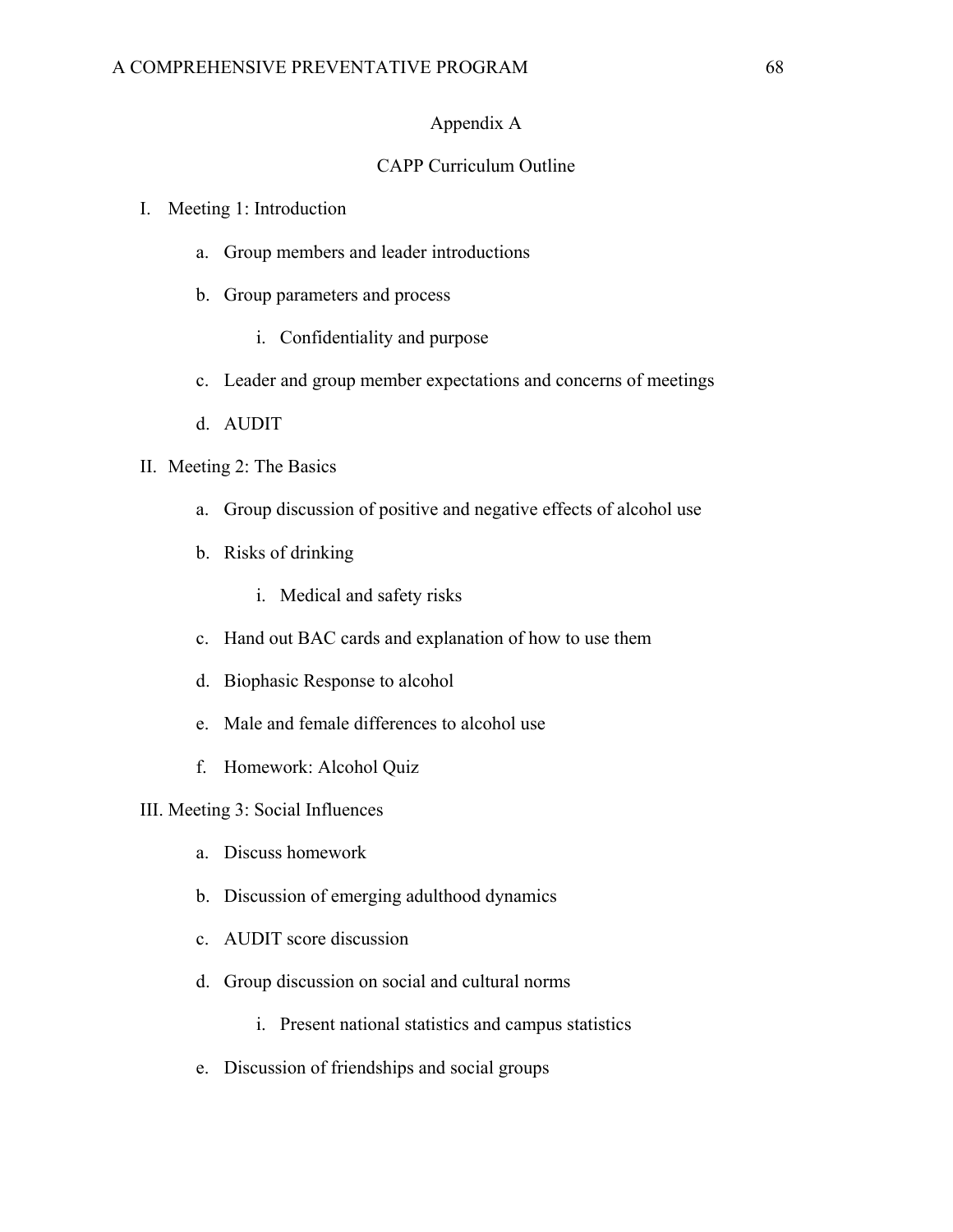- f. Begin values work
	- i. Discuss values and how they influence behavior
	- ii. Homework: Values Sheet

### IV. Meeting 4: Values

- a. Discuss homework
	- i. How does alcohol use fit in to values and social influences
- b. Discussion of barriers to reaching values
	- i. Peer influence
	- ii. Environmental influences
	- iii. Low motivation to change
- c. Discussion of overcoming barriers
	- i. Incorporation of motivational techniques

### V. Meeting 5: Wrap-up

- a. Discussion of low risk drinking
- b. Decisional Balance Sheet
	- i. Fill out and discuss in broad/general terms
- c. Goal Setting
	- i. Individually fill out chart
- d. Discussion of meetings
	- i. Leader's and students' impressions
	- ii. What did students gain?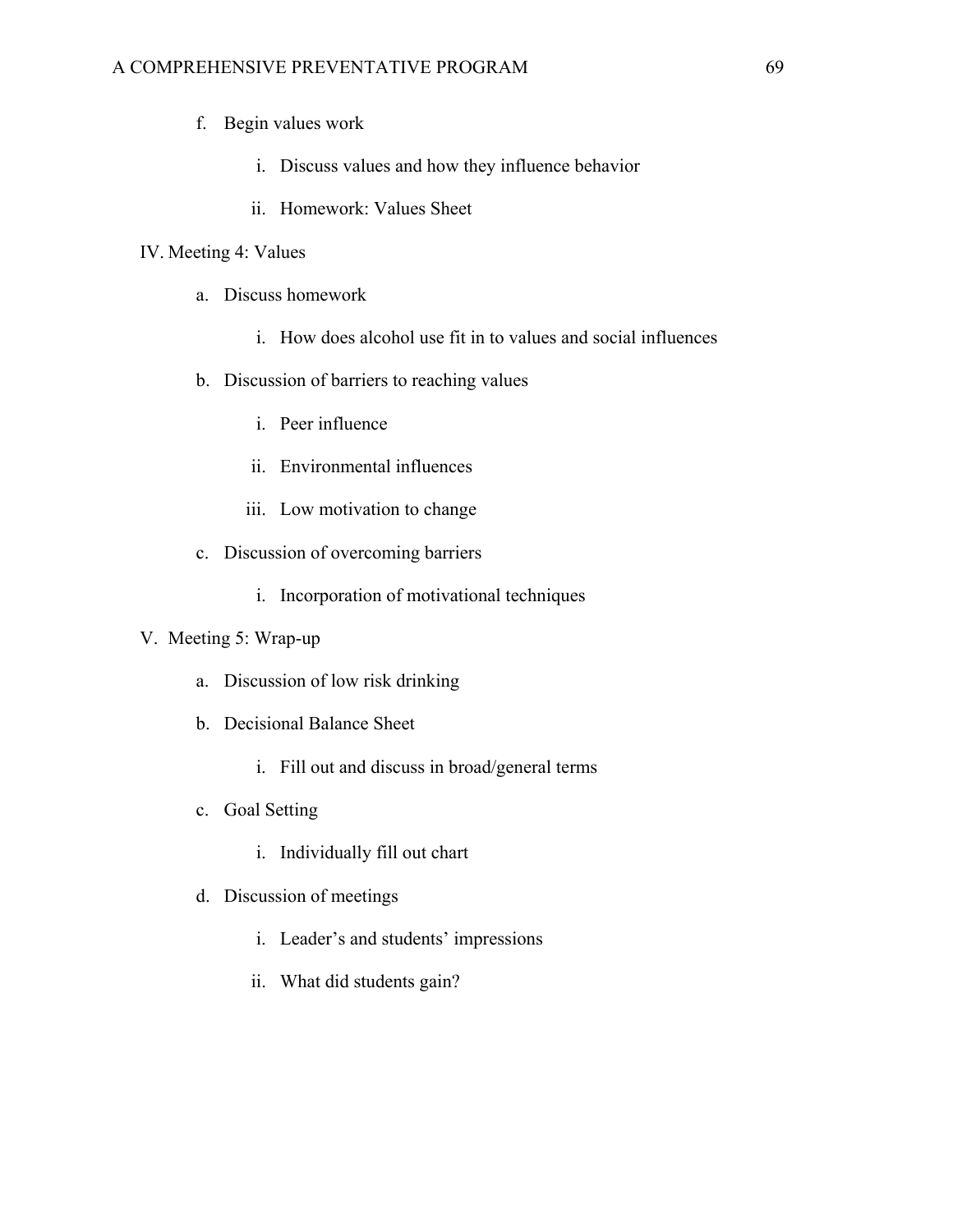# Appendix B

# Alcohol Use Disorders Identification Test (AUDIT)

Please circle the answer that is correct for you:

|                                                                                                                                                     |                                                                                                                                         | 1. How often do you have a drink containing alcohol?                                       |             |               |                           |  |                                                                                              |  |  |  |
|-----------------------------------------------------------------------------------------------------------------------------------------------------|-----------------------------------------------------------------------------------------------------------------------------------------|--------------------------------------------------------------------------------------------|-------------|---------------|---------------------------|--|----------------------------------------------------------------------------------------------|--|--|--|
|                                                                                                                                                     | Never                                                                                                                                   | Monthly                                                                                    | Two to four |               | Two to three              |  | Four or more                                                                                 |  |  |  |
|                                                                                                                                                     |                                                                                                                                         | or less                                                                                    |             | times a month | times a month             |  | times a week                                                                                 |  |  |  |
|                                                                                                                                                     |                                                                                                                                         |                                                                                            |             |               |                           |  |                                                                                              |  |  |  |
| 2. How many drinks containing alcohol do you have on a typical day when you are drinking?<br>5 or 6<br>$7$ to $9$<br>1 or 2<br>3 or 4<br>10 or more |                                                                                                                                         |                                                                                            |             |               |                           |  |                                                                                              |  |  |  |
|                                                                                                                                                     |                                                                                                                                         |                                                                                            |             |               |                           |  |                                                                                              |  |  |  |
|                                                                                                                                                     | 3. How often do you have six or more drinks or more on one occasion?                                                                    |                                                                                            |             |               |                           |  |                                                                                              |  |  |  |
|                                                                                                                                                     | Never                                                                                                                                   | Less than monthly                                                                          |             | Monthly       | Weekly                    |  | Daily or almost daily                                                                        |  |  |  |
|                                                                                                                                                     |                                                                                                                                         |                                                                                            |             |               |                           |  |                                                                                              |  |  |  |
| 4. How often during the last year have you found that you were not able to stop drinking once<br>you had started?                                   |                                                                                                                                         |                                                                                            |             |               |                           |  |                                                                                              |  |  |  |
|                                                                                                                                                     | Never                                                                                                                                   | Less than monthly                                                                          |             | Monthly       | Weekly                    |  | Daily or almost daily                                                                        |  |  |  |
|                                                                                                                                                     |                                                                                                                                         |                                                                                            |             |               |                           |  |                                                                                              |  |  |  |
|                                                                                                                                                     |                                                                                                                                         | because of drinking?                                                                       |             |               |                           |  | 5. How often during the last year have you failed to do what was normally expected from you  |  |  |  |
|                                                                                                                                                     |                                                                                                                                         | Never Less than monthly Monthly                                                            |             |               | Weekly                    |  | Daily or almost daily                                                                        |  |  |  |
|                                                                                                                                                     |                                                                                                                                         |                                                                                            |             |               |                           |  |                                                                                              |  |  |  |
|                                                                                                                                                     | 6. How often during the last year have you needed a first drink in the morning to get yourself<br>going after a heavy drinking session? |                                                                                            |             |               |                           |  |                                                                                              |  |  |  |
|                                                                                                                                                     | Never                                                                                                                                   | Less than monthly Monthly                                                                  |             |               | Weekly                    |  | Daily or almost daily                                                                        |  |  |  |
|                                                                                                                                                     |                                                                                                                                         |                                                                                            |             |               |                           |  | 7. How often during the last year have you had a feeling of guilt or remorse after drinking? |  |  |  |
|                                                                                                                                                     | Never                                                                                                                                   | Less than monthly                                                                          |             | Monthly       | Weekly                    |  | Daily or almost daily                                                                        |  |  |  |
|                                                                                                                                                     |                                                                                                                                         |                                                                                            |             |               |                           |  |                                                                                              |  |  |  |
|                                                                                                                                                     |                                                                                                                                         | 8. How often during the last year have you been unable to remember what happened the night |             |               |                           |  |                                                                                              |  |  |  |
|                                                                                                                                                     | before because you had been drinking?                                                                                                   |                                                                                            |             |               |                           |  |                                                                                              |  |  |  |
|                                                                                                                                                     | Never                                                                                                                                   | Less than monthly Monthly                                                                  |             |               | Weekly                    |  | Daily or almost daily                                                                        |  |  |  |
| 9. Have you or someone else been injured as a result of your drinking?                                                                              |                                                                                                                                         |                                                                                            |             |               |                           |  |                                                                                              |  |  |  |
|                                                                                                                                                     | N <sub>0</sub>                                                                                                                          | Yes, but not in the last year                                                              |             |               | Yes, during the last year |  |                                                                                              |  |  |  |
|                                                                                                                                                     |                                                                                                                                         |                                                                                            |             |               |                           |  |                                                                                              |  |  |  |
|                                                                                                                                                     | 10. Has a relative or friend or a doctor or other health worker been concerned about your                                               |                                                                                            |             |               |                           |  |                                                                                              |  |  |  |
|                                                                                                                                                     | drinking or suggested you cut down?                                                                                                     |                                                                                            |             |               |                           |  |                                                                                              |  |  |  |
|                                                                                                                                                     | N <sub>0</sub>                                                                                                                          | Yes, but not in the last year                                                              |             |               | Yes, during the last year |  |                                                                                              |  |  |  |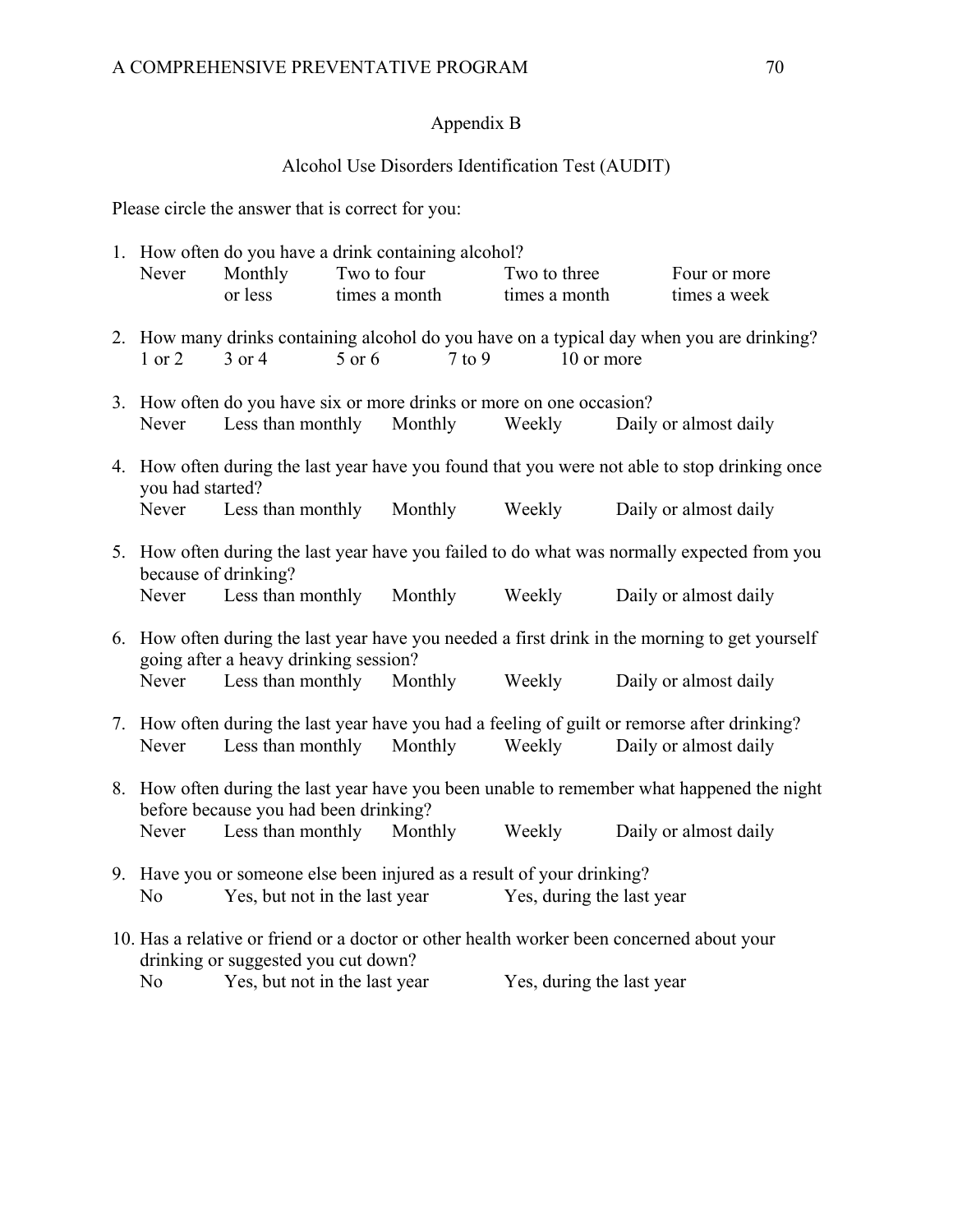### Appendix C

### Alcohol Quiz

Please answer "true" or "false."

- 1. Alcohol is classified as a "depressant" drug.
	- 2. Individual tolerance to alcohol is one factor in calculating blood alcohol concentration (BAC)
- \_\_\_\_\_\_\_\_ 3. Vigorous activity, cold showers, and caffeine are effective ways to get alcohol out of the bloodstream.
	- 4. The liver can process alcohol at a rate of about two to three drinks per hour.
- 5. A man and woman who have the same weight and drinking history will reach the same BAC given a measured amount of alcohol.
- \_\_\_\_\_\_\_\_ 6. In a variety of replicated studies, family history has proven to be a risk factor for developing problems with alcohol.
- \_\_\_\_\_\_\_\_ 7. Drinking on a full stomach will prevent me from getting wasted.
- \_\_\_\_\_\_\_\_ 8. It's impossible to overdose on alcohol.
- 9. There is no nutritional value to alcohol.
- 10. Most college students drink alcohol.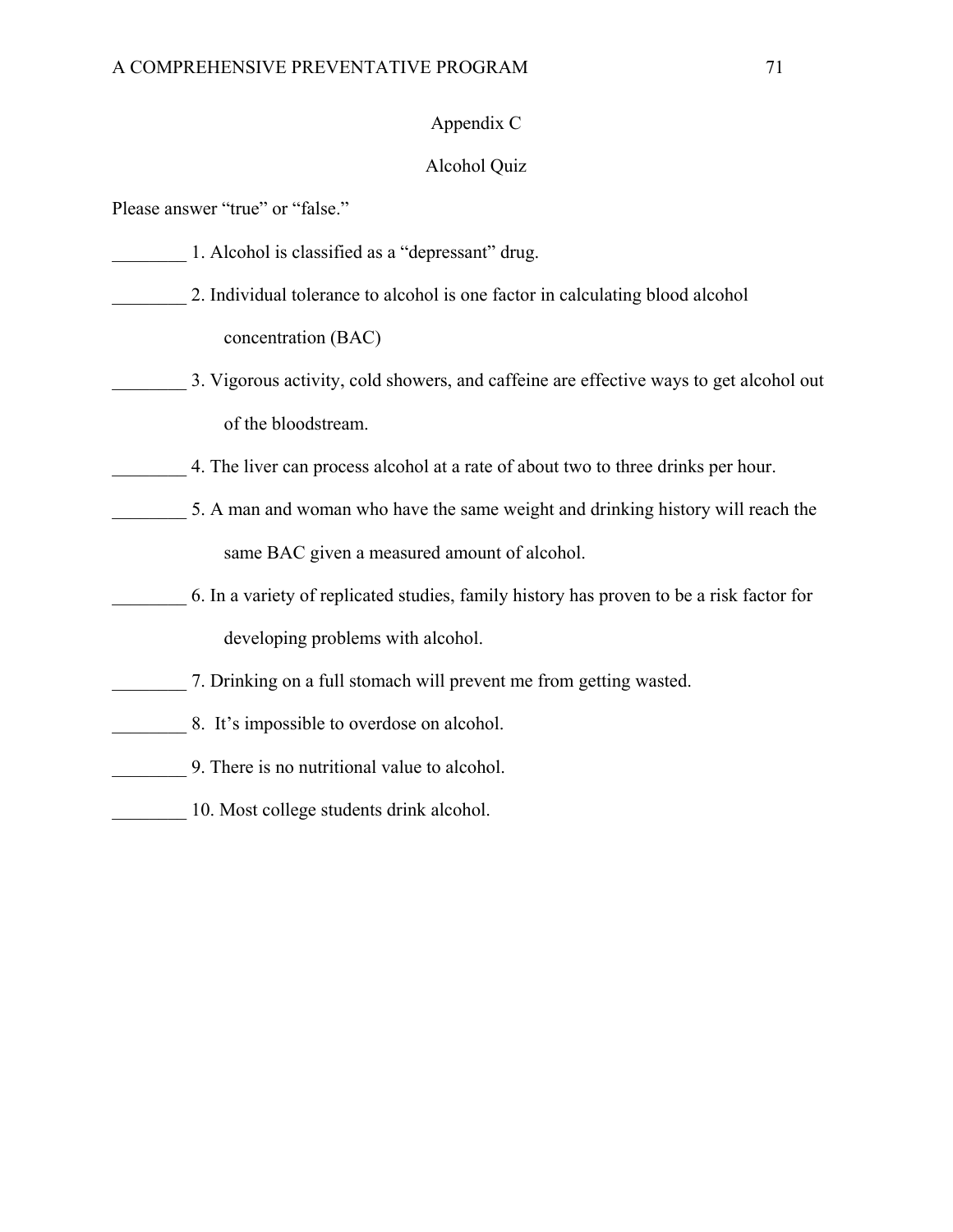# Appendix D

### Values Homework Sheet

| A. Write down a list of values that are important to you (see attached list for suggestions): |
|-----------------------------------------------------------------------------------------------|
|                                                                                               |
|                                                                                               |
|                                                                                               |
|                                                                                               |
|                                                                                               |
|                                                                                               |
|                                                                                               |
|                                                                                               |
|                                                                                               |
|                                                                                               |
|                                                                                               |
|                                                                                               |
| B. From this list, choose those which you consider to be the "Top Five" the five values you   |
| consider to be the MOST IMPORTANT to you:                                                     |
|                                                                                               |
| 1.                                                                                            |
|                                                                                               |
| 2.                                                                                            |
| 3.                                                                                            |
|                                                                                               |
| 4.                                                                                            |
| 5.                                                                                            |
|                                                                                               |
|                                                                                               |
| C. How do your "Top Five" influence your drinking behaviors?                                  |
|                                                                                               |
|                                                                                               |
|                                                                                               |
|                                                                                               |
|                                                                                               |
|                                                                                               |
|                                                                                               |
|                                                                                               |
| D. How do your drinking behaviors influence your "Top Five?"                                  |
|                                                                                               |
|                                                                                               |
|                                                                                               |
|                                                                                               |
|                                                                                               |
|                                                                                               |
|                                                                                               |
|                                                                                               |
|                                                                                               |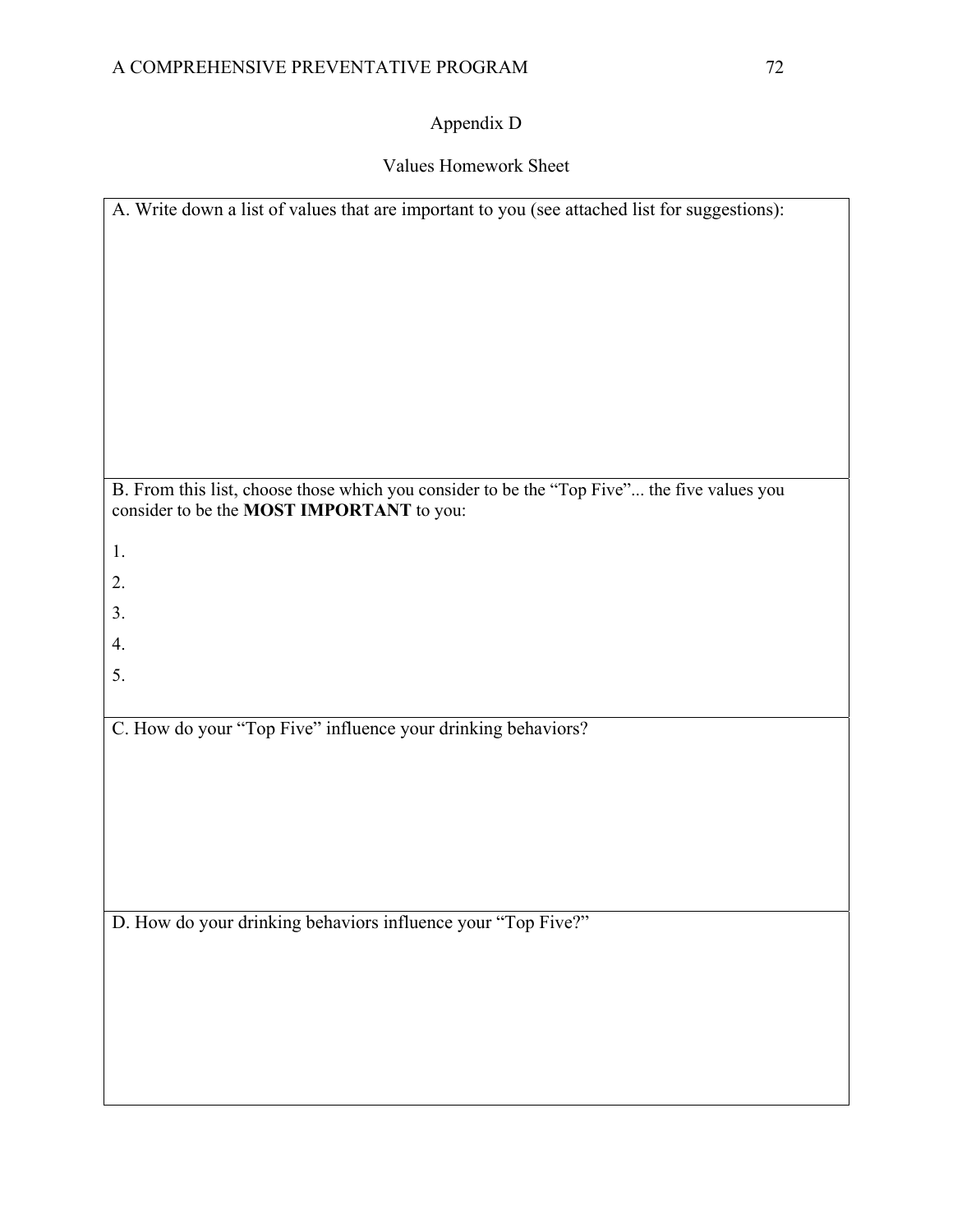### Examples of Important Values:

- To be accepted as I am
- To make a committed relationship to another person
- To have new and original ideas
- To be correct in my opinions and actions
- To accomplish and achieve
- To have new and exciting experiences
- To have a pleasant, enjoyable life
- To take care of others
- To be self-determining and independent
- To be reliable and trustworthy
- To be polite and considerate to others
- To make a contribution
- To be generous to others
- To behave in a manner that is true to who I am
- To adjust to new situations easily
- To be forgiving of others
- To have close, supportive friends
- To keep changing and growing
- To be physically well and healthy
- To be helpful to others
- To be truthful and honest
- To be modest and unassuming
- To see the humorous side of situations
- To be free from dependence on others
- To work hard at my responsibilities
- To experience inner peace
- To be modest and unassuming
- To promote fairness for all
- To take time to relax and enjoy life
- To live sensibly and logically
- To be loved by those close to me
- To be competent in my everyday activities
- To be popular and well liked by many people
- To have meaning and direction in life
- To see and act realistically
- To be responsible
- To take risks and chances
- To be safe and secure
- To like/accept myself as I am
- To feel positive about myself and my actions
- To have a life that is consistent and stable
- To be physically strong
- To be tolerant of those different from me
- To have plenty of money
- To be spiritual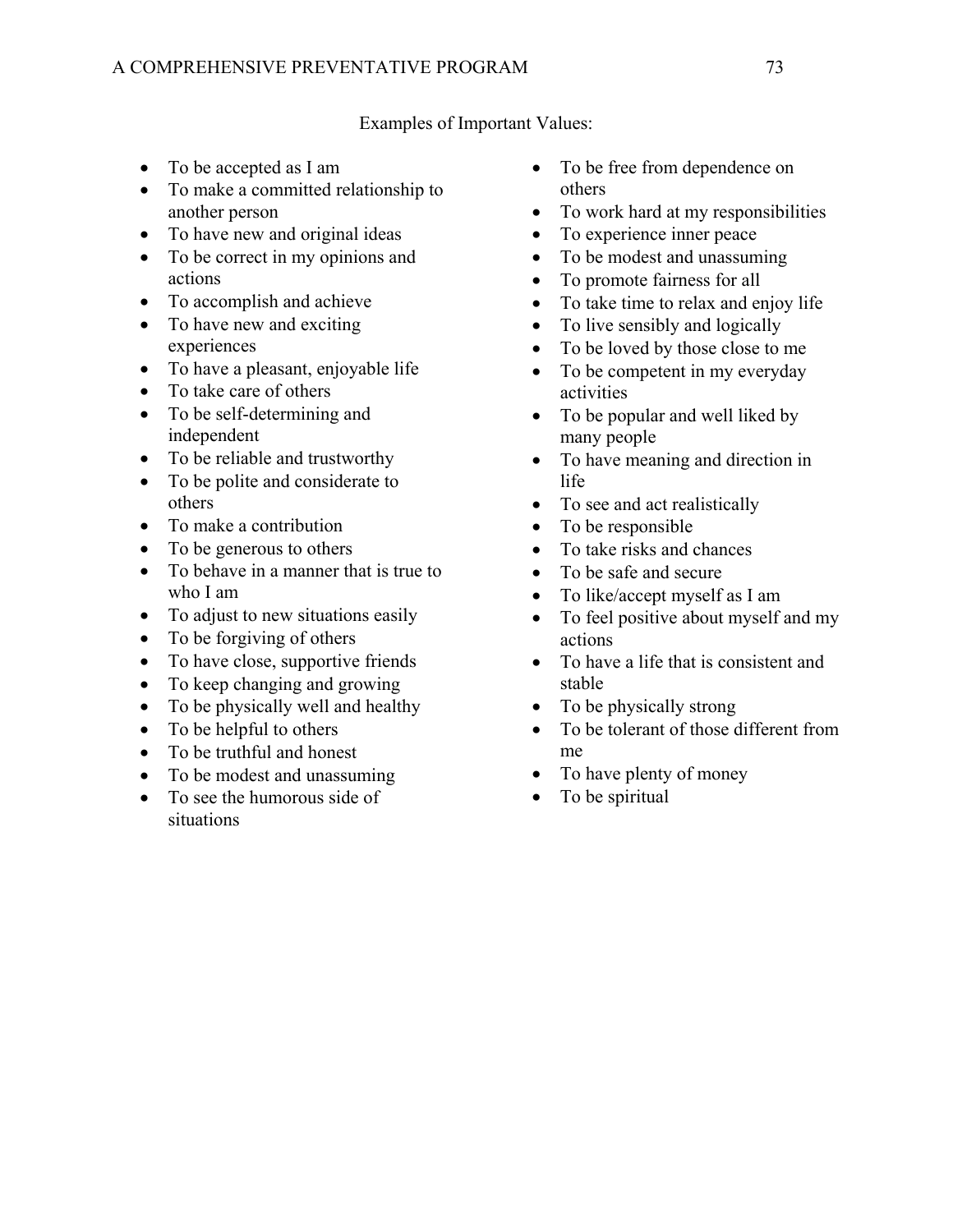### Appendix E

#### Suggested Strategies to Reducing Drinking Risks

- 1. Count the number of standard drinks consumed each hour.
- 2. Consume alcohol more slowly and/or space drinks over time.
- 3. Alternate between alcoholic and nonalcoholic drinks.
- 4. Set a BAC limit of no more than .05.
- 5. Eat something before starting to drink: this helps moderate the amount of alcohol that becomes absorbed into the bloodstream.
- 6. Avoid drinking games and taking shots.
- 7. Spend more time with friends who do not drink.
- 8. Do not leave your drink unattended.
- 9. Ask a friend to accompany you and hold you accountable to responsible drinking.
- 10. Tell a few friends about the commitment not to drink heavily and ask them to help you stick to you goal.
- 11. Engage in more campus activities that don't involve alcohol.
- 12. Enroll in Friday classes.
- 13. Always have a designated driver for the evening.
- 14. Do not leave female friends alone at a party or other drinking location.
- 15. Do not wander off with a male you do not know.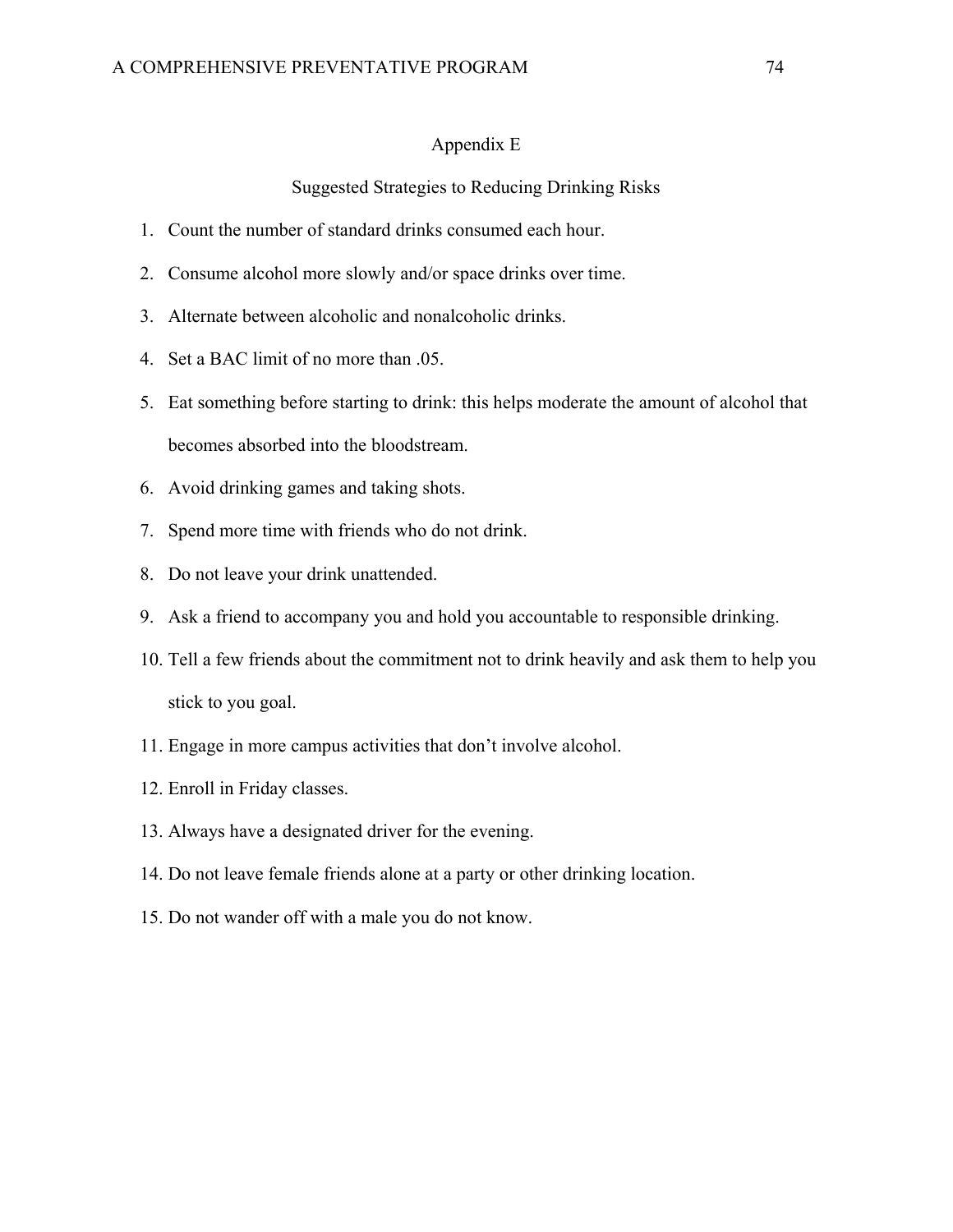# Appendix F

### Decisional Balance Sheet

| Staying the Same                           |  |  |  |  |  |  |  |
|--------------------------------------------|--|--|--|--|--|--|--|
| Not So Good Things About Staying The Same: |  |  |  |  |  |  |  |
|                                            |  |  |  |  |  |  |  |
|                                            |  |  |  |  |  |  |  |
|                                            |  |  |  |  |  |  |  |
|                                            |  |  |  |  |  |  |  |
|                                            |  |  |  |  |  |  |  |
|                                            |  |  |  |  |  |  |  |
|                                            |  |  |  |  |  |  |  |
|                                            |  |  |  |  |  |  |  |
|                                            |  |  |  |  |  |  |  |
|                                            |  |  |  |  |  |  |  |

| Not So Good Things About Making a Change: |
|-------------------------------------------|
|                                           |
|                                           |
|                                           |
|                                           |
|                                           |
|                                           |
|                                           |
|                                           |
|                                           |